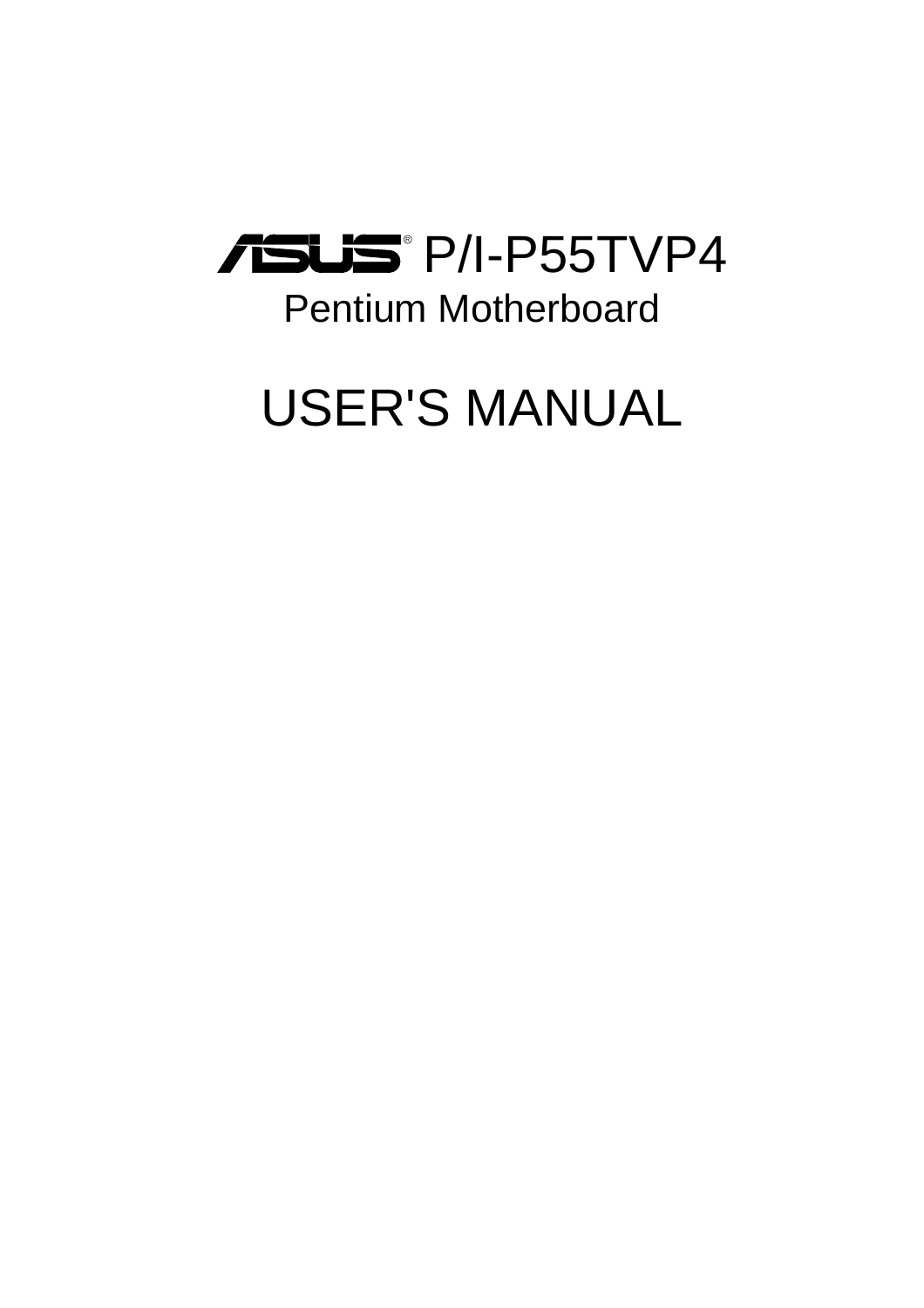# USER'S NOTICE

No part of this product, including the product and software may be reproduced, transmitted, transcribed, stored in a retrieval system, or translated into any language in any form by any means without the express written permission of ASUSTeK COMPUTER INC. (hereinafter referred to as ASUS) except documentation kept by the purchaser for backup purposes.

ASUS provides this manual "as is" without warranty of any kind, either express or implied, including but not limited to the implied warranties or conditions of merchantability or fitness for a particular purpose. In no event shall ASUS be liable for any loss or profits, loss of business, loss of use or data, interruption of business, or for indirect, special, incidental, or consequential damages of any kind, even if ASUS has been advised of the possibility of such damages arising from any defect or error in this manual or product. ASUS may revise this manual from time to time without notice.

Products mentioned in this manual are mentioned for identification purposes only. Product names appearing in this manual may or may not be registered trademarks or copyrights of their respective companies.

The product name and revision number are both printed on the board itself. Manual revisions are released for each board design represented by the digit before and after the period of the manual revision number. Manual updates are represented by the third digit in the manual revision number. For updated BIOS, drivers, or product release information you may visit ASUS' home page at: http://www.asus.com.tw/

© Copyright 1996 ASUSTeK COMPUTER INC. All rights reserved.

Product Name: **ASUS P/I-P55TVP4** Manual Revision: **1.52** Release Date: **December 1996**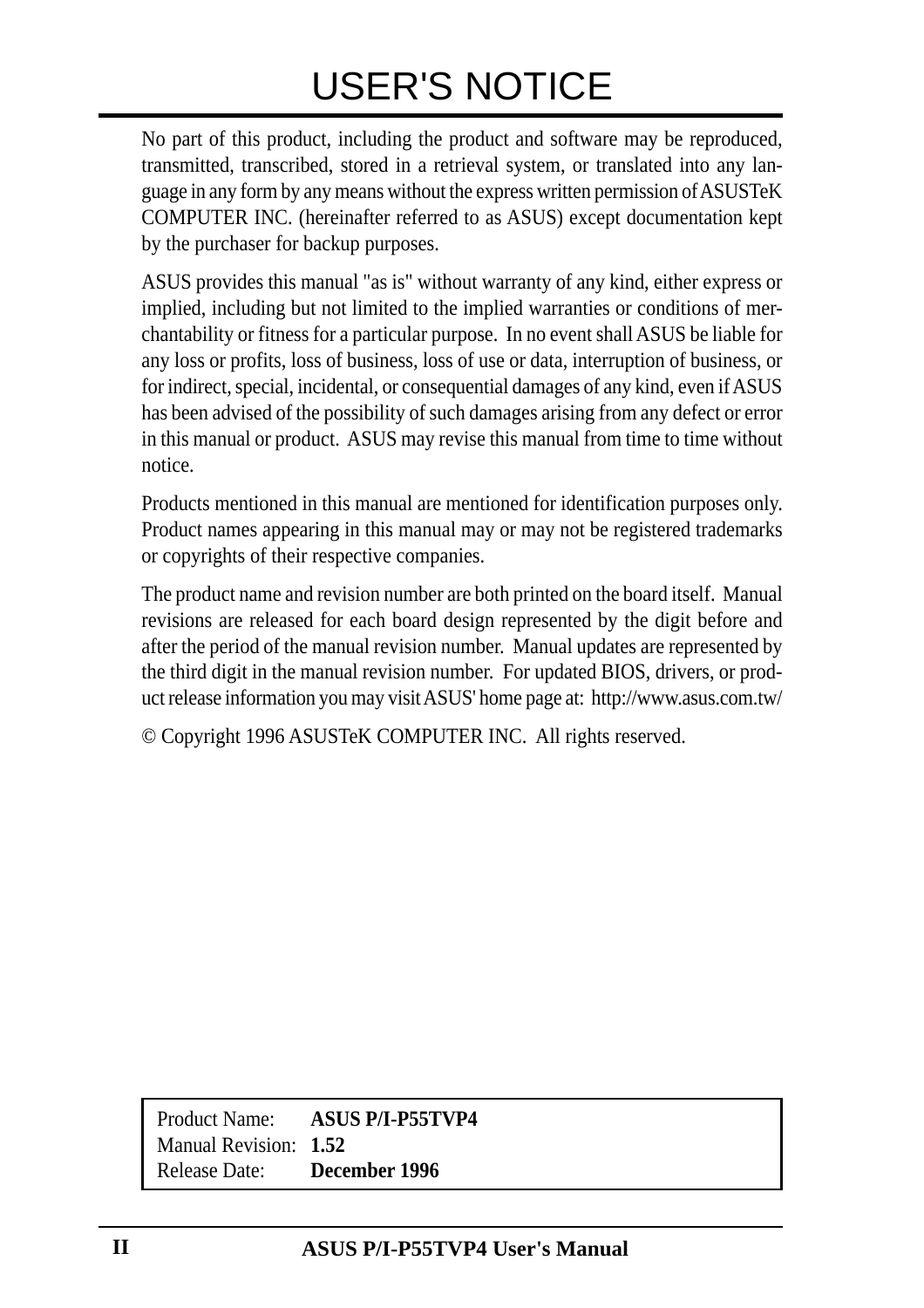# ASUS CONTACT INFORMATION

## ASUSTeK COMPUTER INC.

### Marketing Info:

Address: 150 Li-Te Road, Peitou, Taipei, Taiwan, ROC Telephone: 886-2-894-3447 Fax: 886-2-894-3449

Email: info@asus.com.tw

### Technical Support:

| Fax:    | 886-2-895-9254           |
|---------|--------------------------|
| BBS:    | 886-2-896-4667           |
| Email:  | tsd@asus.com.tw          |
| WWW:    | http://www.asus.com.tw/  |
| Gopher: | gopher.asus.com.tw       |
| FTP:    | ftp.asus.com.tw/pub/ASUS |

# ASUS COMPUTER INTERNATIONAL

### Marketing Info:

Address: 721 Charcot Avenue, San Jose, CA 95131, USA Telephone: 1-408-474-0567 Fax: 1-408-474-0568 Email: info-usa@asus.com.tw

### Technical Support:

BBS: 1-408-474-0555 Email: tsd-usa@asus.com.tw

## ASUS COMPUTER GmbH

### Marketing Info:

Address: Harkort Str. 25, 40880 Ratingen, BRD, Germany Telephone: 49-2102-445011 Fax: 49-2102-442066

Email: info-ger@asus.com.tw

### Technical Support:

| BBS:   | 49-2102-448690      |
|--------|---------------------|
| Email: | tsd-ger@asus.com.tw |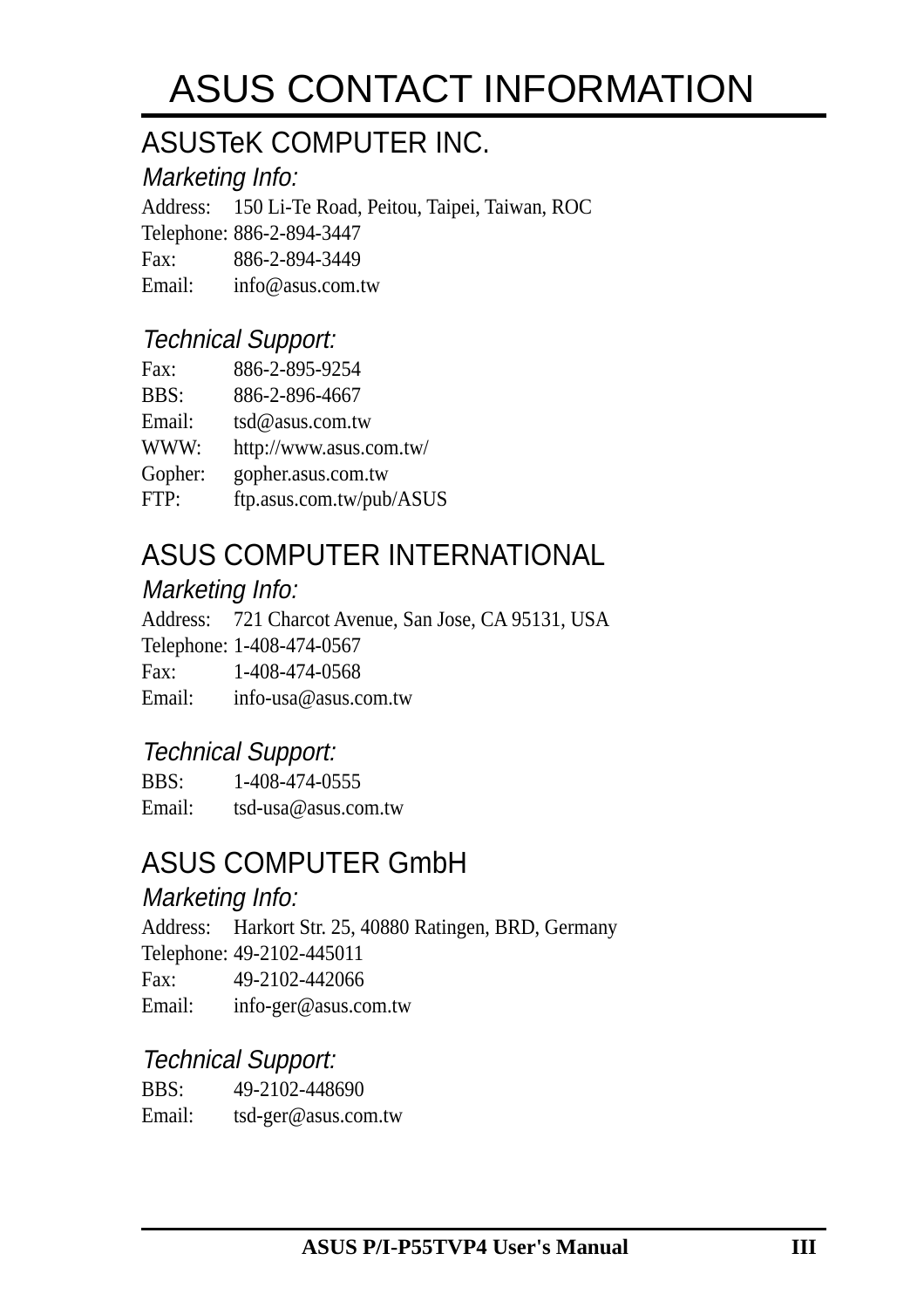# **CONTENTS**

| Cyrix CPU Identification (for compatible Cyrix CPU's)  9                                                                                                                                        |
|-------------------------------------------------------------------------------------------------------------------------------------------------------------------------------------------------|
| DRAM Memory Installation Procedures:  12<br>SDRAM Memory Installation Procedures:  13<br>Static RAM (SRAM) for Level 2 (External) Cache 14<br>Compatible Cache Modules for this Motherboard  14 |
|                                                                                                                                                                                                 |
| Expansion Card Installation Procedure:  16<br>Assigning DMA Channels for ISA Cards  17                                                                                                          |
| <b>Power Connection Procedures</b> .                                                                                                                                                            |
|                                                                                                                                                                                                 |
|                                                                                                                                                                                                 |
|                                                                                                                                                                                                 |
|                                                                                                                                                                                                 |
|                                                                                                                                                                                                 |
|                                                                                                                                                                                                 |
|                                                                                                                                                                                                 |
|                                                                                                                                                                                                 |
|                                                                                                                                                                                                 |
|                                                                                                                                                                                                 |
|                                                                                                                                                                                                 |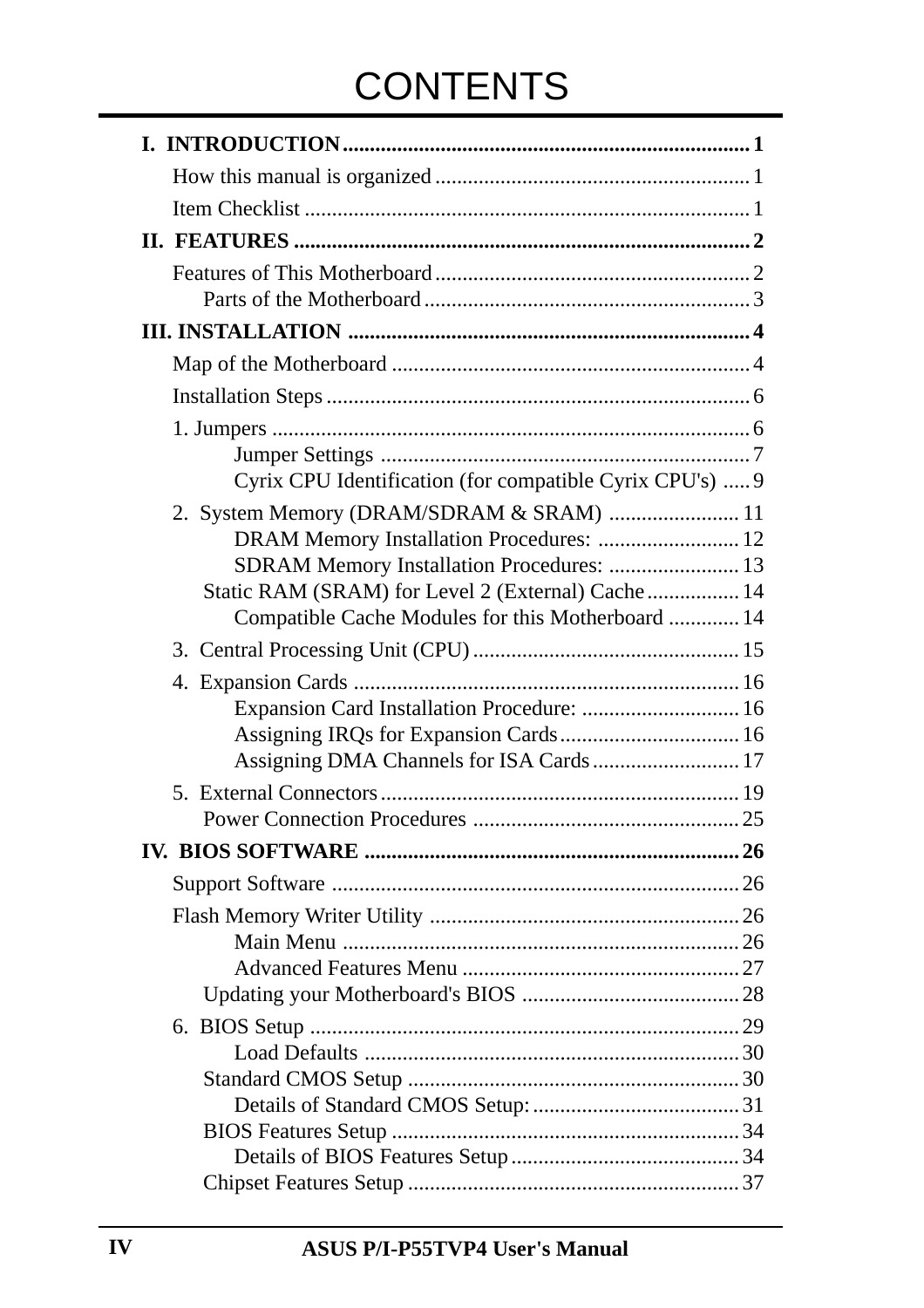# **CONTENTS**

| Introducing the ASUS DMI Configuration Utility  49 |  |
|----------------------------------------------------|--|
|                                                    |  |
|                                                    |  |
|                                                    |  |
|                                                    |  |
|                                                    |  |
|                                                    |  |
|                                                    |  |
|                                                    |  |
|                                                    |  |
|                                                    |  |
|                                                    |  |
|                                                    |  |
|                                                    |  |
|                                                    |  |
|                                                    |  |
|                                                    |  |
| VIII. DOS 3.1 & Windows 3.1x Audio Software        |  |
| (with optional ASUS I-A16C Audio Card Bundle Only) |  |
|                                                    |  |
| IX. Windows 95 Audio Software                      |  |
| (with optional ASUS I-A16C Audio Card Bundle Only) |  |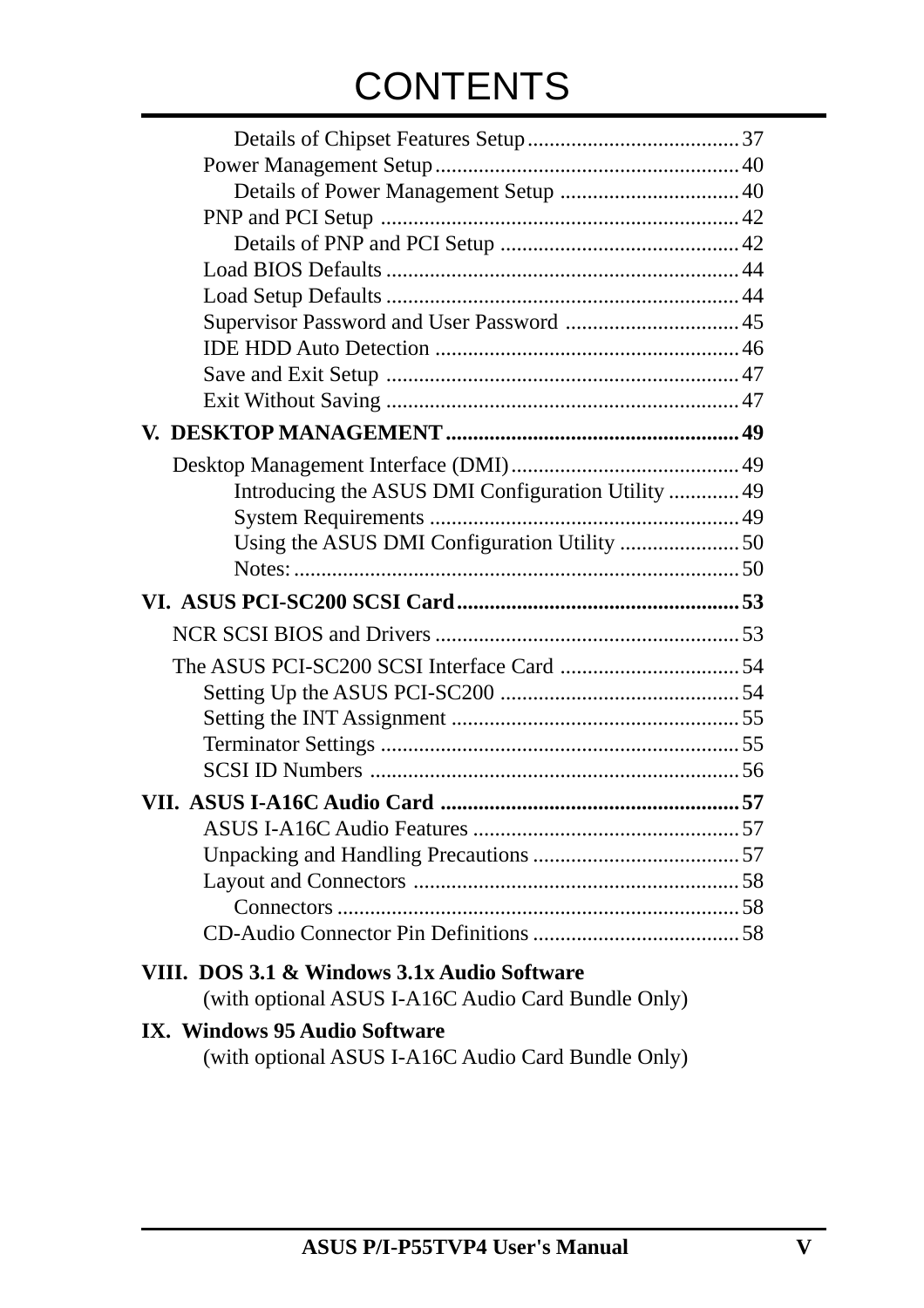### **Federal Communications Commission Statement**

This device complies with FCC Rules Part 15. Operation is subject to the following two conditions:

- This device may not cause harmful interference, and
- This device must accept any interference received, including interference that may cause undesired operation.

This equipment has been tested and found to comply with the limits for a Class B digital device, pursuant to Part 15 of the FCC Rules. These limits are designed to provide reasonable protection against harmful interference in a residential installation. This equipment generates, uses and can radiate radio frequency energy and, if not installed and used in accordance with manufacturer's instructions, may cause harmful interference to radio communications. However, there is no guarantee that interference will not occur in a particular installation. If this equipment does cause harmful interference to radio or television reception, which can be determined by turning the equipment off and on, the user is encouraged to try to correct the interference by one or more of the following measures:

- Re-orient or relocate the receiving antenna.
- Increase the separation between the equipment and receiver.
- Connect the equipment to an outlet on a circuit different from that to which the receiver is connected.
- Consult the dealer or an experienced radio/TV technician for help.

**WARNING:** The use of shielded cables for connection of the monitor to the graphics card is required to assure compliance with FCC regulations. Changes or modifications to this unit not expressly approved by the party responsible for compliance could void the user's authority to operate this equipment.

### **Canadian Department of Communications Statement**

This digital apparatus does not exceed the Class B limits for radio noise emissions from digital apparatus set out in the Radio Interference Regulations of the Canadian Department of Communications.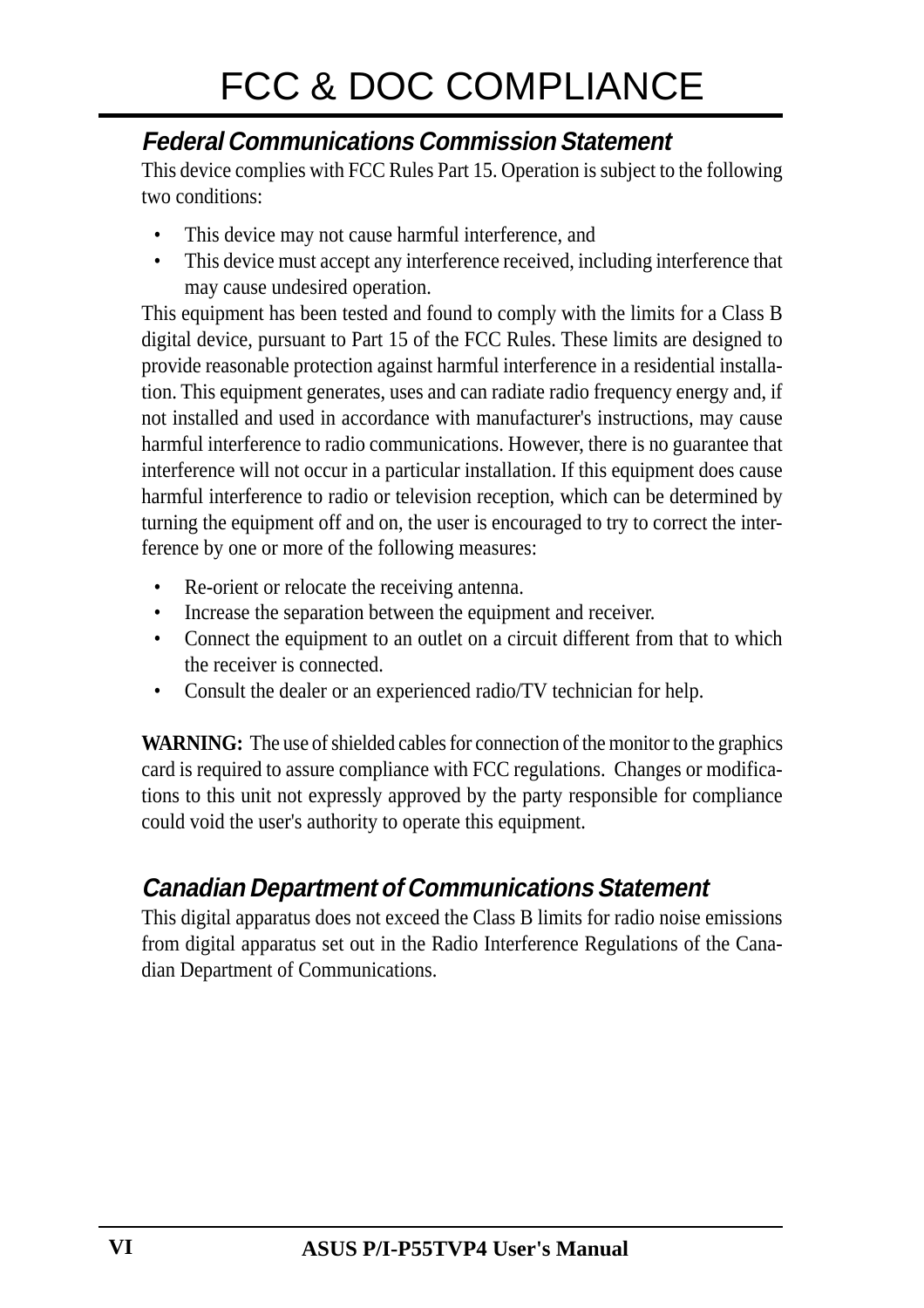# How this manual is organized

This manual is divided into the following sections:

| I.   | <b>Introduction:</b>   | Manual information and checklist                                |
|------|------------------------|-----------------------------------------------------------------|
| П.   | <b>Features:</b>       | Information and specifications concerning this product          |
| III. | <b>Installation:</b>   | Instructions on setting up the motherboard.                     |
|      | <b>IV.</b> BIOS Setup: | BIOS software setup information.                                |
| V.   | <b>DMI</b> Utility:    | <b>BIOS</b> supported Desktop Management Interface              |
|      |                        | VI. ASUS PCI-SC200: Installation of an optional Fast-SCSI card. |
|      | VII. ASUS I-A16C:      | Installation of an optional 16-bit Audio card                   |
|      | VIII. DOS/Win3.1x:     | Audio Software Manual (with ASUS I-A16C bundle)                 |
|      | IX. Windows 95:        | Audio Software Manual (with ASUS I-A16C bundle)                 |

# Item Checklist

Please check that your package is complete. If you discover damaged or missing items, please contact your retailer.

- √ The ASUS P/I-P55TVP4 motherboard
- $\Box$  2 serial port ribbon cables attached to a mounting bracket
- $\Box$  1 parallel ribbon cable with mounting bracket
- $\overline{M}$  1 IDE ribbon cable
- $\Box$  1 floppy ribbon cable
- $\Box$  Support drivers and utilities as follows (view FILELIST.TXT for details)
	- Flash Memory Writer utility to update the FLASH BIOS
	- Desktop Management Interface (DMI) utility
	- Bus Master IDE Drivers for various operating systems
	- Audio drivers and utilities (included with ASUS I-A16C CD bundle only)
	- Readme files for descriptions and use of the files
	- Technical Support Form
- $\nabla$  This user's manual
- $\Box$ Optional PS/2 mouse cable with mounting bracket
- $\Box$ Optional infrared module
- $\Box$ Optional ASUS pipelined burst cache module
- $\Box$ Optional ASUS PCI-SC200 Fast-SCSI card
- $\Box$ Optional ASUS I-A16C Audio Card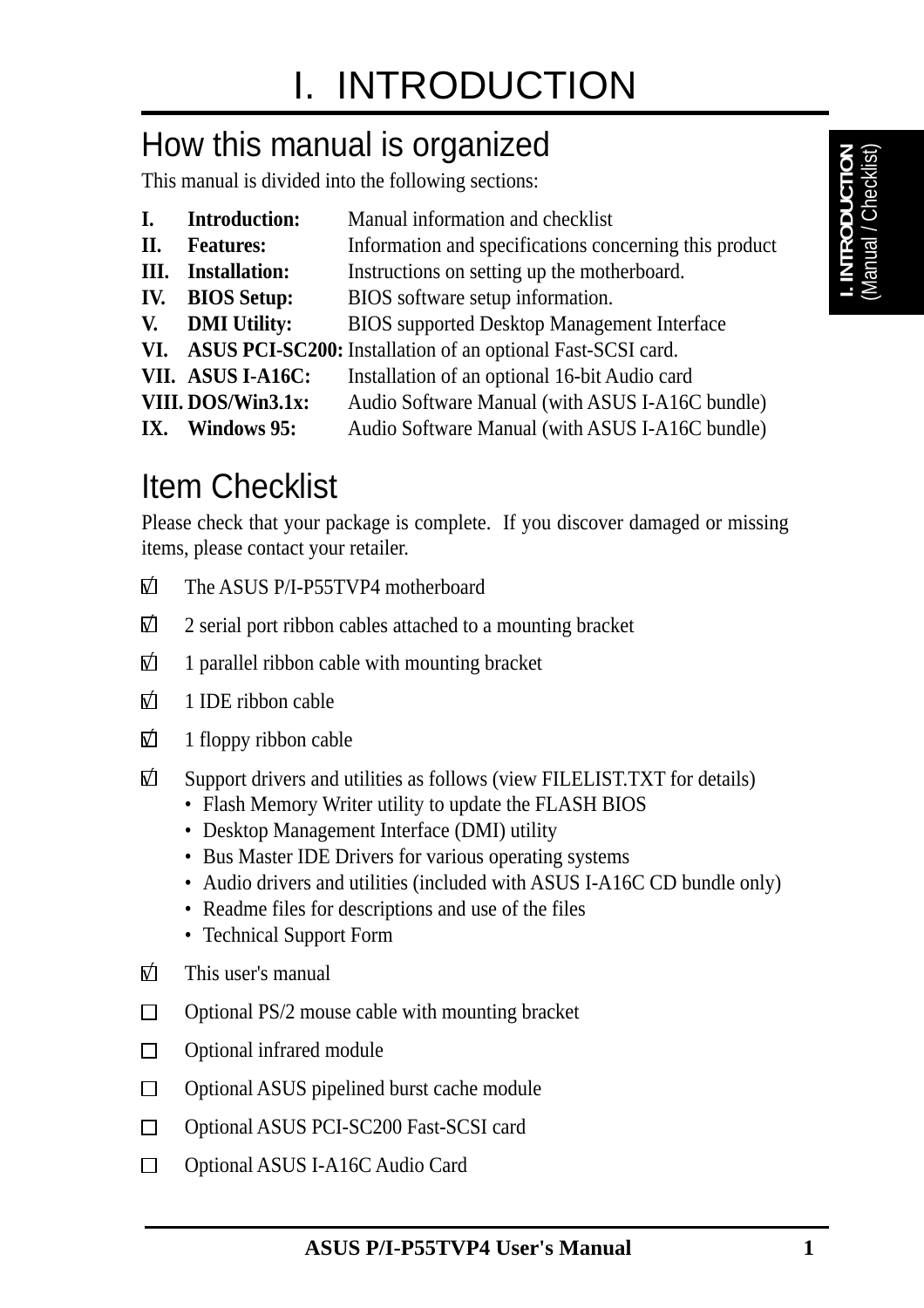# Features of This Motherboard

The P/I-P55TVP4 is carefully designed for the demanding PC user who wants a great many features in a small package. This motherboard:

- **Easy Installation:** Is equipped with BIOS that supports auto detection of hard drives and Plug and Play to make setup of hard drives and expansion cards virtually automatic.
- **Multi-Processor Support:** Supports one Pentium (75MHz-200MHz), Cyrix 166+ (Rev 2.7 or later), or AMD-K5 (PR 75, 90, 100). (see p.10)
- **Intel Chipset:** Features Intel's 430VX PCIset with I/O subsystems.
- **Desktop Management Interface (DMI):** Supports DMI through BIOS which allows hardware to communicate within a standard protocol creating a higher level of compatibility. (Requires DMI-enabled components.) (See section V)
- **L2 Cache:** Comes in 0KB, 256KB, or 512KB Pipelined Burst SRAM version, each version is upgradeable to 256KB or 512KB. Upgrades are made through a **Synchronous** SRAM cache module. **(See page 14 for compatible cache modules.)**
- **Versatile DRAM Memory Support:** Supports 72-pin SIMMs of 4MB, 8MB, 16MB, or 32MB to form a memory size between 8MB to 128MB. Supports both Fast Page Mode (FPM) and Extended Data Output (EDO) SIMMs. **Supports a 168-pin DIMM for one SDRAM (8, 16, 32MB).**
- **ISA and PCI Expansion Slots:** Provides three 16-bit ISA slots, three 32-bit PCI slots, and one PCI/MediaBus 2.0 which allows the use of either a standard PCI card or the ASUS MediaBus Card.
- **ASUS MediaBus Rev 2.0:** Features an expansion slot extension shared with PCI Slot 4 for an optional high-performance expansion card which includes two functions in one easy-to-install card.
- **Super Multi-I/O:** Provides two high-speed UART compatible serial ports and one parallel port with EPP and ECP capabilities. UART2 can also be directed from COM2 to the Infrared Module for wireless connections. Two floppy drives of either 5.25" or 3.5" (1.44MB or 2.88MB) are also supported without an external card. **The Japanese "Floppy 3 mode" (3.5" 1.2MB) floppy standard is also supported.**
- **PCI Bus Master IDE Controller:** Comes with an onboard PCI Bus Master IDE controller with two connectors that supports four IDE devices in two channels, provides faster data transfer rates, and supports Enhanced IDE devices such as Tape Backup and CD-ROM drives. This controller supports PIO Modes 3 and 4 and Bus Master IDE DMA Mode 2. **BIOS supports IDE CD-ROM boot-up.**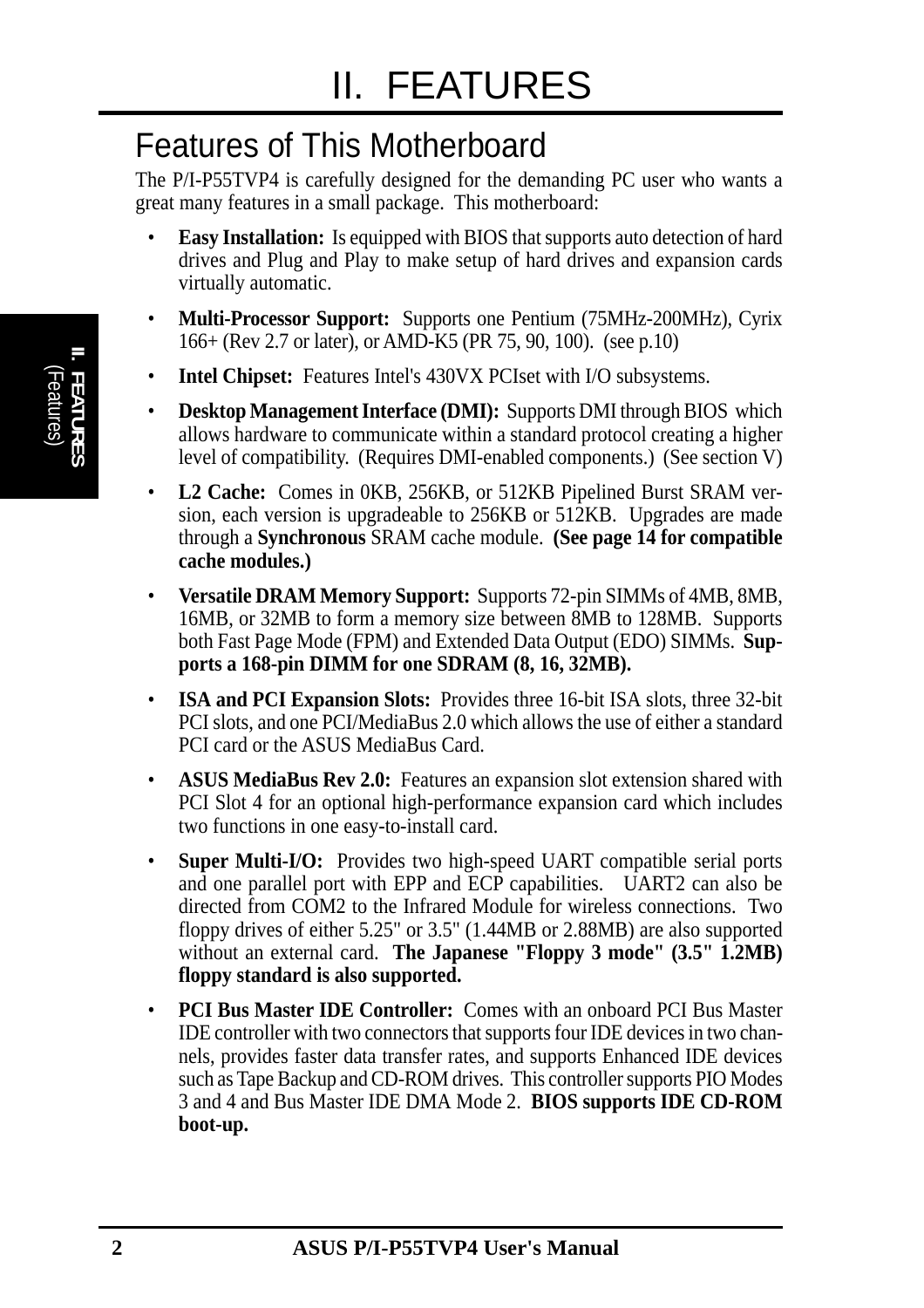- **Optional IrDA and PS/2 Mouse Connector:** This motherboard supports an optional infrared port module for wireless interface and a PS/2 mouse cable set.
- **NCR SCSI BIOS:** This motherboard has firmware that supports the optional ASUS PCI-SC200 SCSI controller cards.



### Parts of the Motherboard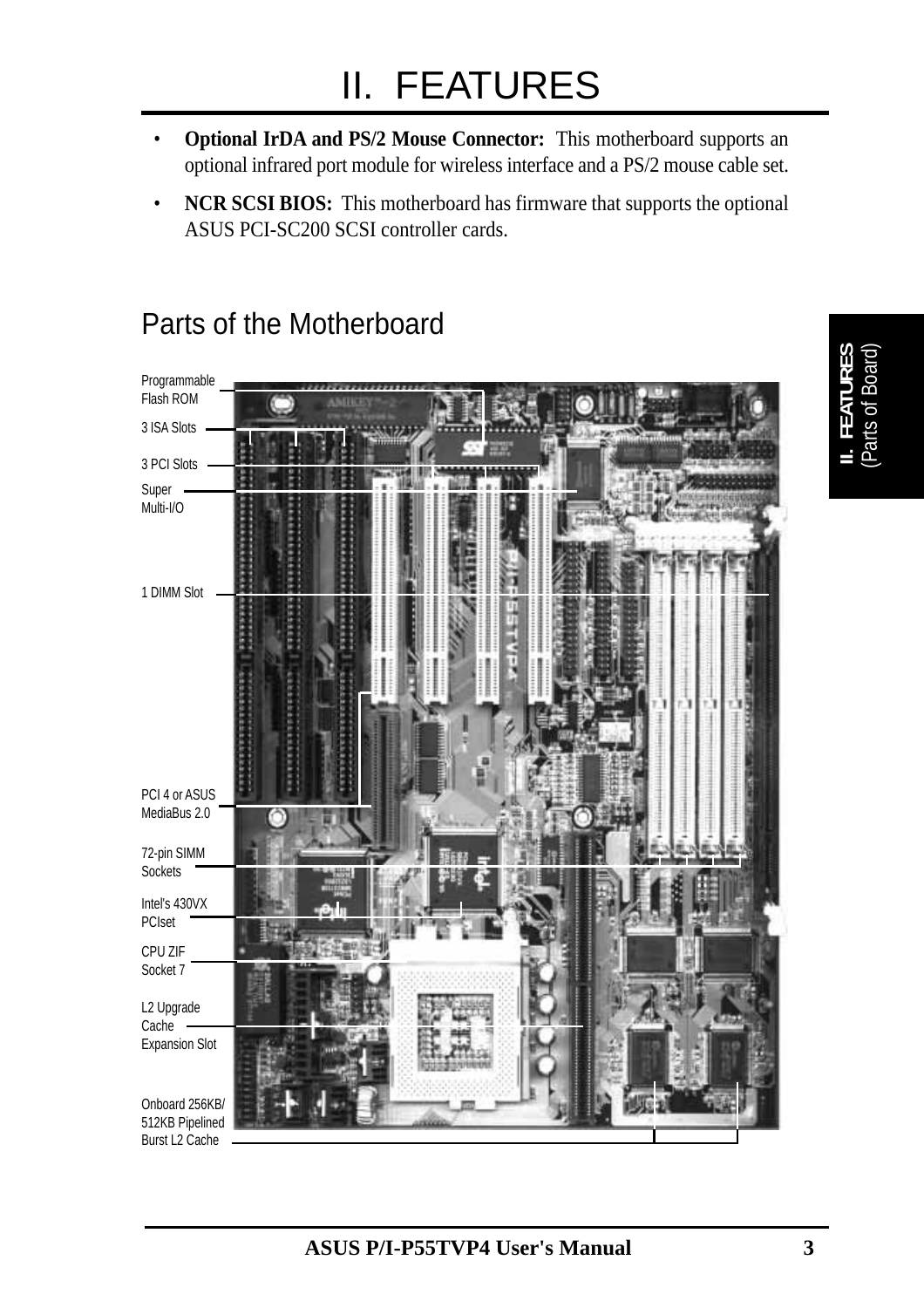# Map of the Motherboard

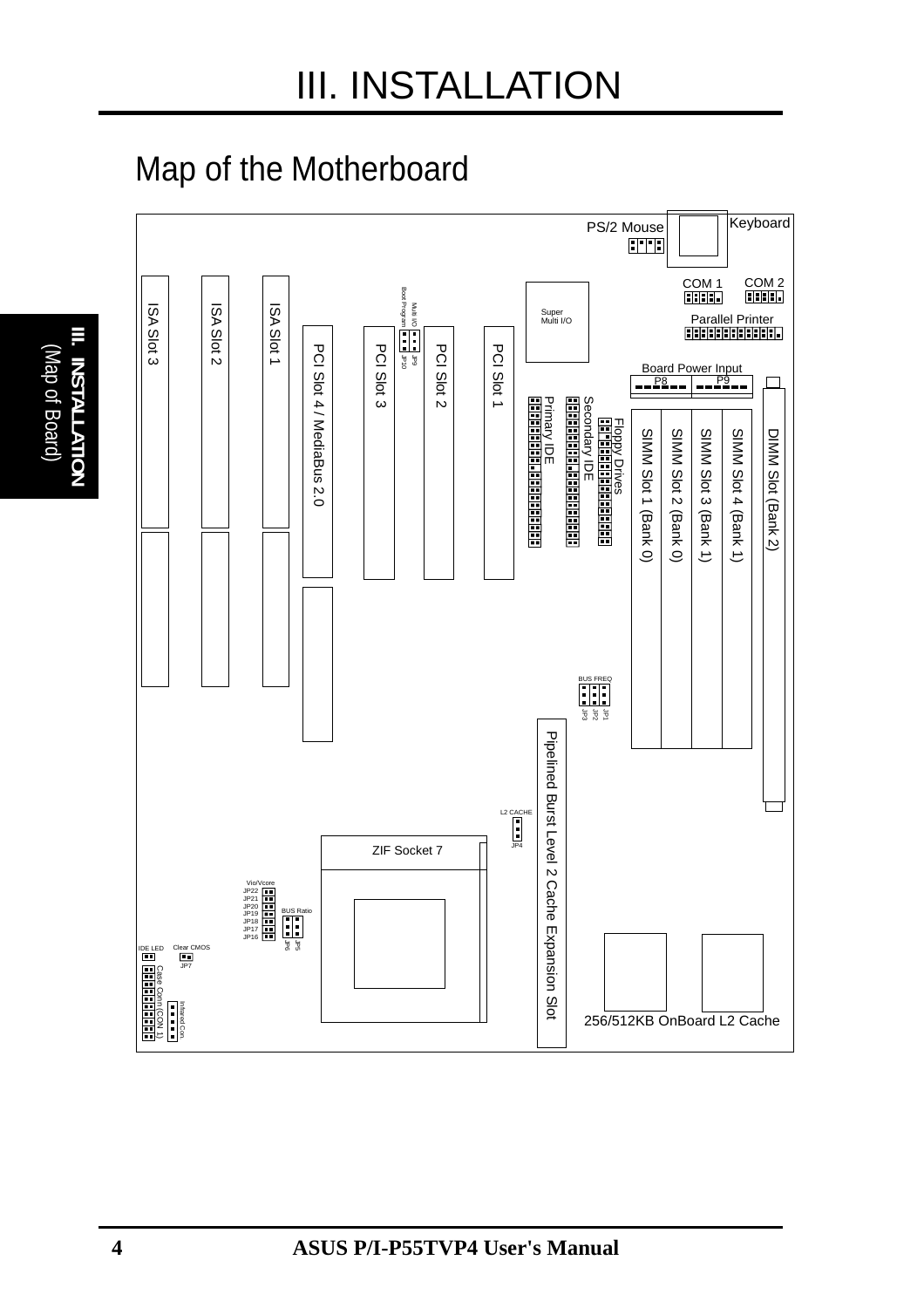# III. INSTALLATION

#### **Jumpers**

- 
- 
- 
- 
- 
- 

#### **Expansion Slots**

- 
- 
- 
- 
- 
- 
- 

#### **Connectors**

- 
- 
- 
- 
- 
- 
- 
- 
- 
- 
- 
- 
- 
- 
- 1) JP9 p. 7 Multi-I/O Selection (Enable/Disable)
- 2) JP10 p. 7 Flash ROM Boot Block Program (Enable/Disable)
- 3) JP4 p. 8 Total Level 2 Cache Size Setting
- 4) JP7 p. 8 CMOS RAM (Operation/Clear CMOS Data)
- 5) JP16-22 p. 9 Voltage Regulator Output Selection
- 6) JP1, 2, 3 p. 10 CPU External Clock (BUS) Frequency Selection
- 7) JP5, JP6 p. 10 CPU:BUS Frequency Ratio
- 1) SIMM Slots p. 11 DRAM Memory Expansion slots
- 2) DIMM Slot p. 13 SDRAM Memory Expansion slot
- 3) Cache Expansion p. 14 Socket for Pipelined Burst SRAM Cache Module
- 4) ZIF Socket 7 p. 15 Socket for Central Processing Unit (CPU)
- 5) ISA Slots 1,2,3 p. 16 16-bit ISA Bus Expansion slots
- 6) PCI Slots 1,2,3 p. 16 32-bit PCI Bus Expansion slots
- 7) PCI 4 / MediaBus p. 18 32-bit PCI Bus Slot and MediaBus
- 1) KBCON p. 19 Keyboard Connector (5-pin Female)
- 2) PS2MOUSE p. 19 PS/2 Mouse Connector (6-pin Block)
- 3) PRINTER p. 20 Parallel (Printer) Port Connector (26-pin Block)
- 4) COM1, COM2 p. 20 Serial Port COM1 & COM2 (10-pin Blocks)
- 5) FLOPPY p. 21 Floppy Drive Connector (34-pin Block)
- 6) POWER p. 21 Motherboard Power Connector (12-pin Block)
- 7) Primary / Second IDE p. 22 Primary / Secondary IDE Connector (40-pin Blocks)
- 8) IDELED p. 22 IDE LED Activity Light
- 9) TB LED (CON1) p. 23 Turbo LED/Power LED (2-pins)
- 10) SMI (CON1) p. 23 SMI Switch Lead (2-pins)
- 11) RESET (CON1) p. 23 Reset Switch Lead (2-pins)
- 12) KEYLOCK (CON1) p. 23 Keyboard Lock Switch Lead (5-pins)
- 13) SPEAKER (CON1) p. 23 Speaker Output Connector (4-pins)
- 14) IR p. 24 Infrared Port Module Connector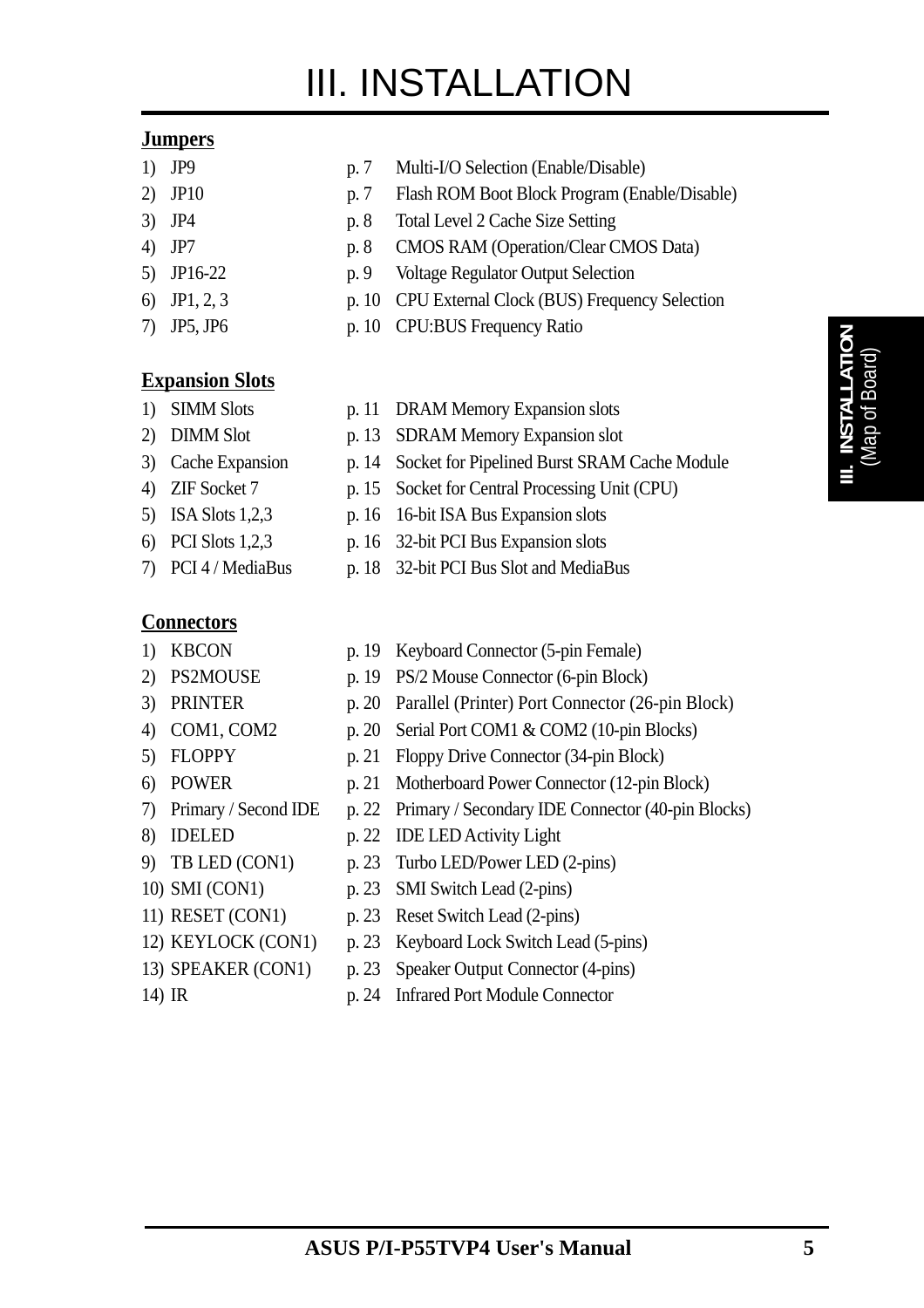# Installation Steps

Before using your computer, you must complete the following steps:

- **1. Set Jumpers on the Motherboard**
- **2. Install DRAM Modules**
- **3. Install the Central Processing Unit (CPU)**
- **4. Install Expansion Cards**
- **5. Connect Ribbon Cables, Cabinet Wires, and Power Supply**
- **6. Setup the BIOS Software**

# 1. Jumpers

Several hardware settings are made through the use of jumper caps to connect jumper pins (JP) on the motherboard. See "Map of the Motherboard" on page 4 for locations of jumpers. The jumper settings will be described numerically such as [----], [1-2], [2-3] for no connection, connect pins  $1&2$ , and connect pins  $2&3$  respectively. Pin 1 for our motherboards is always on top  $\int_{0}^{\frac{p_{\text{max}}}{n}}$  or on the left  $\frac{p_{\text{max}}}{n}$  when holding the motherboard with the keyboard connector away from yourself. A "1" is written besides pin 1 on jumpers with three pins. The jumpers will also be shown graphically such as  $\bullet \bullet \bullet$  to connect pins  $1\&2$  and  $\bullet \bullet \bullet$  to connect pins  $2\&3$ . Jumpers with two pins will be shown as  $\Box$  for Short (On) and  $\Box$  for Open (Off). For manufacturing simplicity, the jumpers may be sharing pins from other groups. Use the diagrams in this manual instead of following the pin layout on the board. Settings with two jumper numbers require that both jumpers be moved together. To connect the pins, simply place a plastic jumper cap over the two pins as diagramed.

**WARNING:** Computer motheboards and components contain very delicate Integrated Circuit (IC) chips. To protect the motherboard and other components against damage from static electricity, you should follow some precautions whenever you work on your computer.

- 1. Unplug your computer when working on the inside.
- 2. Hold components by the edges and try not to touch the IC chips, leads, or circuitry.
- 3. Use a grounded wrist strap before handling computer components.
- 4. Place components on a grounded antistatic pad or on the bag that came with the component whenever the components are separated from the system.

(Jumpers) **III. INSTALLATION**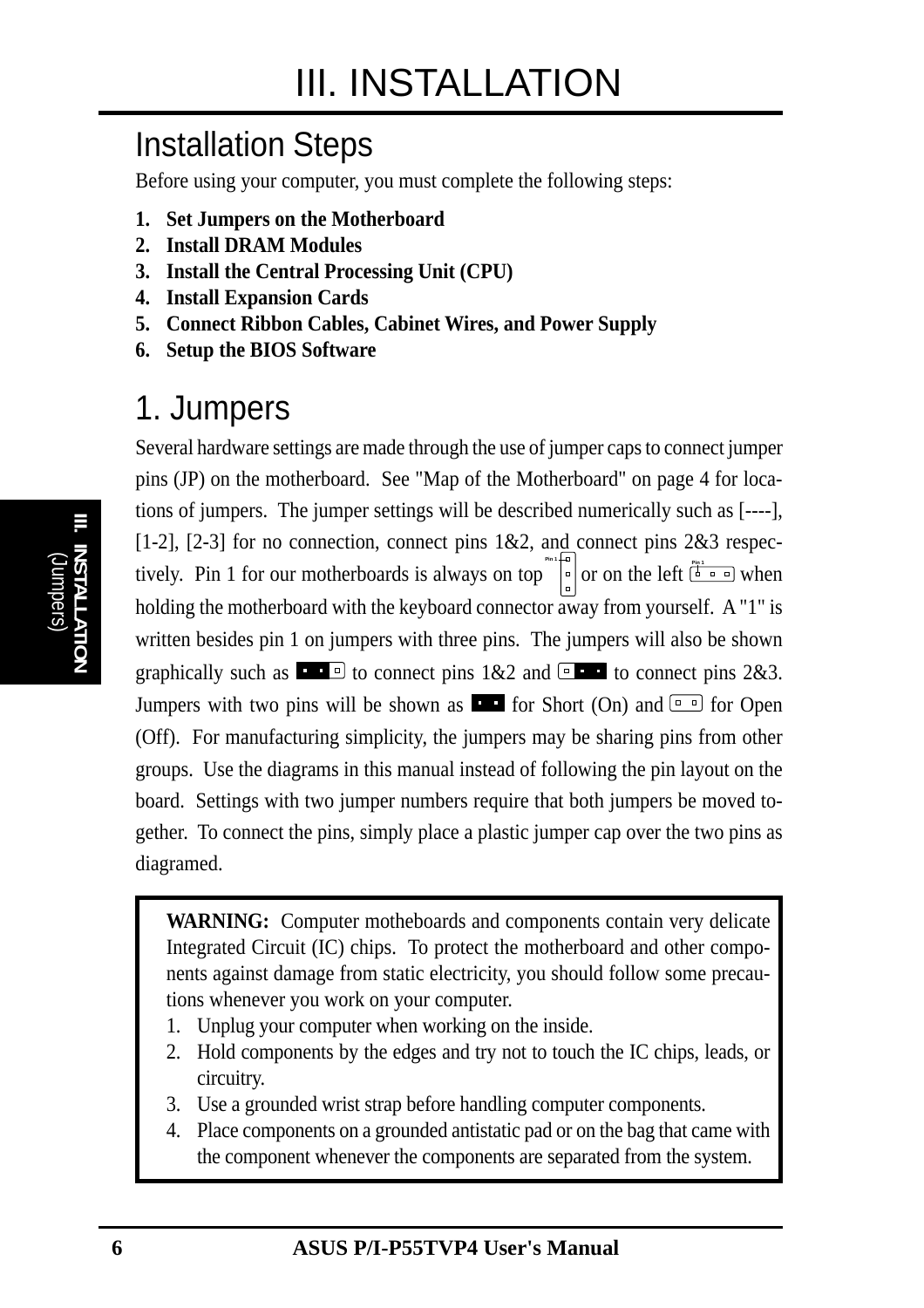### Jumper Settings

#### **1. Onboard Multi-I/O Selection (JP9)**

You can selectively disable each onboard Multi-I/O item (floppy, serial, parallel, and IrDA) through **Chipset Features Setup** of BIOS SOFTWARE *or* disable all Multi-I/O items at once with the following jumper in order to use your own Multi-I/O card.

| <b>Selections</b> | JP9               |
|-------------------|-------------------|
| Enable            | $[1-2]$ (Default) |
| Disable           | $[2-3]$           |



#### **2. Flash ROM Boot Block Programming (JP10)**

This sets the operation mode of the boot block area of the Programmable Flash ROM to allow programming in the *Enabled* position. This is required only if prompted by the **Flash Memory Writer Utility** as shown in BIOS SOFTWARE.



**III. INSTALLATION** (Jumpers)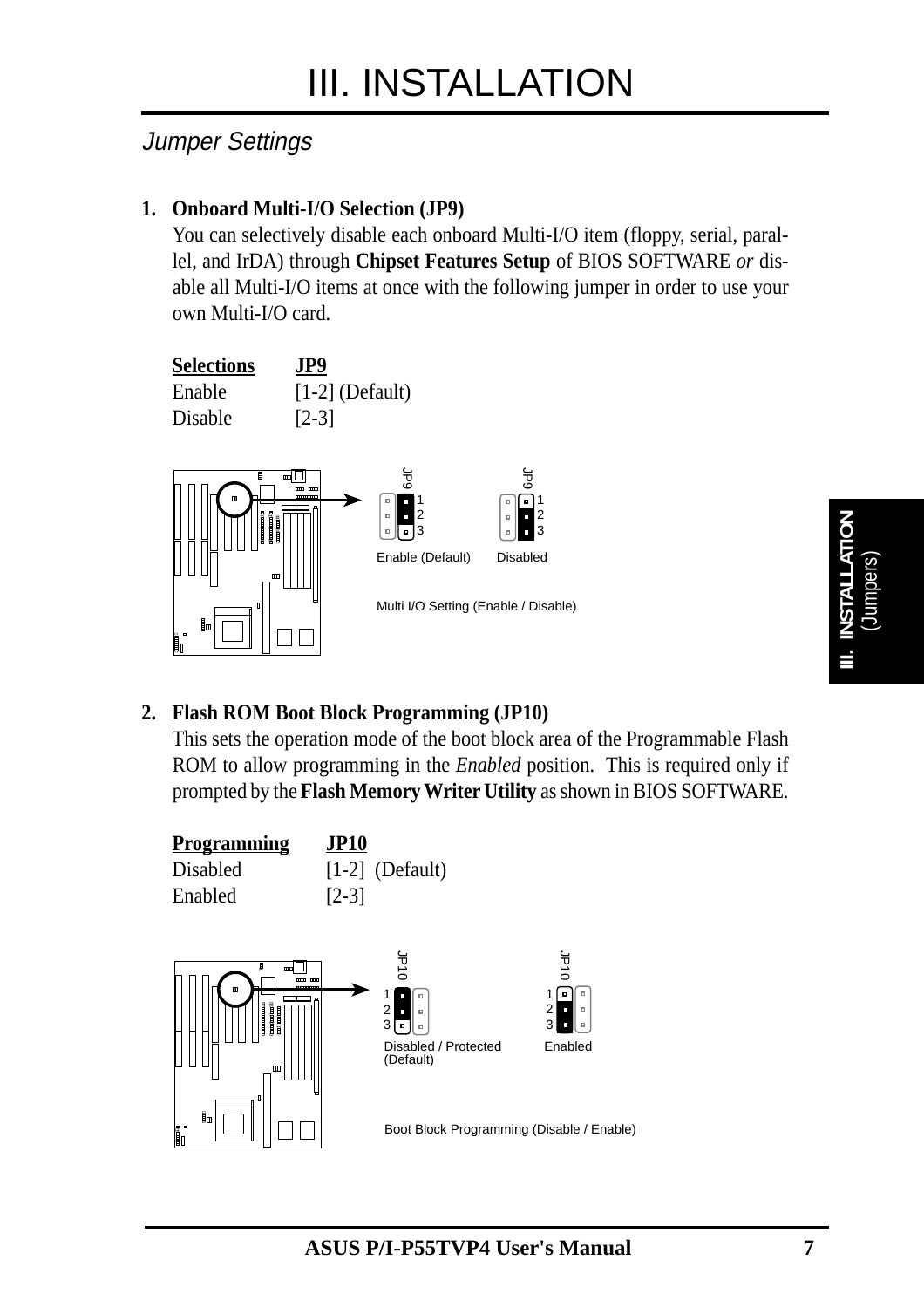#### **3. Total Level 2 Cache Size Setting (JP4)**

This jumper sets the total amount of L2 cache that is present. If you have two cache chips onboard (see "Map of Motherboard" for locations), then you have 256KB. A cache module can be used to upgrade the 256KB version to 512KB. If there is no onboard cache, you may install a cache module of either 256KB or 512KB. **IMPORTANT: See "External Cache" for installation procedures.** Regardless of your cache combination, set the following jumpers according to the **total** amount of L2 cache that is present onboard and installed as a module.



#### **4. CMOS RAM (JP7)**

This clears the user-entered information stored in the CMOS RAM of the Real Time Clock such as hard disk information and passwords. To clear the RTC data: (1) Turn off the PC, (2) Short this jumper, (3) Power on the PC, (4) Turn off the PC, (5) Remove this jumper, (6) Power on the PC, (7) Hold down <Delete> during bootup and enter BIOS setup to re-enter user preferences.



Clear CMOS Data [short] (momentarily)



CMOS RAM (Operation / Clear CMOS Data)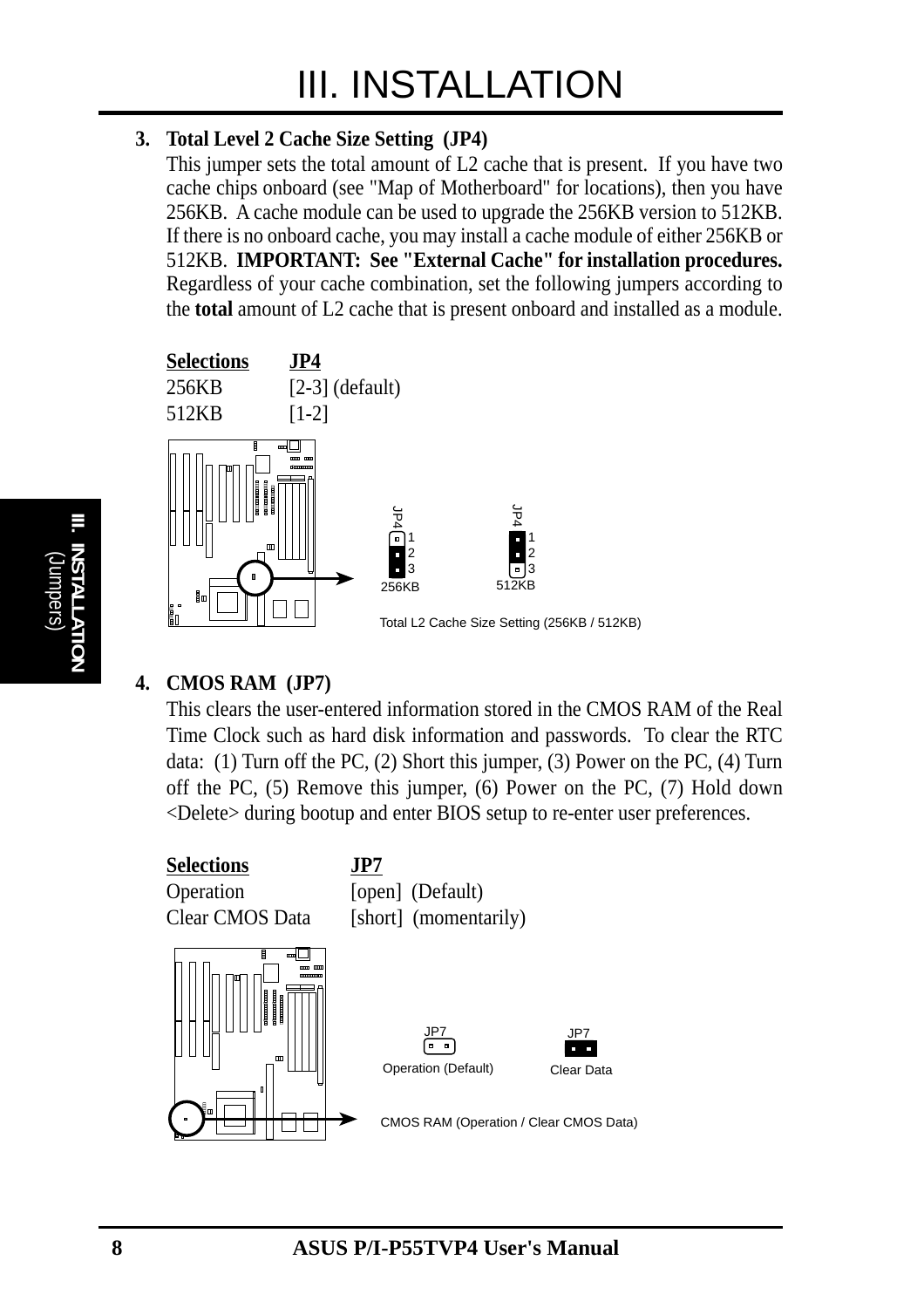#### **5. Voltage Regulator Output Selection (JP16-JP20)**

These jumpers set the voltage supplied to the CPU. Determine whether your CPU has a single power plane or dual power planes and then the voltage that it uses. Current Intel CPU's marked "Pentium" has only a single power plane and uses the standard 3.38 volts (STD) or 3.5 volts (VRE). When a single power plane CPU is installed, the dual power plane selections will be automatically disabled. When a dual power plane CPU is installed, the single power plane selections will be automatically disabled. You may have one jumper on the **Single Power Plane** and another on the **Dual Power Planes** at the same time.

| <b>Single Power Plane</b>         | <b>Type</b> | <b>Voltage</b> | <b>Dual Power Planes</b>   | <b>Voltage</b> |
|-----------------------------------|-------------|----------------|----------------------------|----------------|
| $JP17$ [short]                    | VRE         | 3.5V           | $JP20$ [short]             | 2.88V          |
| <b>JP16</b> [short] (Default) STD |             | 3.38V          | $JP19$ [short]             | 2.7V           |
|                                   |             |                | $ JP18 $ [short] (Default) | 2.8V           |



Voltage Regulator Output Selection

Cyrix CPU Identification (for compatible Cyrix CPU's)

JP20 JP19 JP18 JP17 JP16

(Default)

The Cyrix CPU that is supported on this motherboard is labeled Cyrix 6x86 P166+ but must be Revision 2.7 and later. Look on the underside of the CPU for the serial number. The number should read G8DC6620A or larger.

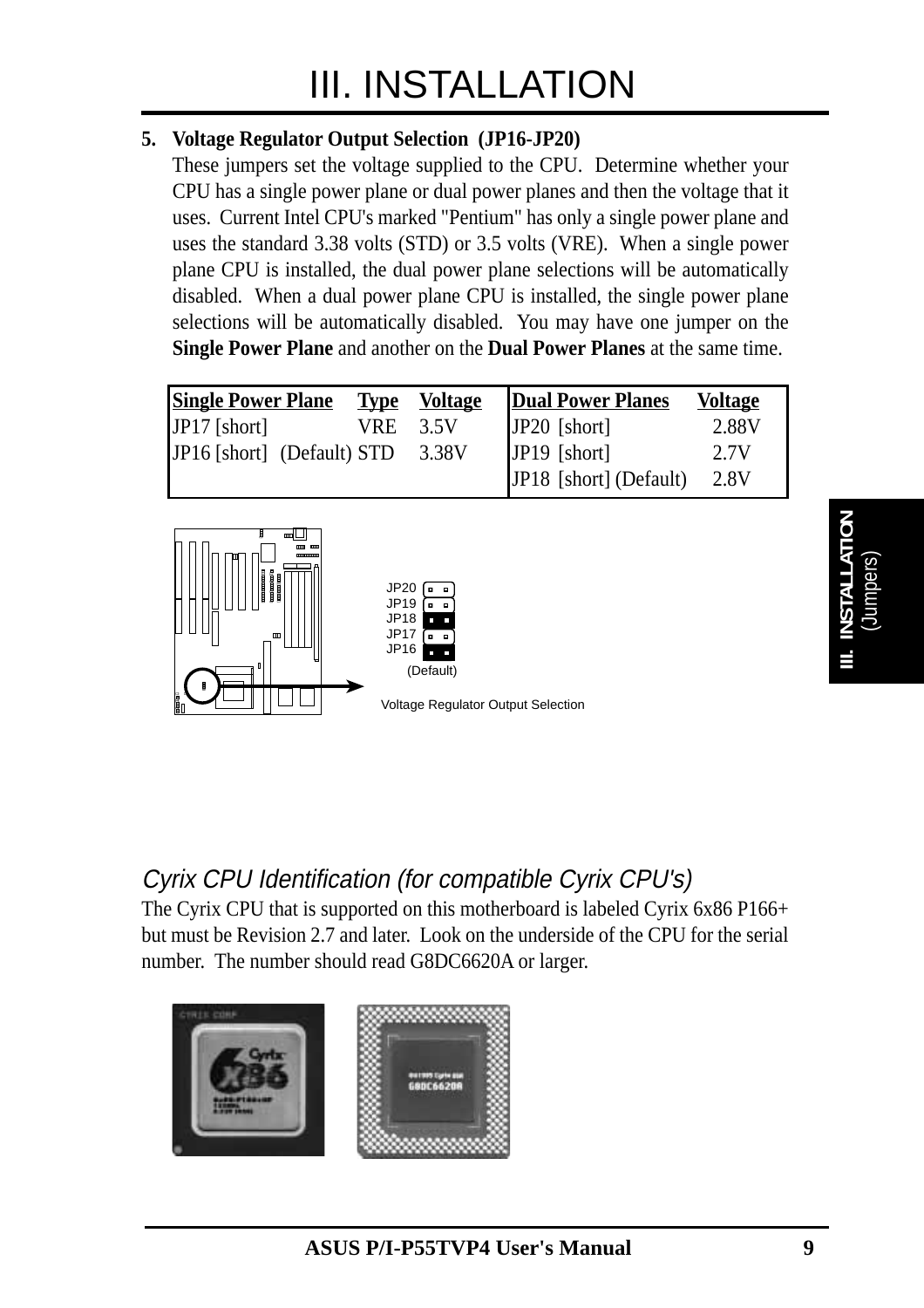#### **6. CPU External (BUS) Frequency Selection (JP1, JP2, JP3)**

These jumpers tell the clock generator what frequency to send to the CPU. These allow the selection of the CPU's *External* frequency (or *BUS Clock*). The BUS Clock times the BUS Ratio equals the CPU's *Internal* frequency (the advertised CPU speed).

#### **7. CPU to BUS Frequency Ratio (JP5, JP6)**

These jumpers set the frequency ratio between the *Internal* frequency of the CPU and the *External* frequency (called the *BUS Clock*) within the CPU. These must be set together with the above jumpers *CPU External (BUS) Frequency Selection.*



*Set the jumpers by the Internal speed of the Intel, AMD, or Cyrix CPU as follows:*

|                      |        |       |                  |                     | (BUS Freq.) |         |                     | (Freq. Ratio)   |
|----------------------|--------|-------|------------------|---------------------|-------------|---------|---------------------|-----------------|
| <b>CPU Model</b>     | Freq.  | Ratio | <b>BUS Freq.</b> | JP3                 | JP2         | JP1     | JP <sub>6</sub>     | JP <sub>5</sub> |
| Intel Pentium        | 200MHz | 3.0x  | 66MHz            | [1-2]               | $[1-2]$     | $[1-2]$ | $[1-2]$             | $[2-3]$         |
| Intel Pentium        | 180MHz | 3.0x  | 60MHz            | $[1-2]$             | $[2-3]$     | $[1-2]$ | $[1-2]$             | $[2-3]$         |
| Intel Pentium        | 166MHz | 2.5x  | 66MHz            | $[1-2]$             | $[1-2]$     | $[1-2]$ | $[2-3]$             | $[2-3]$         |
| Intel Pentium        | 150MHz | 2.5x  | 60MHz            | $[1-2]$             | $[2-3]$     | $[1-2]$ | $[2-3]$             | $[2-3]$         |
| Intel Pentium        | 133MHz | 2.0x  | 66MHz            | $[1-2]$             | $[1-2]$     | $[1-2]$ | [2-3]               | $[1-2]$         |
| Intel Pentium        | 120MHz | 2.0x  | 60MHz            | $[1-2]$             | $[2-3]$     | $[1-2]$ | $[2-3]$             | $[1-2]$         |
| <b>Intel Pentium</b> | 100MHz | 1.5x  | 66MHz            | $[1-2]$             | $[1-2]$     | $[1-2]$ | $\lceil 1-2 \rceil$ | $[1-2]$         |
| Intel Pentium        | 90MHz  | 1.5x  | 60MHz            | $[1-2]$             | $[2-3]$     | $[1-2]$ | $\lceil 1-2 \rceil$ | $[1-2]$         |
| Intel Pentium        | 75MHz  | 1.5x  | 50MHz            | $[2-3]$             | $[2-3]$     | $[1-2]$ | $[1-2]$             | $[1-2]$         |
|                      |        |       |                  |                     |             |         |                     |                 |
| AMD                  | 100MHz | 1.5x  | 66MHz            | $[1-2]$             | $[1-2]$     | $1-21$  | [1-2]               | $[1-2]$         |
| AMD                  | 90MHz  | 1.5x  | 60MHz            | [1-2]               | $[2-3]$     | $11-21$ | $[1-2]$             | $[1-2]$         |
| AMD                  | 75MHz  | 1.5x  | 50MHz            | $[2-3]$             | $[2-3]$     | $[1-2]$ | $[1-2]$             | $[1-2]$         |
| *Cyrix $166+$        | 133MHz | 2.0x  | 66MHz            | $\lceil 1-2 \rceil$ | $[1-2]$     | $[1-2]$ | $[2-3]$             | $[1-2]$         |

**\*NOTE:** Only Cyrix Revision 2.7 or later is supported on this motherboard. See page 9 for revision identification. Bootup screen will show **6x86-P166+ -S CPU at 133MHz** with the Cyrix 166+ installed on this motherboard.

(Jumpers) **III. INSTALLATION**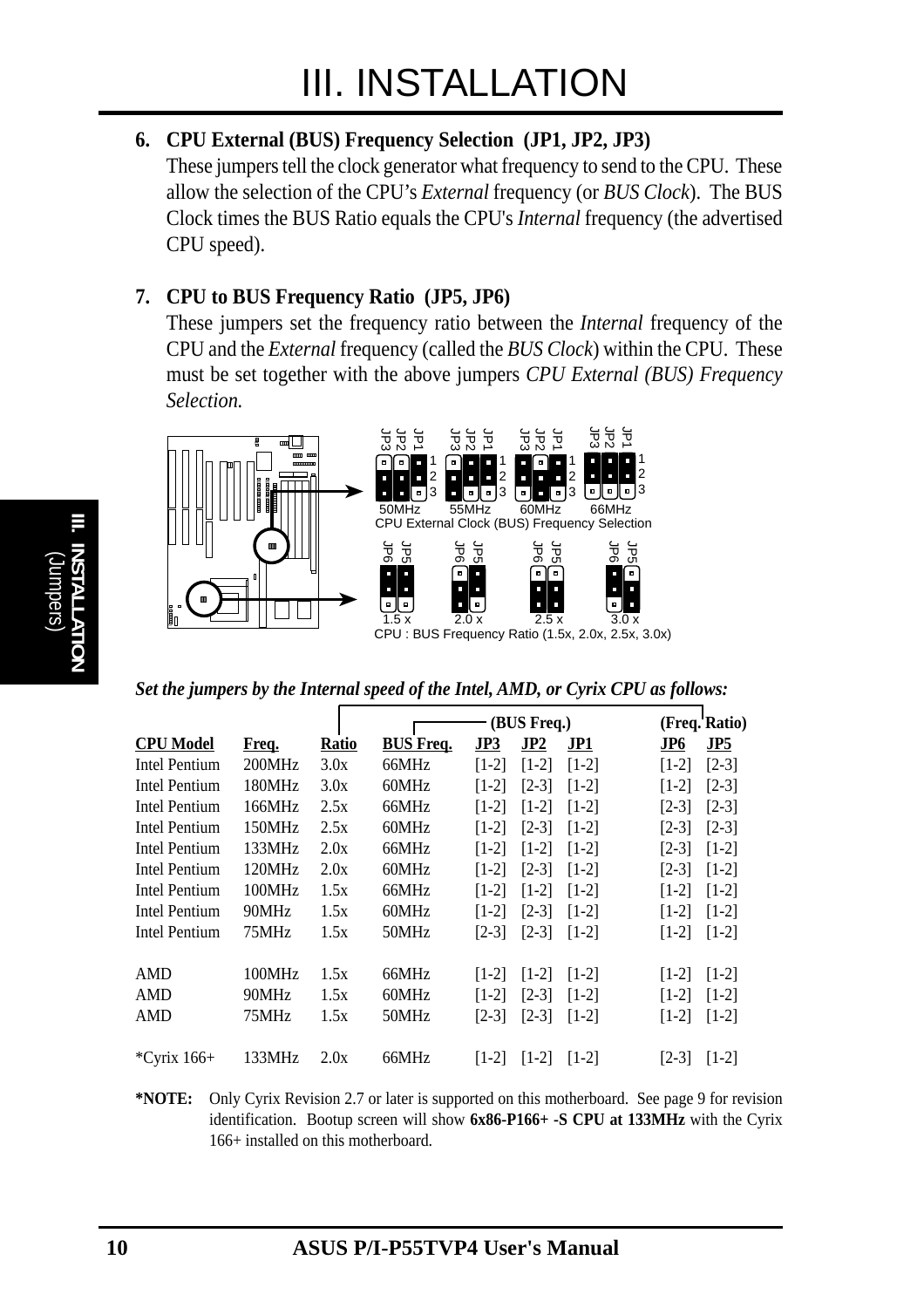# 2. System Memory (DRAM/SDRAM & SRAM)

This motherboard supports four 72-pin SIMMs (Single Inline Memory Modules) of 4MB, 8MB, 16MB, or 32MB to form a memory size between 8MB to 128MB. The DRAM can be either 60ns or 70ns Fast Page Mode (Asymmetric or Symmetric) or EDO. SIMMs must be installed in pairs so that each bank contains two of the same size memory modules. A new feature is the support of Dual Inline Memory Modules (DIMM). One slot is available for a 3.3Volt Unbuffered Synchronous DRAM (SDRAM) of either 8, 16, or 32MB. Maximum memory of SIMM + DIMM is 128MB.

**IMPORTANT: Memory speed setup is required in BIOS Chipset Setup "Auto Configuration."**

| <b>Bank</b>                                | <b>Memory Module</b>                                                                                              |       | <b>Total Memory</b> |
|--------------------------------------------|-------------------------------------------------------------------------------------------------------------------|-------|---------------------|
| <b>Bank 0</b><br><b>SIMM Slots 1&amp;2</b> | 4MB, 8MB, 16MB, 32MB<br>72-pin FPM or EDO SIMM                                                                    | x2    |                     |
|                                            | (Single or Double sided)                                                                                          |       |                     |
| <b>Bank 1</b><br><b>SIMM Slots 3&amp;4</b> | 4MB, 8MB, 16MB, 32MB<br>72-pin FPM or EDO SIMM<br>(Single sided; or Double but<br><b>Bank 2 must be empty)</b>    | $x^2$ |                     |
| <b>Bank 2</b><br><b>DIMM Slot 1</b>        | 8MB, 16MB, 32MB, 64MB<br>168-pin Synchronous DIMM<br>(Single sided; or Double but<br><b>Bank 1 must be empty)</b> | x1    |                     |
|                                            | <b>Total System Memory (Max 128MB)</b>                                                                            |       |                     |

*Install memory in any or all of the banks in any combination as follows:*

**WARNING: Memory Bank 0 & 1's signal level (not power level) is 5 volts. Memory Bank 2's signal level may be 3.3 volts or 5 volts depending on the SDRAM manufacturer. The SDRAM that you install in the Bank 2 DIMM slot must have 5 volt signal level tolerance when Bank 1 and/or Bank 2 is filled or you may cause damage to the SDRAM.**

**IMPORTANT: Each bank must have the same size memory installed in pairs. Bank 0 can use either Single or Double sided memory modules, independent of Banks 1 & 2. Banks 1&2 are related and combined can only have two sides, either 2 Single sided or 1 Double sided memory module. Do not use memory modules with more than 24 chips per module. Modules with more than 24 chips exceed the design specifications of the memory subsystem and will be unstable.**

Related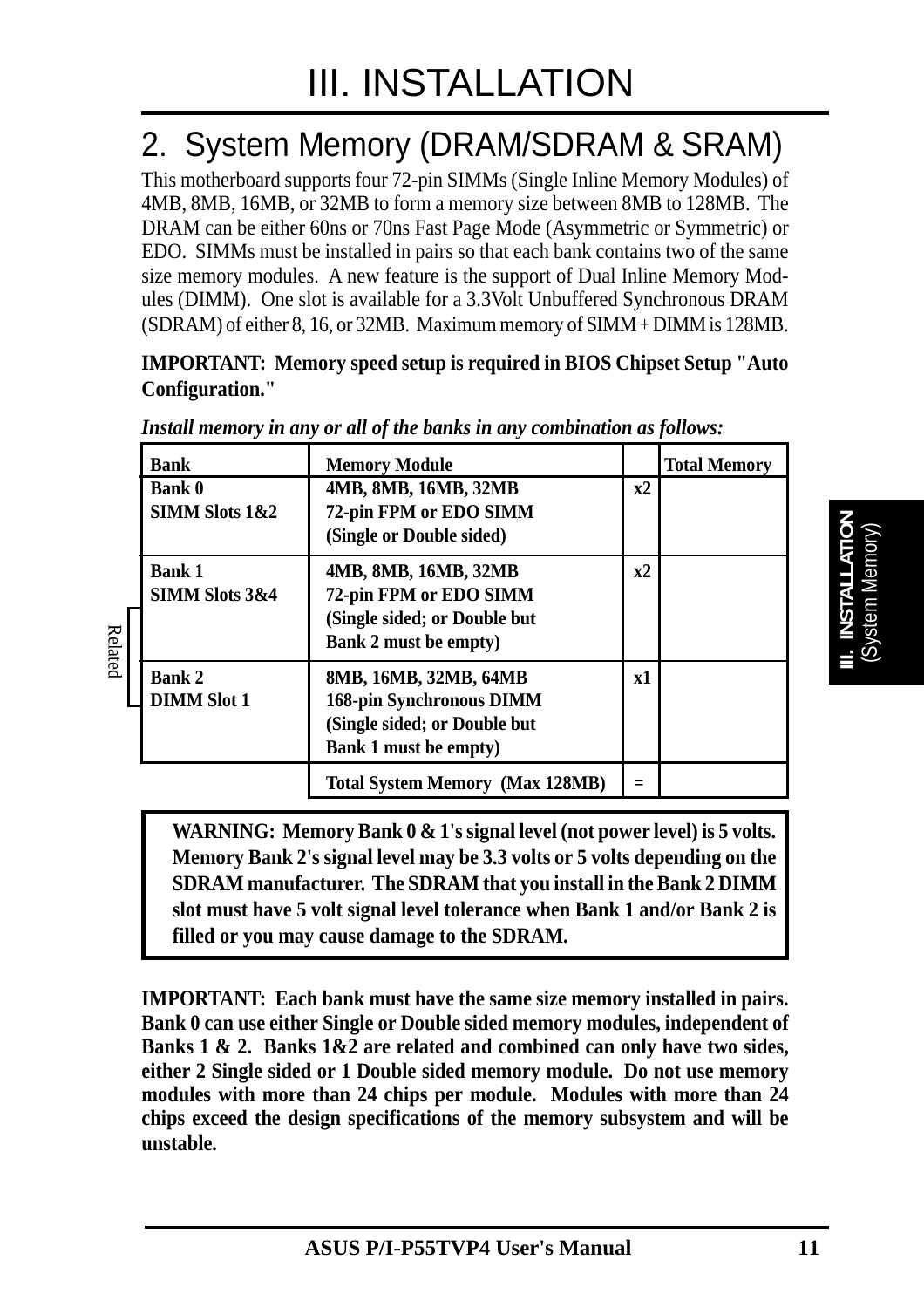### DRAM Memory Installation Procedures:

1. The SIMM memory modules will only fit in one orientation as shown because of a "Plastic Safety Tab" on one end of the SIMM slots which requires the "Notched End" of the SIMM memory modules.



- 2. Press the memory module firmly into place starting from a 45 degree angle making sure that all the contacts are aligned with the socket.
- 3. With your finger tips, rock the memory module into a vertical position so that it clicks into place.



- 4. The plastic guides should go through the two "Mounting Holes" on the sides and the "Metal Clips" should snap on the other side.
- 5. To release the memory module, squeeze both "Metal Clips" outwards and rock the module out of the "Metal Clips".

**12 ASUS P/I-P55TVP4 User's Manual**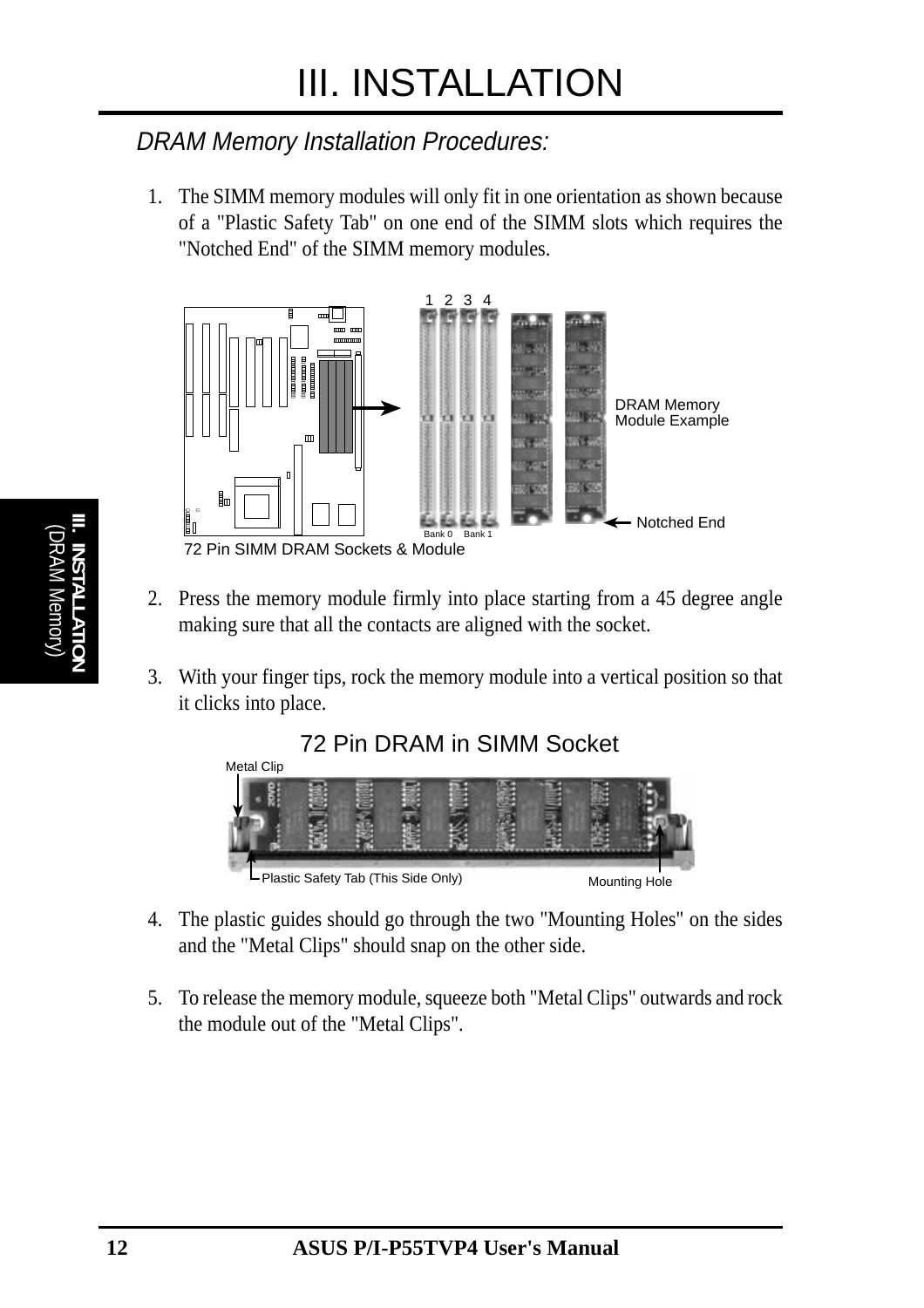### SDRAM Memory Installation Procedures:

Insert the module as shown. Because the number of pins are different on either side of the breaks, the module will only fit in the orientation as shown. DRAM SIMM modules have the same pin contact on both sides. SDRAM DIMM modules have different pint contact on each side and therefore have a higher pin density.



168 Pin DIMM Socket & SDRAM Module

The Dual Inline Memory Module (DIMM) memory module must be 3.3Volt Unbuffered Synchronous DRAM (SDRAM) of either 8, 16, 32, or 64MB. You can identify the type of DIMM module by the illustration below:



The notch on the DIMM module will shift between left, center, or right to identify the type and also to prevent the wrong type to be inserted into the DIMM slot on the motherboard. You must ask your retailer for the specifications before purchasing. 4 clock signals are supported on this motherboard.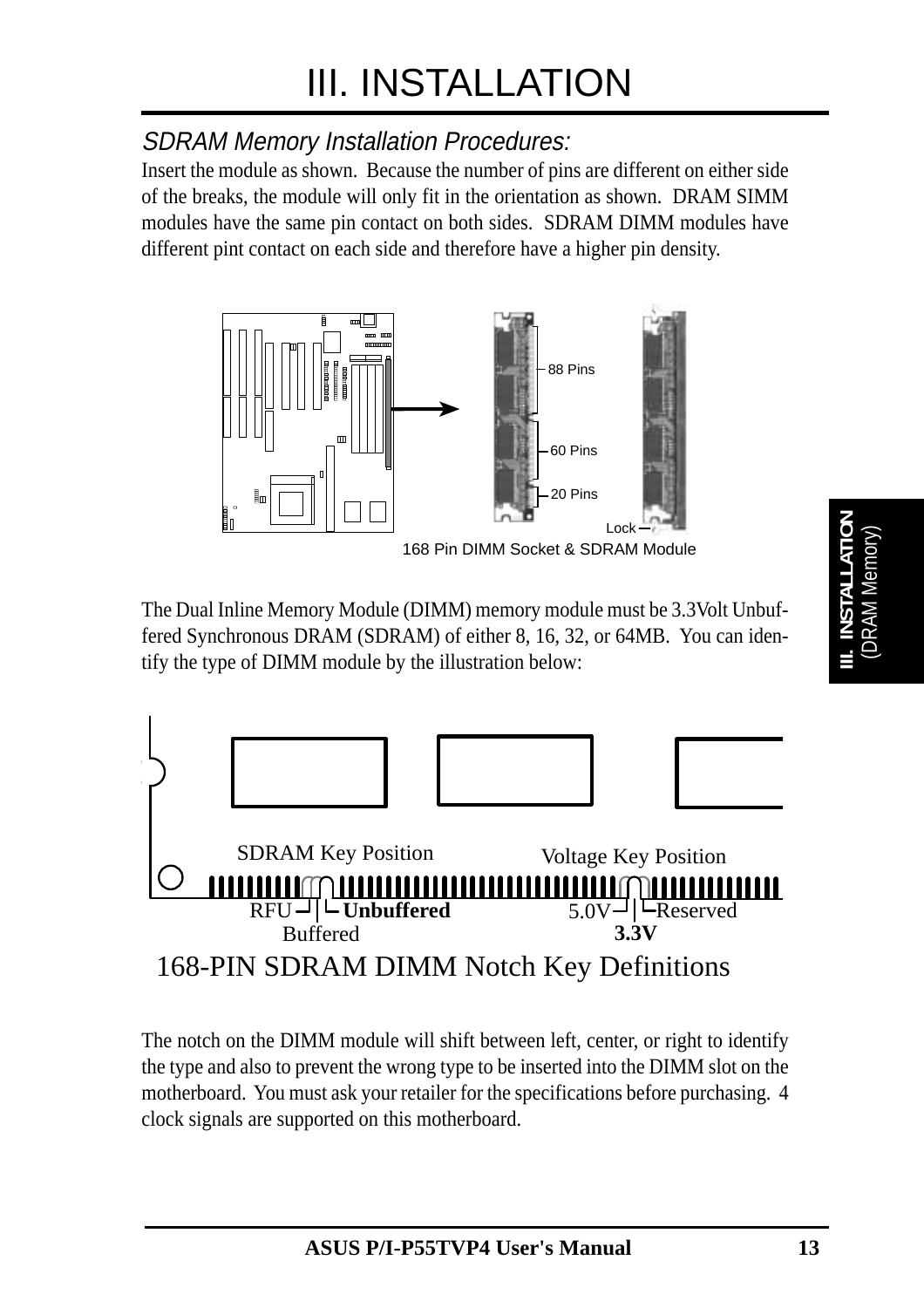## Static RAM (SRAM) for Level 2 (External) Cache

The motherboard you purchase may have either 0KB, 256KB, or 512KB onboard. If you have both onboard cache chips (see "Map of Motherboard" for locations) and a Cache Expansion Slot, then you have 256KB. If you only have onboard cache chips, then you have 512KB. An "ASUS" or "COAST" cache module can be used to upgrade the 256KB version to 512KB. If there is no onboard cache, you may install a cache module of either 256KB or 512KB.

**IMPORTANT: You must set "Total Level 2 Cache Size Setting" jumper on when changes are made to your cache size.**



Insert the module as shown. Because the number of pins are different on either side of the break, the module will only fit in the orientation as shown.

### Compatible Cache Modules for this Motherboard

| <b>SIMM Cache Module</b> | 256KB to 512KB | 0KB to 256/512KB |
|--------------------------|----------------|------------------|
| ASUS CM1 Rev 1.0         |                |                  |
| ASUS CM1 Rev 1.3         |                |                  |
| ASUS CM4 Rev 1.5         |                |                  |
| ASUS CM1 Rev 1.6         | <b>Yes</b>     |                  |
| ASUS CM1 Rev 3.0*        | Yes            | Yes              |
| COAST <sub>1.1</sub>     |                |                  |
| COAST <sub>1.2</sub>     |                |                  |
| COAST <sub>1.3</sub>     |                |                  |
| COAST <sub>2.0</sub>     | Yes            | <b>Yes</b>       |
| COAST <sub>2.1</sub>     | <b>Yes</b>     | Yes              |
| COAST <sub>3.0</sub>     | <b>Yes</b>     | Yes              |
| COAST <sub>3.1</sub>     | <b>Yes</b>     | Yes              |

**\* NOTE:** ASUS CM1 Rev 3.0 has two TAG SRAM's to comply with COAST 3.0 specifications. This extra TAG SRAM will not conflict with the onboard TAG SRAM.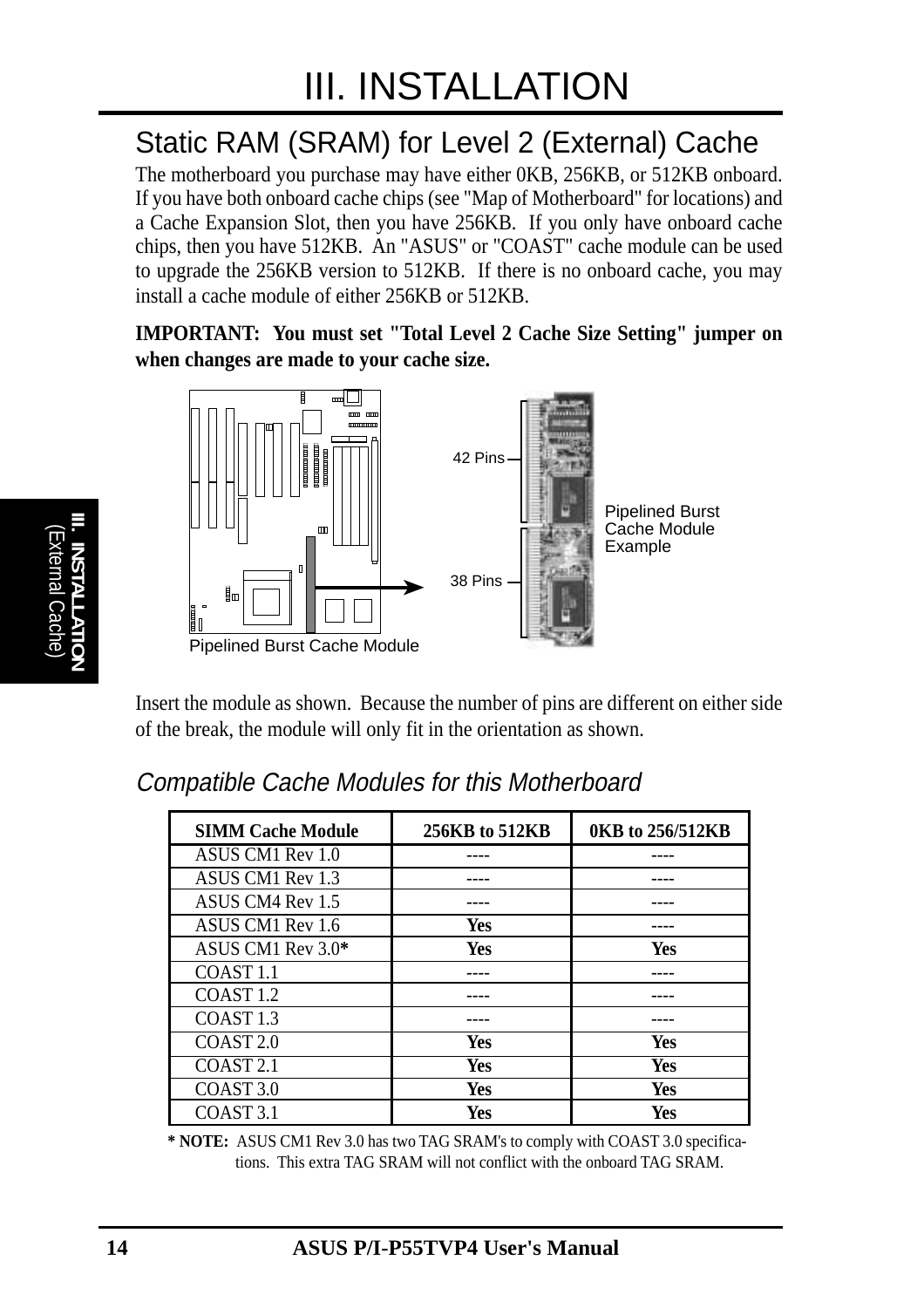# 3. Central Processing Unit (CPU)

The motherboard provides a 321-pin ZIF Socket 7 that is backwards compatible with ZIF Socket 5 processors. The CPU that came with the motherboard should have a fan attached to it to prevent overheating. If this is not the case then purchase a fan before you turn on your system. Apply thermal jelly to the CPU top and then install the fan onto the CPU.

**WARNING:** Without a fan circulating air on the CPU and heat sinks, the CPU and/or heat sinks can overheat and cause damage to both the CPU and the motherboard. (See "CPU Cooling Fan Connector" at the end of this section.)

To install a CPU, first turn off your system and remove its cover. Locate the ZIF socket and open it by first pulling the lever sideways away from the socket then upwards to a 90-degree right angle. Insert the CPU with the correct orientation as shown. Use the notched corner of the CPU with the white dot as your guide. The white dot should point towards the end the of the lever. Notice that there is a blank area where one hole is missing from that corner of the square array of pin holes and a "1" printed on the motherboard next to that corner. Because the CPU has a corner pin for three of the four corners, the CPU will only fit in the one orientation as shown. The picture is for reference only; you should have a CPU fan that will cover the face of the CPU. With the added weight of the CPU fan, no force is required to insert the CPU. Once completely inserted, hold down on the fan and close the socket's lever.

#### **IMPORTANT: You must set jumpers for "CPU to BUS Frequency Ratio" and jumpers for "BUS Frequency Selection" depending on the CPU that you install.**

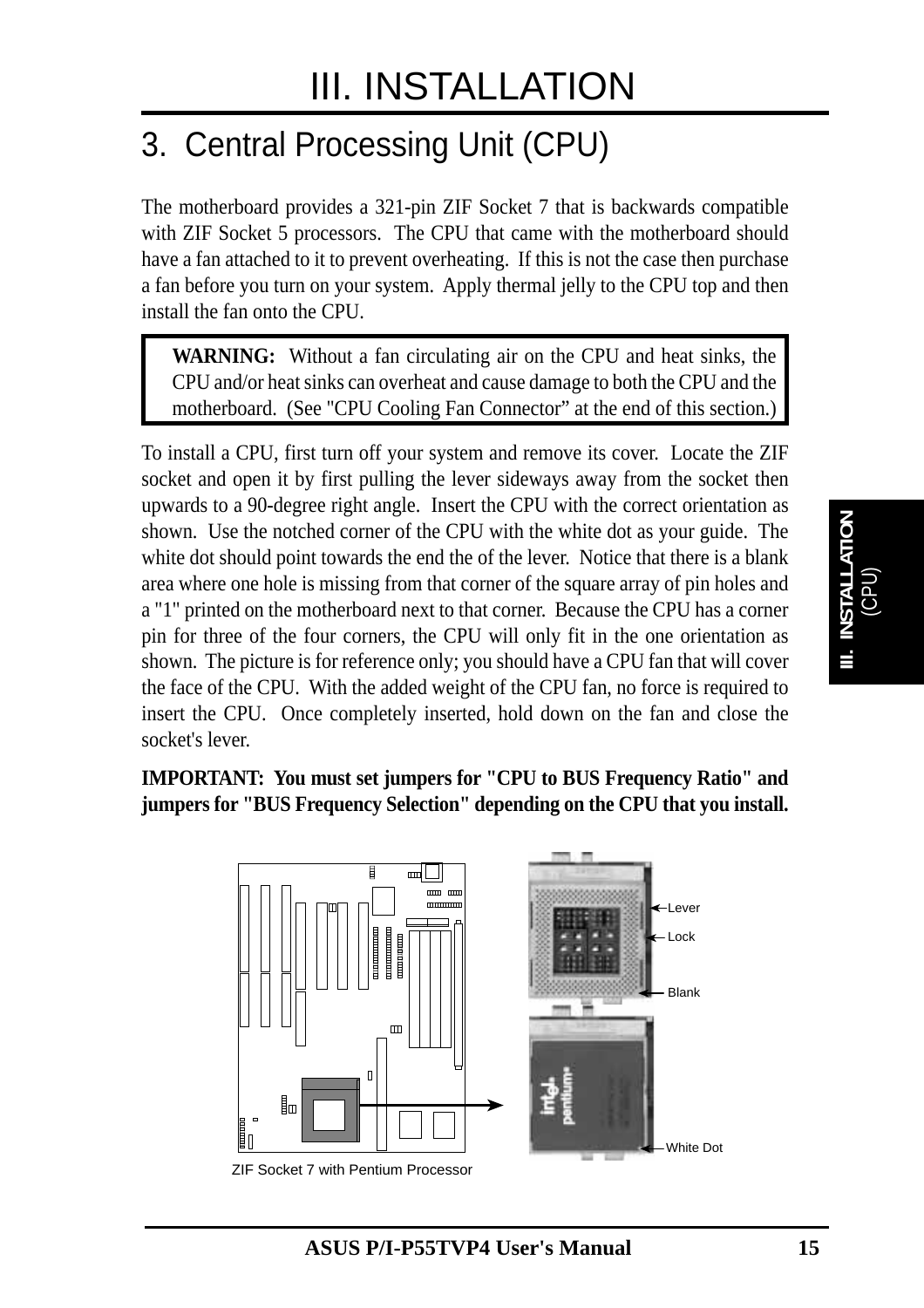# 4. Expansion Cards

**WARNING:** Make sure that you unplug your power supply when adding or removing expansion cards or other system components. Failure to do so may cause severe damage to both your motherboard and expansion cards.

First read your expansion card documentation on any hardware and software settings that may be required to setup your specific card.

**NOTE:** PCI Slot 4 has a MediaBus extension 2.0 which allows the installation of a PCI card or a MediaBus card (optional multifunctional card) but not both.

### Expansion Card Installation Procedure:

- 1. Read the documentation for your expansion card.
- 2. Set any necessary jumpers on your expansion card.
- 3. Remove your computer system's cover.
- 4. Remove the bracket on the slot you intend to use. Keep the bracket for possible future use.
- 5. Carefully align the card's connectors and press firmly.
- 6. Secure the card on the slot with the screw you removed in step 4.
- 7. Replace the computer system's cover.
- 8. Setup the BIOS if necessary (such as "IRQ xx Used By ISA: Yes" in PNP AND PCI SETUP)
- 9. Install the necessary software drivers for your expansion card.

### Assigning IRQs for Expansion Cards

Some expansion cards need to use an IRQ to operate. Generally an IRQ must be exclusively assigned to one use. In an standard design there are 16 IRQs available but most of them are already in use by parts of the system which leaves 6 free for expansion cards.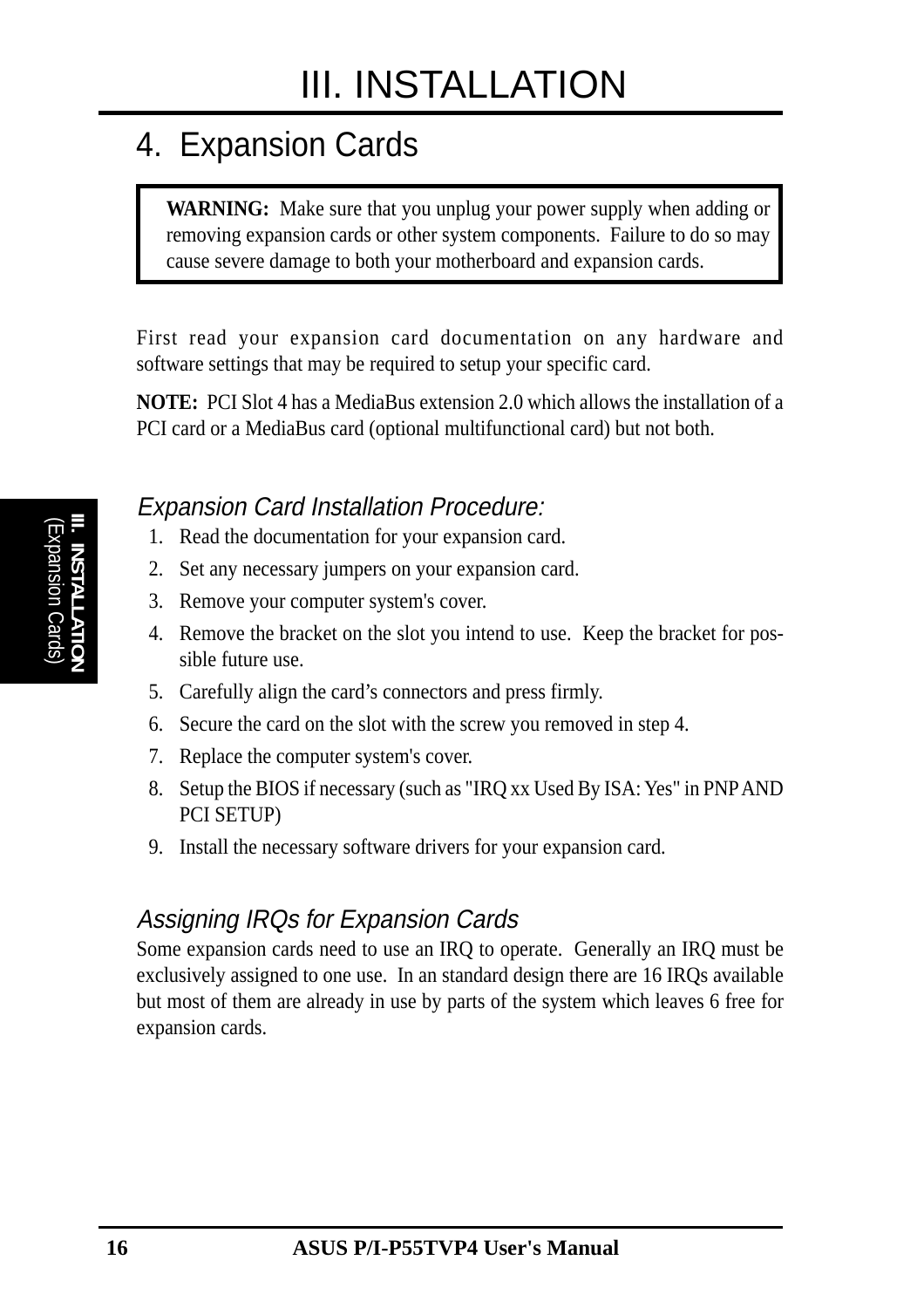# III. INSTALLATION

Both ISA and PCI expansion cards may need to use IRQs. System IRQs are available to cards installed in the ISA expansion bus first, and any remaining IRQs are then used by PCI cards. Currently, there are two types of ISA cards. The original ISA expansion card design, now referred to as "Legacy" ISA cards, requires that you configure the card's jumpers manually and then install it in any available slot on the ISA bus. You may use Microsoft's Diagnostic (MSD.EXE) utility included in the Windows directory to see a map of your used and free IRQs. For Windows 95 users, the "Control Panel" icon in "My Computer," contains a "System" icon which gives you a "Device Manager" tab. Double clicking on a specific device give you "Resources" tab which shows the Interrupt number and address. Make sure that no two devices use the same IRQs or your computer will experience problems when those two devices are in use at the same time.

To simplify this process this motherboard has complied with the Plug and Play (PNP) specification which was developed to allow automatic system configuration whenever a PNP-compliant card is added to the system. For PNP cards, IRQs are assigned automatically from those available.

If the system has both Legacy and PNP ISA cards installed, IRQs are assigned to PNP cards from those not used by Legacy cards. The PCI and PNP configuration of the BIOS setup utility can be used to indicate which IRQs are being used by Legacy cards. For older Legacy cards that does not work with the BIOS, you can contact your vendor for an ISA Configuration Utility.

An IRQ number is automatically assigned to PCI expansion cards after those used by Legacy and PNP ISA cards. In the PCI bus design, the BIOS automatically assigns an IRQ to a PCI slot that has a card in it that requires an IRQ. To install a PCI card, you need to set something called the INT (interrupt) assignment. Since all the PCI slots on this motherboard use an INTA #, be sure that the jumpers on your PCI cards are set to INT A.

### Assigning DMA Channels for ISA Cards

Some ISA cards, both Legacy and PNP may also need to use a DMA (Direct Memory Access) channel. DMA assignments for this motherboard are handled the same way as the IRQ assignment process described above. You can select a DMA channel in the PCI and PNP configuration section of the BIOS Setup utility.

**IMPORTANT: Choose "Yes" for those IRQ's and DMA's you wish to reserve for Legacy (Non-PnP) ISA expansion cards in "IRQ xx Used By ISA" and "DMA x Used By ISA" of the PNP and PCI Setup in the BIOS SOFTWARE section, otherwise conflicts may occur.**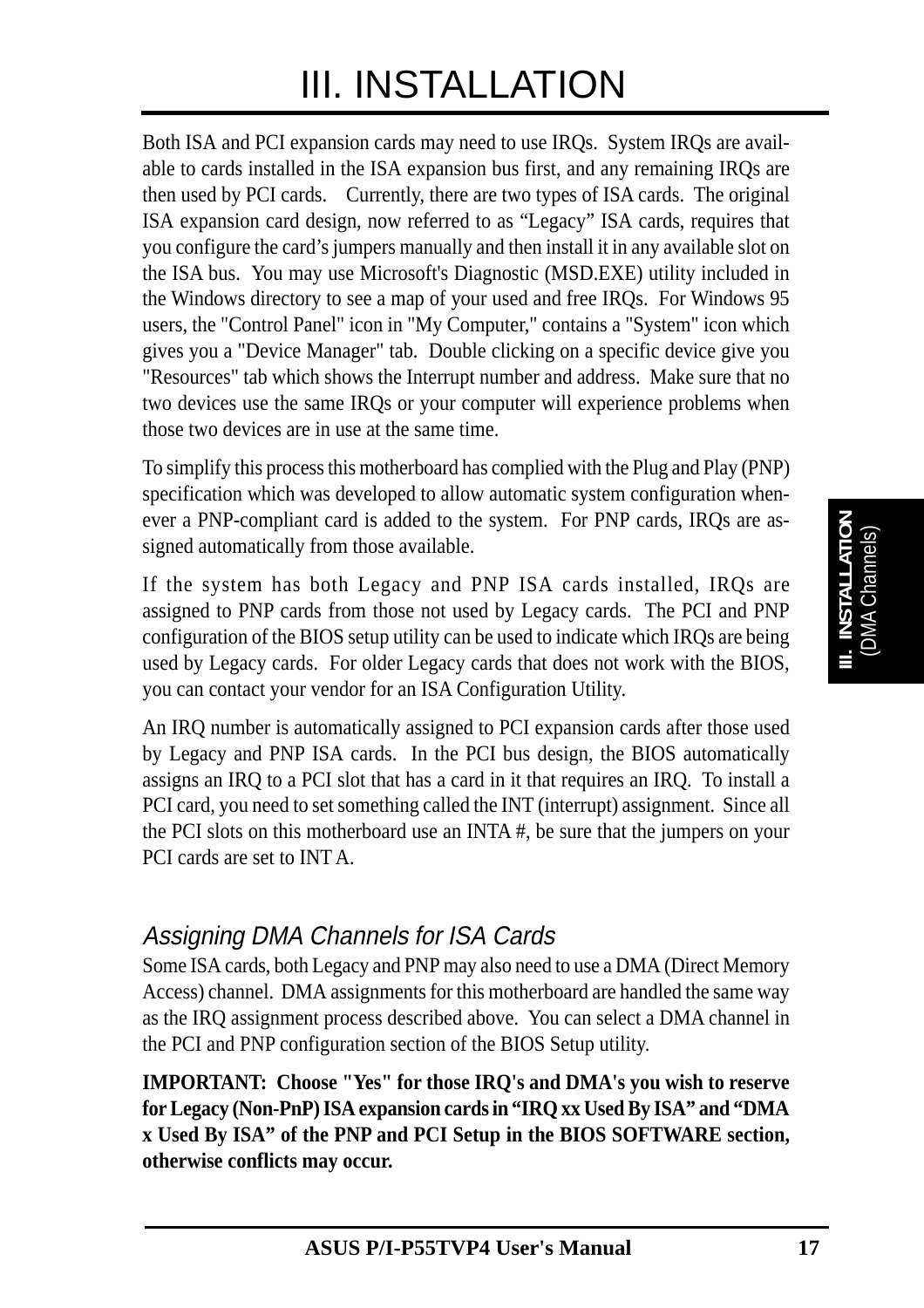(This page was intentionally left blank)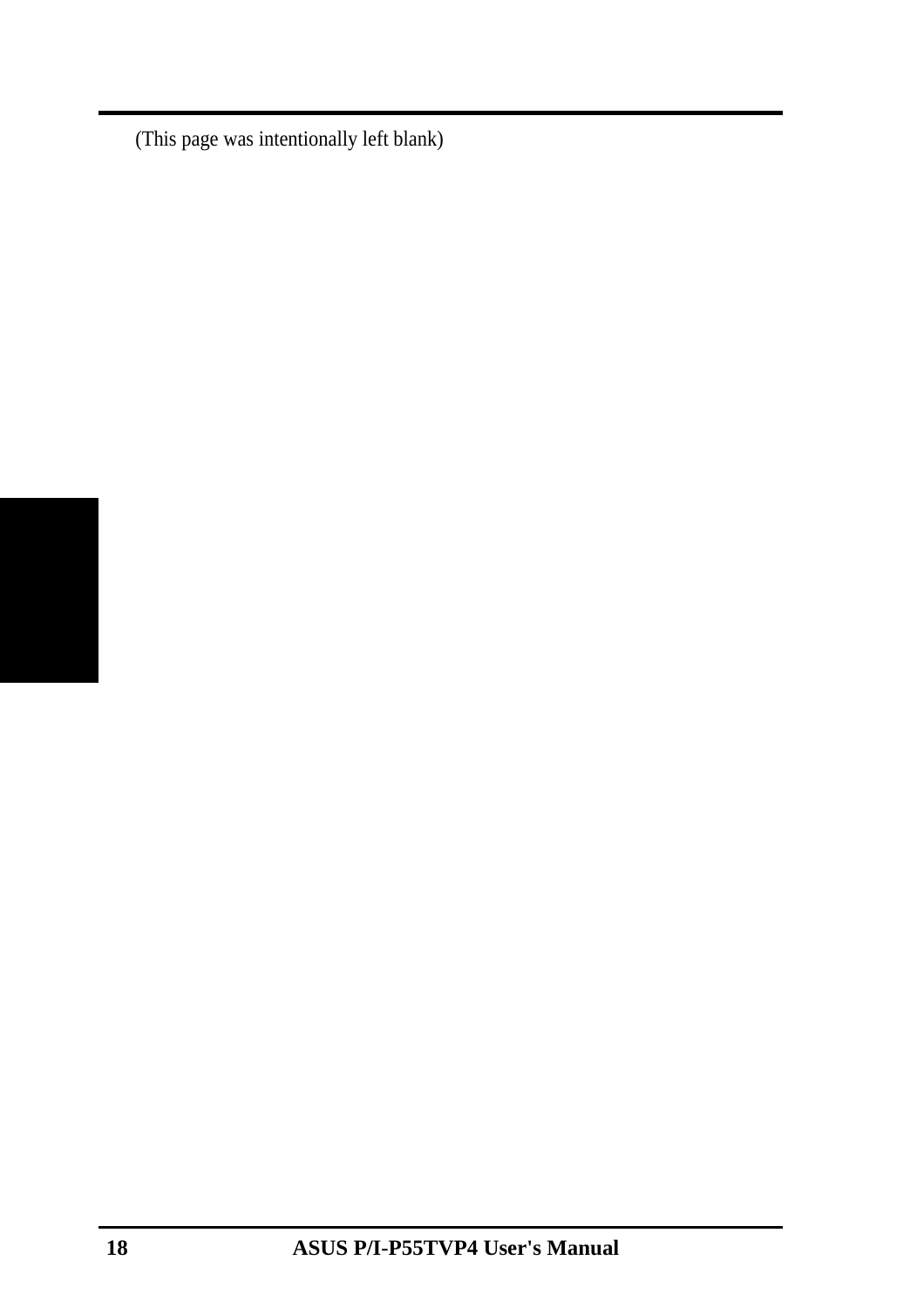# 5. External Connectors

**WARNING:** Some pins are used for connectors or power sources. These are clearly separated from jumpers in "Map of the ASUS Motherboard" on page 4. Placing jumper caps over these will cause damage to your motherboard.

**IMPORTANT: Ribbon cables should always be connected with the red stripe on the Pin 1 side of the connector. The four corners of the connectors are labeled on the motherboard. Pin 1 is the side closest to the power connector on hard drives and floppy drives. IDE ribbon cable must be less than 18in. (46cm), with the second drive connector no more than 6in. (15cm) from the first connector.**

#### **1. Keyboard Connector (5-pin female)**

This connection is for a standard IBM-compatible keyboard. May also be known as a 101 enhanced keyboard.





Keyboard Connector (5-pin female)



Connector Plug from Keyboard

#### **2. PS/2 Mouse Connector (6-pin block)**

If you are using a PS/2 mouse, you must purchase an optional PS/2 mouse set which connects to the 6 pin block and mounts to an open slot on your computer's case. The system will direct IRQ12 to the PS/2 mouse if one is detected. If not detected, expansion cards can use IRQ12. See "PS/2 Mouse Control" in **BIOS Features Setup** of the BIOS SOFTWARE section.

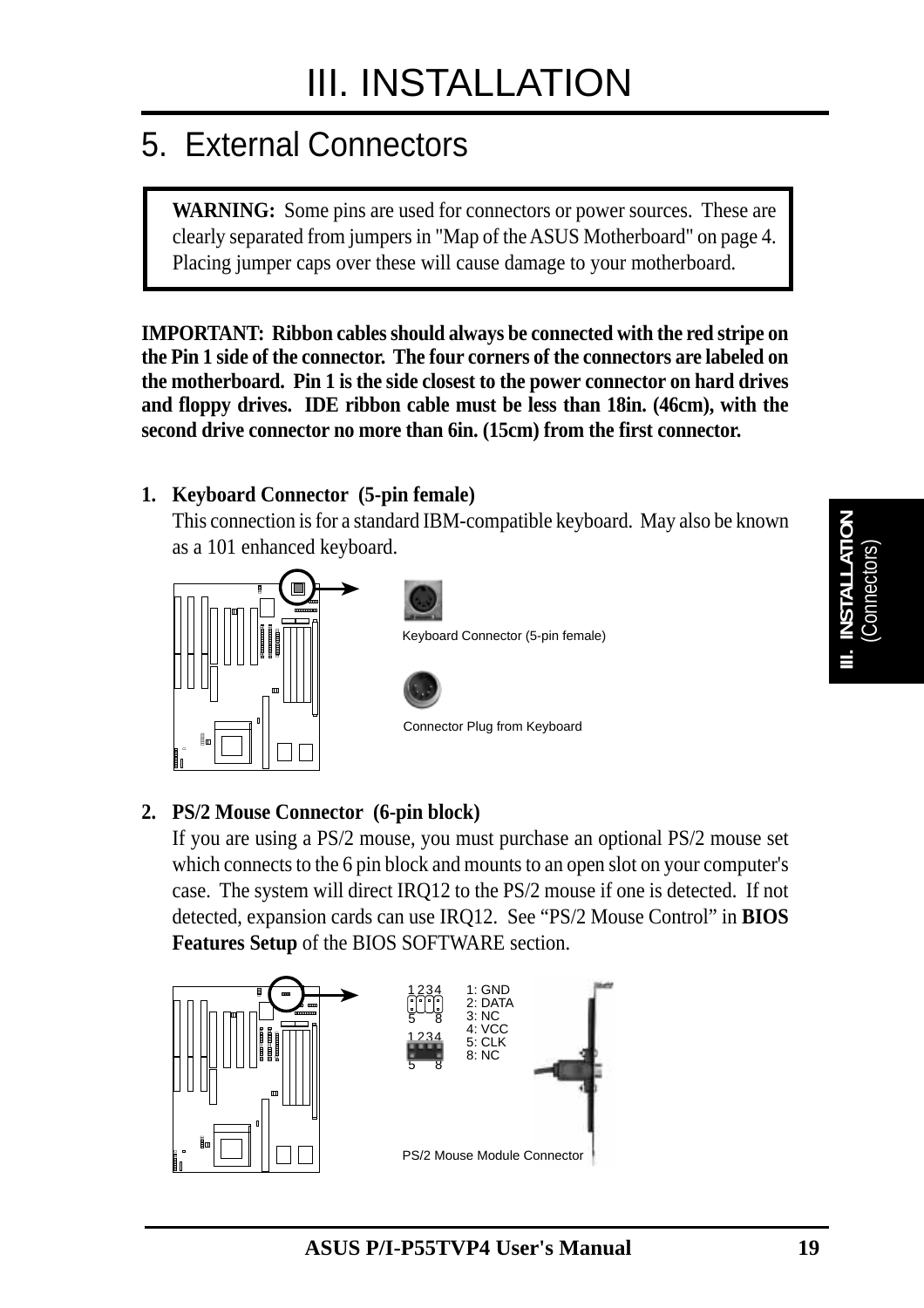#### **3. Parallel Printer Connector (26 Pin Block)**

Connection for the included parallel port ribbon cable with mounting bracket. Connect the ribbon cable to this connection and mount the bracket to the case on an open slot. It will then be available for a parallel printer cable. You can enable the parallel port and choose the IRQ through "Onboard Parallel Port" in **Chipset Features** of the BIOS SOFTWARE. **(Pin 26 is removed to prevent inserting in the wrong orientation when using ribbon cables with pin 26 plugged).**

**NOTE**: Serial printers must be connected to the serial port.



#### **4. Serial port COM1 and COM2 connectors (Two 10-pin blocks)**

These connectors support the provided serial port ribbon cables with mounting bracket. Connect the ribbon cables to these connectors and mount the bracket to the case on an open slot. The two serial ports on the mounting bracket will then be used for pointing devices or other serial devices. See "Onboard Serial Port" in **Chipset Features Setup**. **(Pin 10 is removed to prevent inserting in the wrong orientation when using ribbon cables with pin 10 plugged).**



(Connectors) **III. INSTALLATION**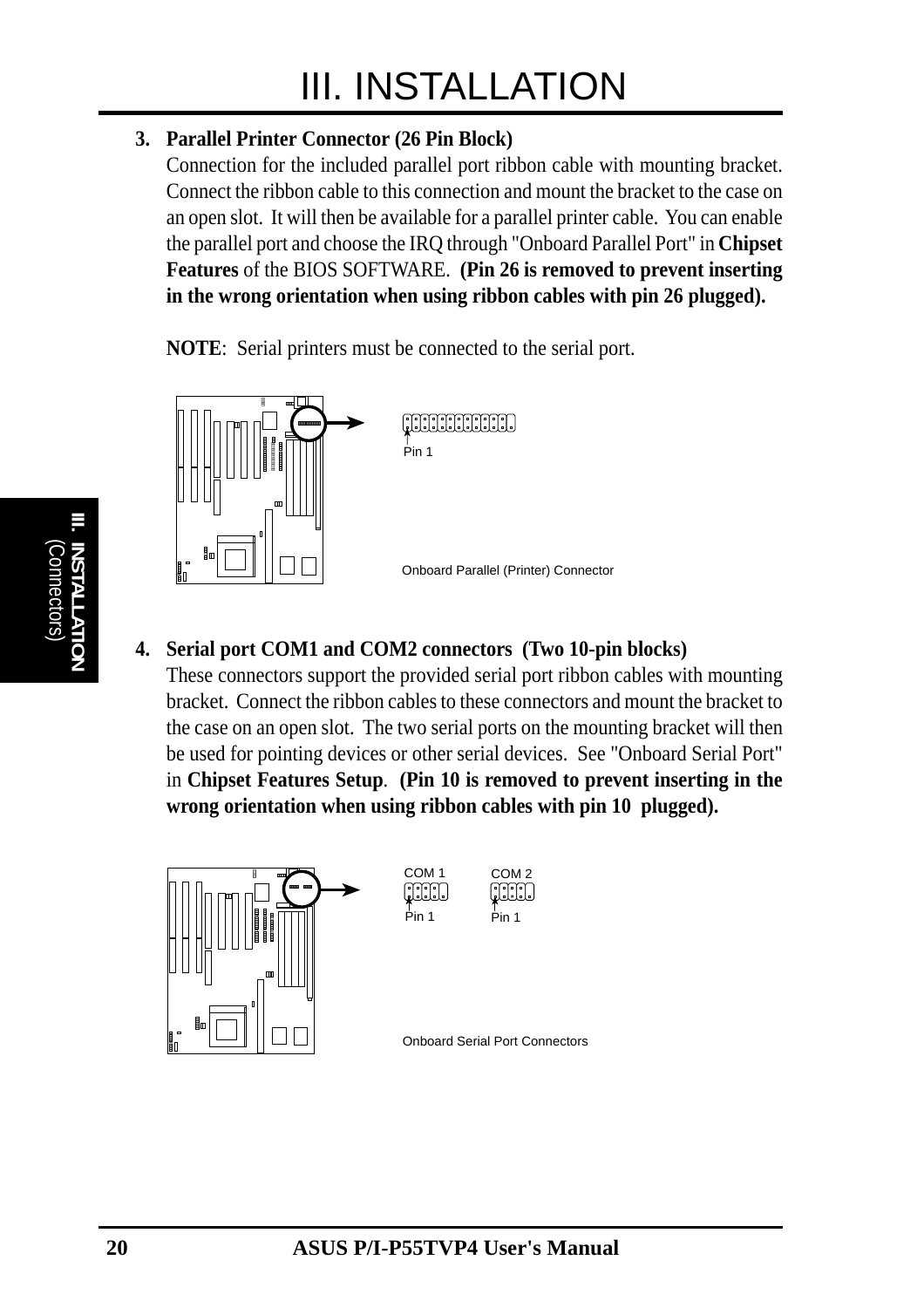#### **5. Floppy drive connector (34-pin block )**

This connector supports the provided floppy drive ribbon cable. After connecting the single end to the board, connect the two plugs on the other end to the floppy drives. **(Pin 5 is removed to prevent inserting in the wrong orientation when using ribbon cables with pin 5 plugged).**



#### **6. Power connector (12-pin block)**

This connector connects to a standard 5 Volt power supply. To connect the leads from the power supply, ensure first that the power supply is not plugged. Most power supplies provide two plugs (P8 and P9), each containing six wires, two of which are black. Orient the connectors so that the black wires are located in the middle.



Using a slight angle, align the plastic guide pins on the lead to their receptacles on the connector. Once aligned, press the lead onto the connector until the lead locks into place.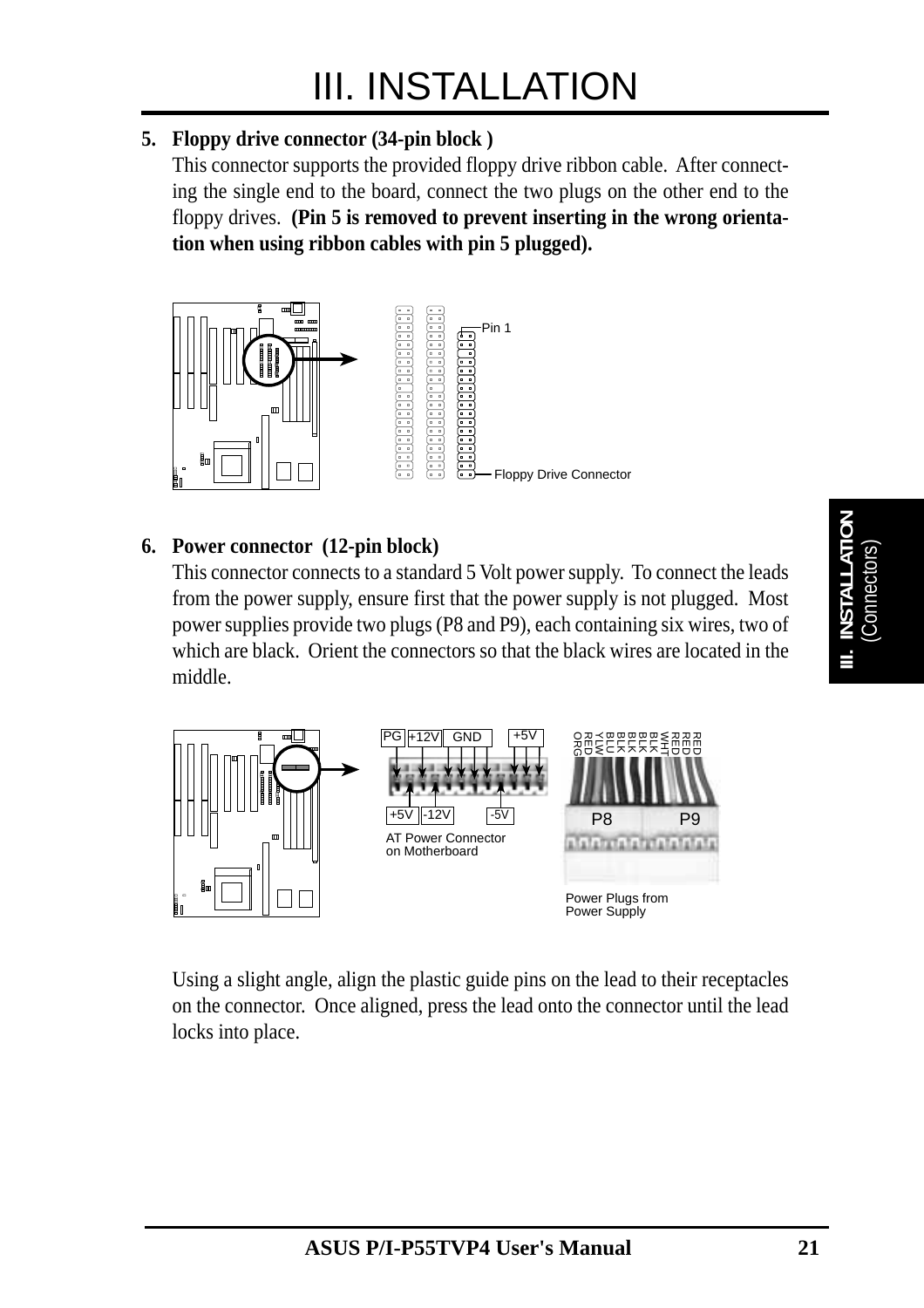#### **7. Primary / Secondary IDE connectors (Two 40-pin Block)**

These connectors support the provided IDE hard disk ribbon cable. After connecting the single end to the board, connect the two plugs at the other end to your hard disk(s). If you install two hard disks, you must configure the second drive to Slave mode by setting its jumper accordingly. Please refer to the documentation of your hard disk for the jumper settings. BIOS now supports SCSI device or IDE CD-ROM bootup (see "HDD Sequence SCSI/IDE First" & "Boot Sequence" in the **BIOS Features Setup** of the BIOS SOFTWARE) **(Pin 20 is removed to prevent inserting in the wrong orientation when using ribbon cables with pin 20 plugged).**

**TIP:** You may configure two hard disks to be both Masters using one ribbon cable on the primary IDE connector and another ribbon cable on the secondary IDE connector. You may install one operating system on an IDE drive and another on a SCSI drive and select the boot disk through BIOS Features Setup.





#### **8. IDE activity LED (IDE LED)**

This connector supplies power to the cabinet's IDE activity LED. Read and write activity by devices connected to the Primary or Secondary IDE connectors will cause the LED to light up.

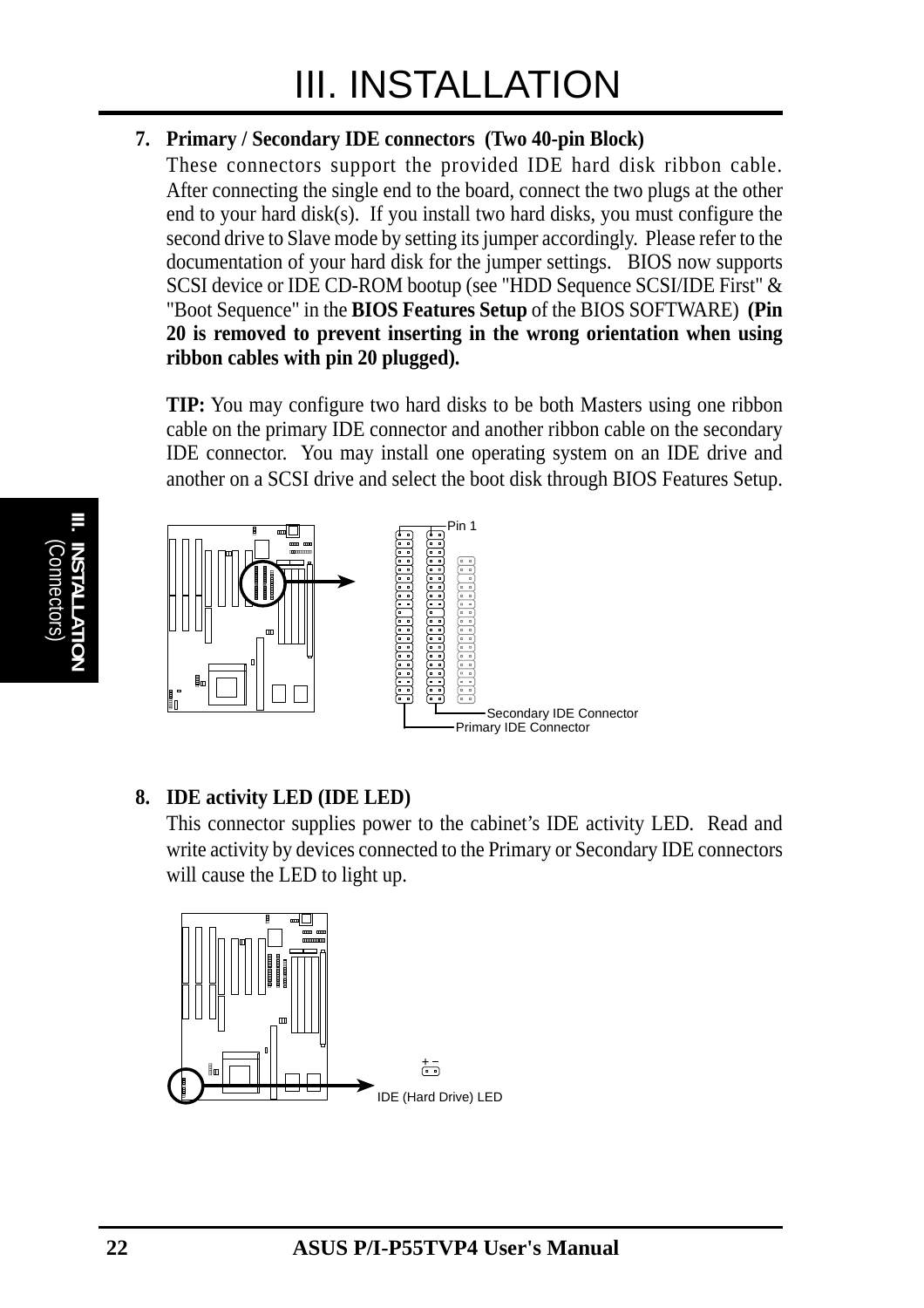#### **9. Turbo LED Lead (CON1)**

The motherboard's turbo function is always on. The turbo LED connection is labeled here but the LED will remain constantly lit while the system power is on. You may wish to connect the Power LED from the system case to this lead. See the figure below.

#### **10. SMI Suspend Switch Lead (CON1)**

This allows the user to manually place the system into a suspend mode or "Green" mode where system activity will be instantly decreased to save electricity and expand the life of certain components when the system is not in use. This 2-pin connector (see the figure below) connects to the case-mounted suspend switch. If you do not have a switch for the connector, you may use the "Turbo Switch" since it does not have a function. SMI is activated when it detects a *short to open* moment and therefore leaving it shorted will not cause any problems. May require one or two pushes depending on the position of the switch. Wake-up can be controlled by settings in the BIOS but the keyboard will always allow wakeup (the SMI lead cannot wake-up the system). If you want to use this connector, "Suspend Switch" in the **Power Management Setup** of the BIOS SOFTWARE section should be on the default setting of *Enable.*

#### **11. Reset Switch Lead (CON1)**

This 2-pin connector connects to the case-mounted reset switch for rebooting your computer without having to turn off your power switch This is a preferred method of rebooting in order to prolong the life of the system's power supply. See the figure below.

#### **12. Keyboard Lock Switch Lead & System Power LED (CON1)**

This 5-pin connector connects to the case-mounted keyboard lock switch for locking the keyboard and also to connect the system power LED. The system power LED lights when the system is powered on. See the figure below.

#### **13. Speaker Connector (CON1)**

This 4-pin connector connects to the case-mounted speaker.





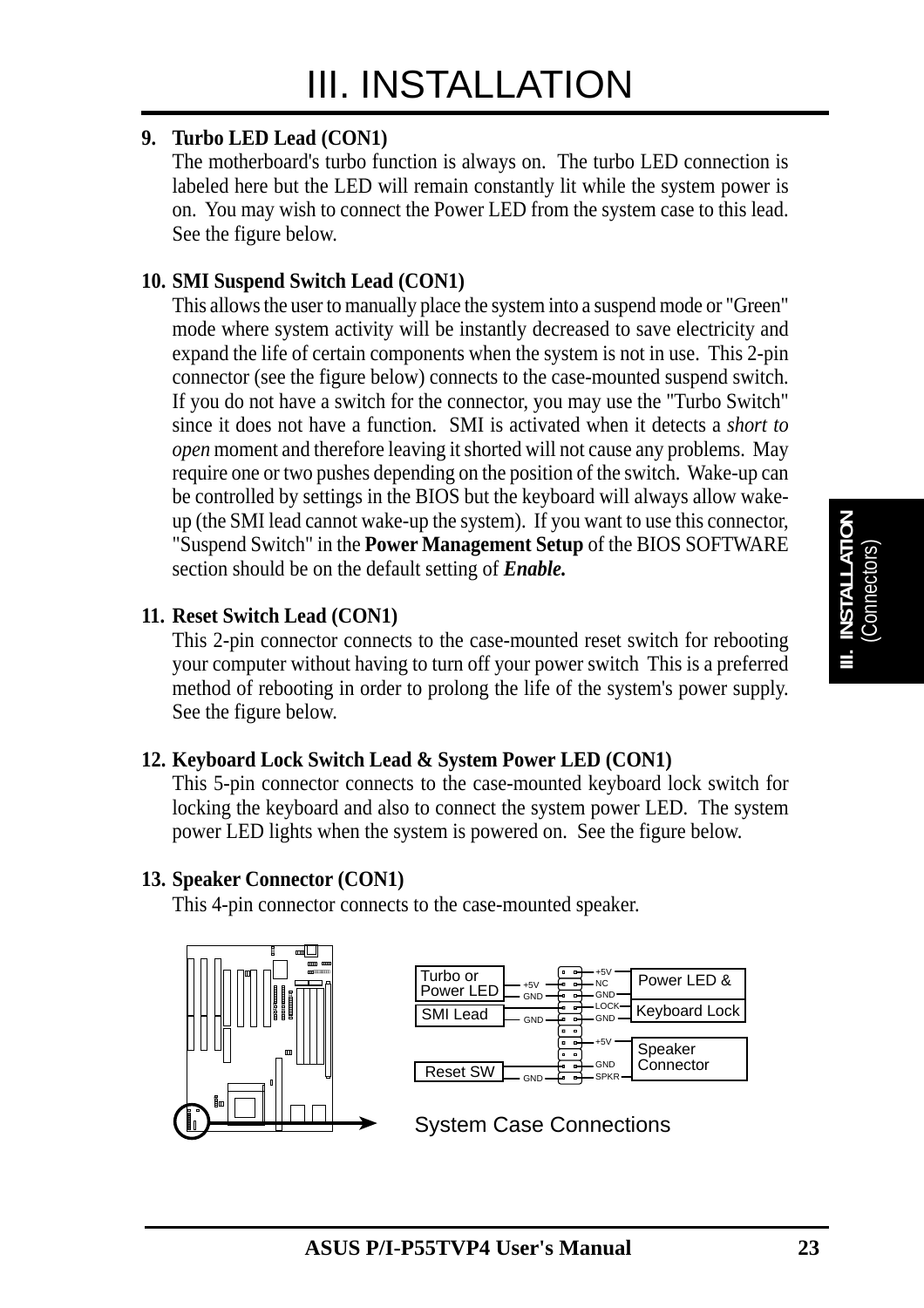#### **14. IrDA-compliant infrared module connector (IR)**

This connector supports the optional wireless transmitting and receiving infrared module. This module mounts to a small opening on system cases that support this feature. You must also configure the setting through "UART2 Use Infrared" in **Chipset Features Setup** to select whether UART2 is directed for use with COM2 or IrDA. Use the five pins as shown on the Back View and connect a ribbon cable from the module to the motherboard according to the pin definitions.

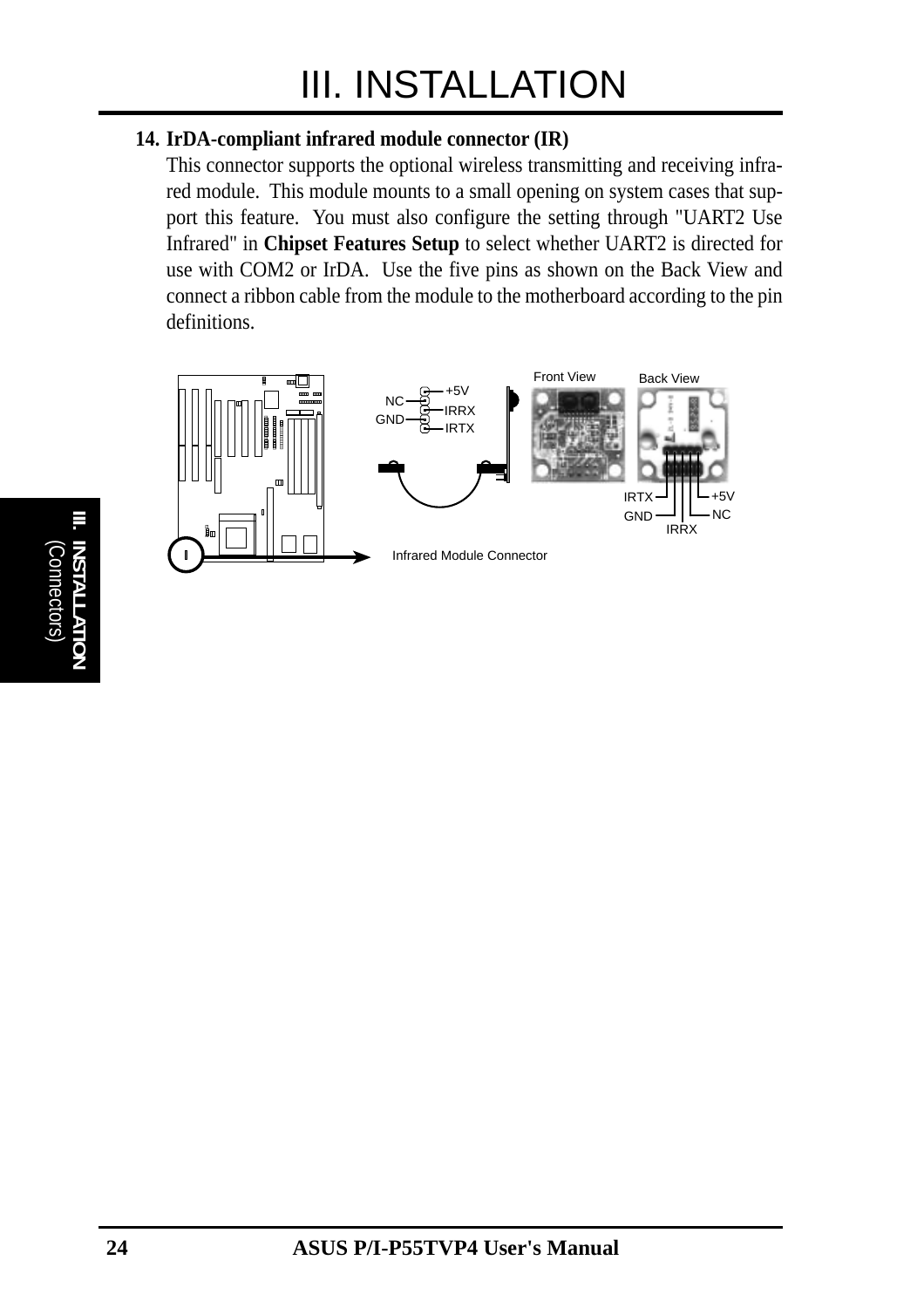### Power Connection Procedures

- 1. After all jumpers and connections are made, close the system case cover.
- 2. Make sure that all switches are in the off position as marked by  $\bigcirc$ .
- 3. Connect the power supply cord into the power supply located on the back of your system case as instructed by your system user's manual.
- 4. Connect all power cords into a power strip that is equipped by a surge protector.
- 5. You may then turn on your devices in the following order:
	- a. Your monitor
	- b. External SCSI devices (starting with the last device on the chain)
	- c. Your system power
- 6. The power LED on the front panel of the system case will light and the monitor LED as well. The system will then run power-on tests. While the tests are running, additional messages will appear on the screen. If you do not see anything within 30 seconds from the time you turn on the power, the system may have failed a power-on test. Recheck your jumper settings and connections or call your authorized dealer for assistance.
- 7. During power-on, hold down the <Delete> key to enter BIOS setup. Follow the next section "BIOS SOFTWARE" for instructions.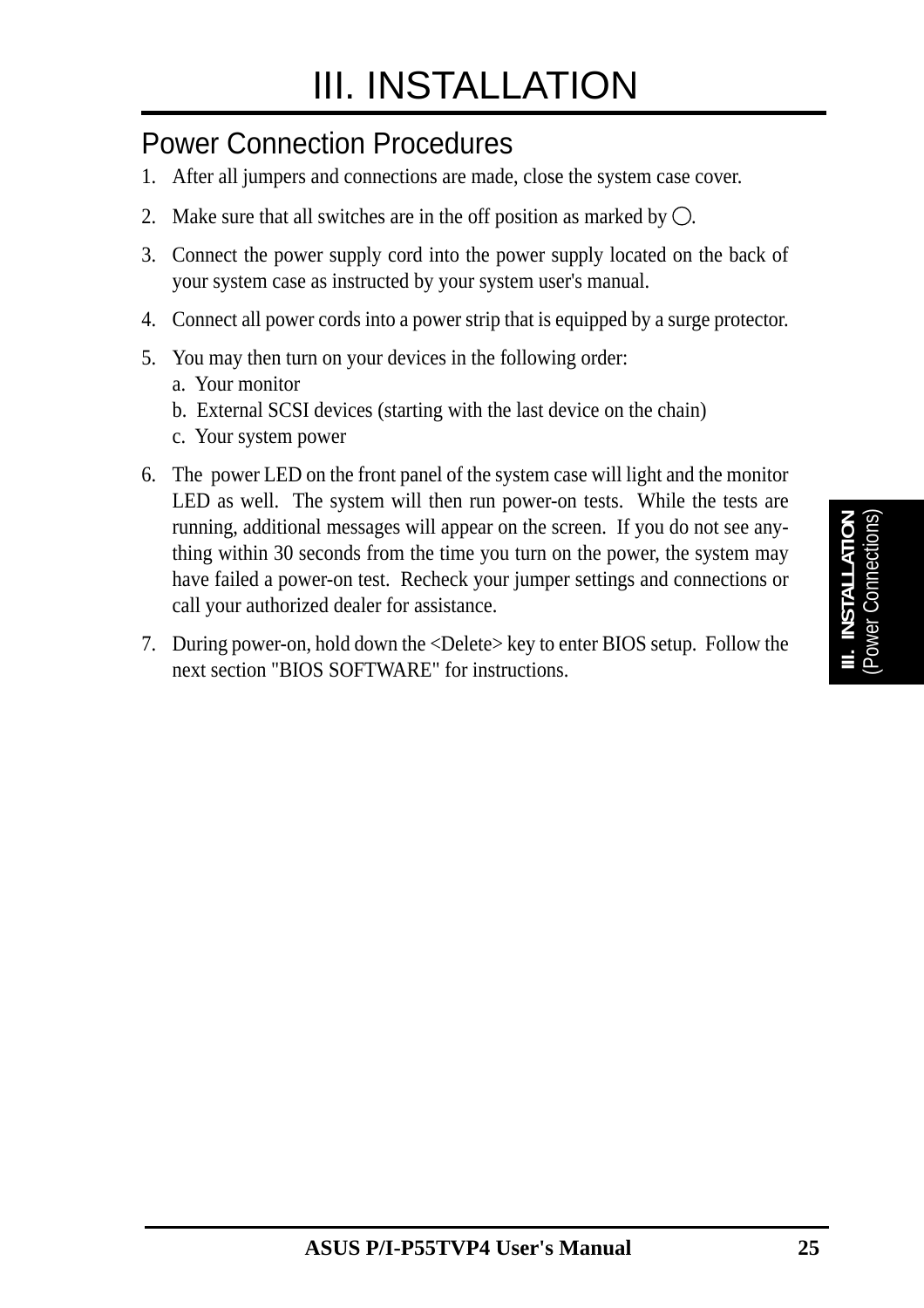# IV. BIOS SOFTWARE

# Support Software

**FILELIST.TXT -** View this file to see the files included in the support software.

**PFLASH.EXE -** This is the Flash Memory Writer utility that updates the BIOS by uploading a new BIOS file to the programmable flash ROM chip on the motherboard. To determine the BIOS version, check the last four numbers of the code displayed on the upper left-hand corner of your screen during bootup. Larger numbers represent a newer BIOS file.

**NOTE:** A binary BIOS file is no longer included with the support software. Save the motherboard's BIOS file to a floppy diskette as soon as your system is operational. See "Flash Memory Writer Utility" in this section to "Save Current BIOS to File."

# Flash Memory Writer Utility

| <b>ASUSTeK PNP BIOS</b><br>FLASH MEMORY WRITER V1.5<br>Copyright (C) 1995, ASUSTeK COMPUTER Inc. |
|--------------------------------------------------------------------------------------------------|
| Flash Type -- SST 29EE010                                                                        |
| Current BIOS Revision: #401A0-xxxx                                                               |
| Choose one of the following:                                                                     |
| 1. Save Current BIOS To File                                                                     |
| 2. Update BIOS Main Block From File                                                              |
| 3. Advanced Features                                                                             |
| Enter Choice: [1]                                                                                |
| Press ESC To Exit                                                                                |

xxxx denotes the current BIOS version stored in the Flash EPROM

**IMPORTANT: Flash Type may also be "INTEL 28F001BXT." If "unknown" is shown after "Flash type --," then this ROM chip is not programmable or not supported with the PnP BIOS and therefore cannot be programmed by the Flash Memory Writer.**

#### Main Menu

**1. Save Current BIOS to File (Perform as soon as system is operational)** This option allows you to copy the contents of the Flash memory chip onto a diskette. This gives you a backup copy of the original motherboard BIOS in case you need to re-install it.

**Create a bootable system floppy diskette by typing [FORMAT A:/S] from the DOS environment without creating "AUTOEXEC.BAT" and "CONFIG.SYS" files, then save the PFLASH.EXE and the BIOS to the floppy diskette.**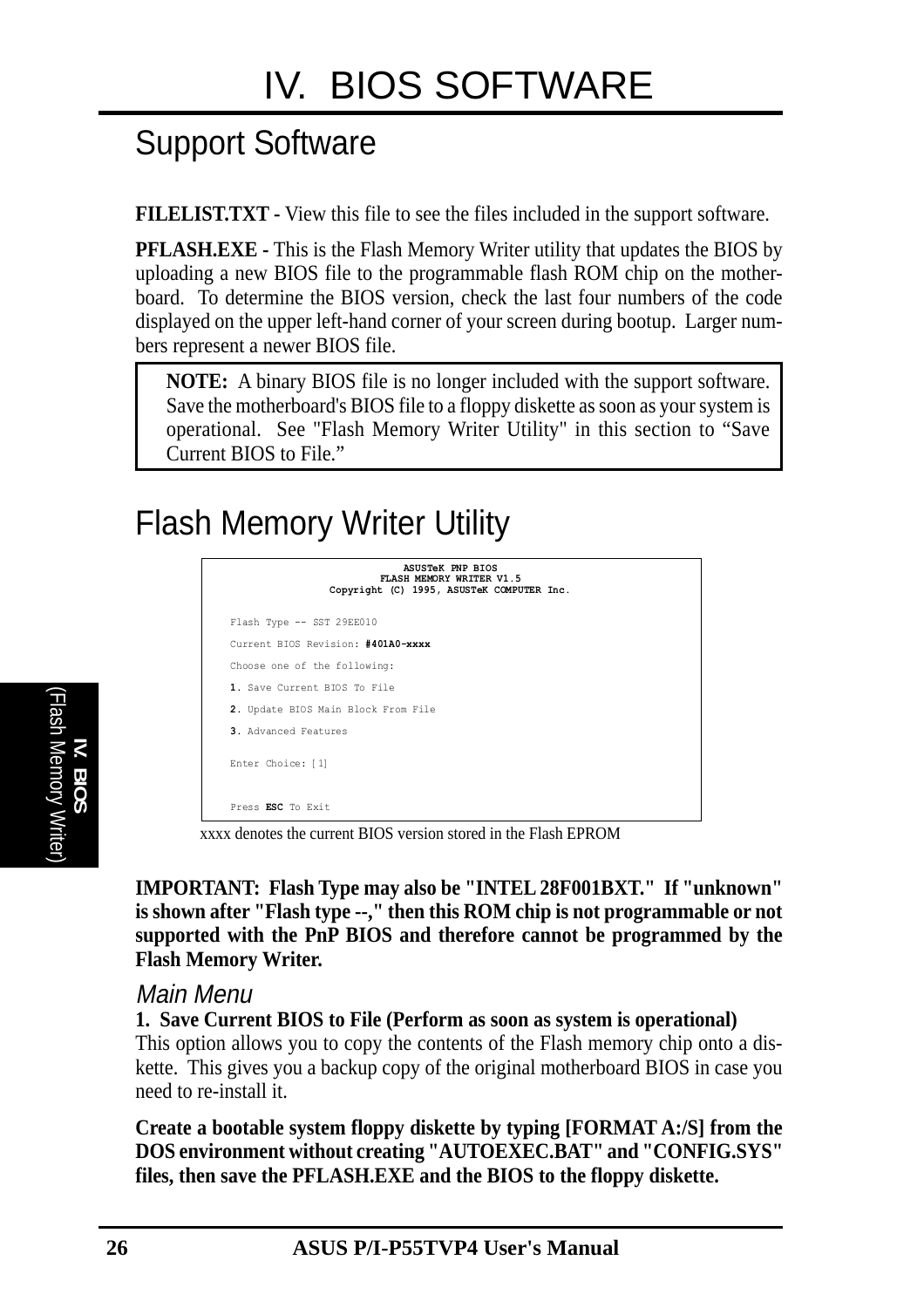#### **2. Update BIOS Main Block from File**

This option updates the BIOS from a file on the disk. This can either be a new file or a backup file created by the "Save Current BIOS to File" option. This will not update the Boot Block if the Boot Block is different. You will be prompted with the following if advanced features if necessary.

```
Boot Block of New BIOS is different from old one !!!
Please Use 'Advanced Feature' to flash whole bios !!!
```
#### **3. Advanced Features**

Selecting this option brings up the Advanced Features screen for clearing the PnP configuration record and updating the motherboard BIOS.

### Advanced Features Menu

| <b>Advanced Features</b>                     |
|----------------------------------------------|
|                                              |
| Flash Type -- SST 29EE010                    |
| Current BIOS Revision: #401A0-xxxx           |
| Choose one of the following:                 |
| 1. Clear PNP ESCD Parameter Block            |
| 2. Update BIOS Including Boot Block and ESCD |
|                                              |
| Enter Choice: [2]                            |
|                                              |
|                                              |
| Press ESC To Exit                            |

xxxx denotes the current BIOS version stored in the Flash EPROM

#### **1. Clear PNP ESCD Parameter Block**

This option erases the Plug-and-Play (PnP) configuration record.

#### **2. Update BIOS Including Boot Block and ESCD**

This option updates the Boot Block, the motherboard BIOS and the PnP ESCD Parameter Block from a new BIOS file.

**NOTE:** "Update BIOS Main Block from File" and "Update BIOS Including Boot Block and ESCD" requires that the system is running in real mode. This utility will not operate if the system is under protected mode or virtual mode. You should boot from a system floppy diskette without "AUTOEXEC.BAT" and "CONFIG.SYS" files.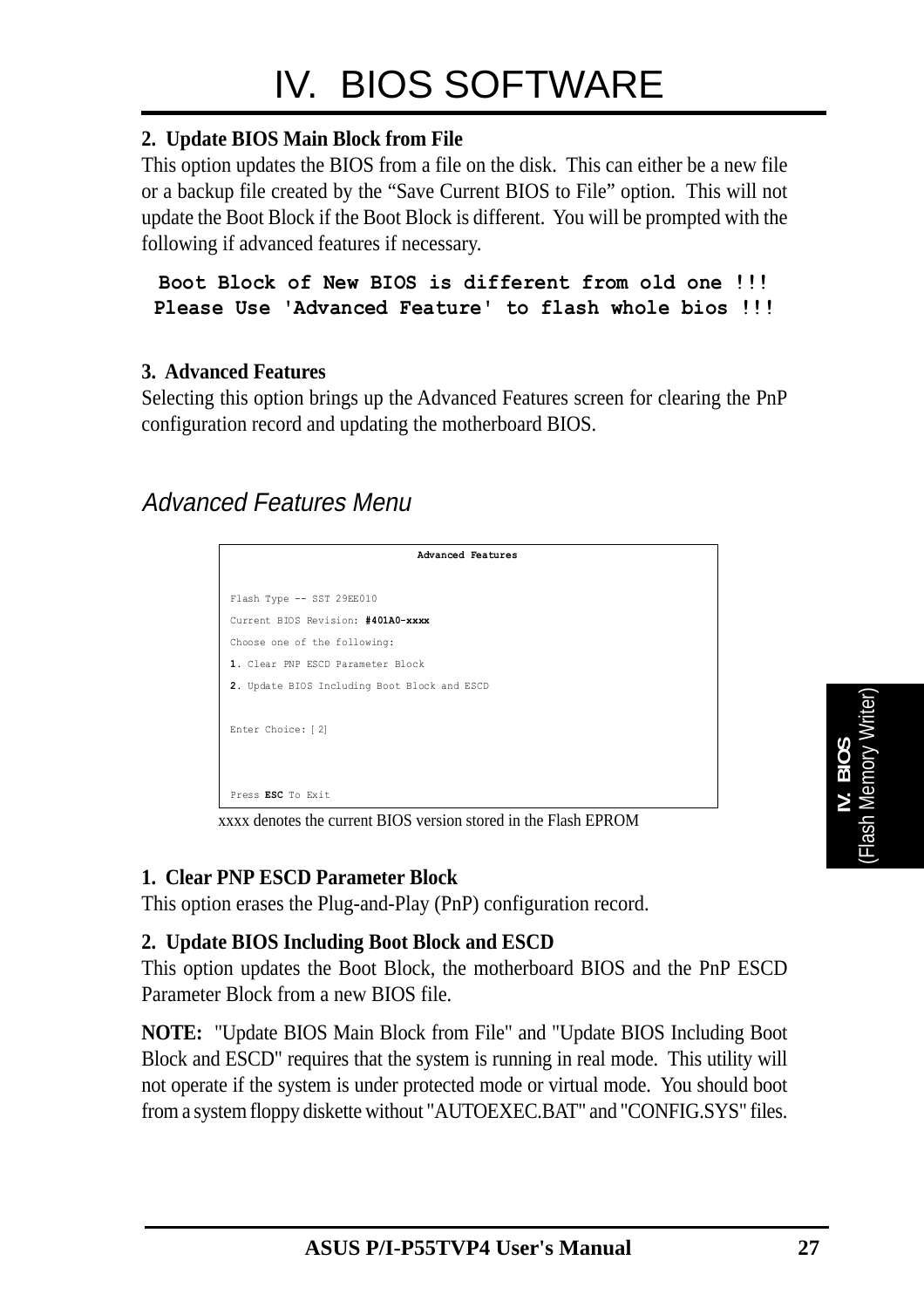## Updating your Motherboard's BIOS

- 1. Download an updated BIOS file from Bulletin Board Services (BBS) or the internet (WWW) and save to the diskette you created in step 1 of the Main Menu. See **ASUS CONTACT INFORMATION** on page II.
- 2. Turn off your computer and open the system cabinet to *Enable* "Boot Block Programming" jumper as shown in section III.
- 2. Boot from the floppy diskette you created in step 1 of the main menu.
- 3. At the "A:\" prompt, type: **PFLASH <Enter>**
- 4. Enter "2" from the Main Menu or "2" from the Advanced Features Menu.
- 5. The program displays a second screen prompting you for the name of the BIOS file. Type in the complete name of the file, including the file name extension, and then press the <Enter> key. The utility then uploads the BIOS file from disk. The following message will appear:

#### **DO NOT TURN OFF THE SYSTEM IF THERE IS A PROBLEM!**

If you encounter problems while downloading the new BIOS, DO NOT turn off your system since this might prevent your system from booting up. Just repeat the process, and if the problem still persists, upload the original BIOS file you saved to disk in step 1 of the Main Menu.

**WARNING:** If the Flash Memory Writer utility was not able to successfully download a complete BIOS file, your system may not be able to boot up. If this happens, your system will require service from your vendor.

- 6. After successfully downloading the new BIOS file, exit the Flash Memory Writer utility and **then turn off your system**. Set the jumper back to its default setting of Programming "*Disabled*."
- 7. Turn on your computer and hold down <delete> to enter BIOS setup. **You must select "Setup Default" to affect the new BIOS, then you may set other items from the Main Menu.**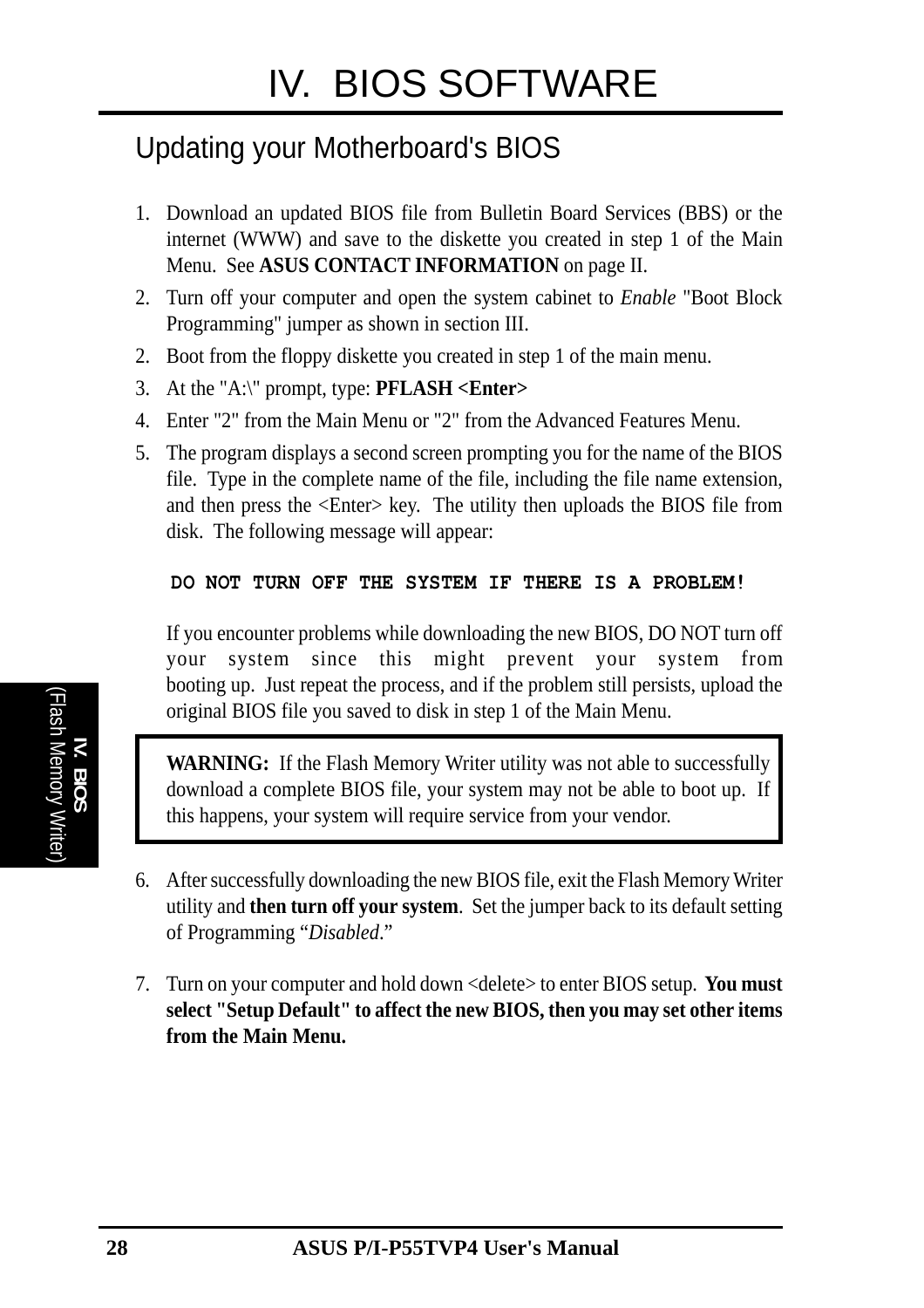# 6. BIOS Setup

The motherboard supports two programmable Flash ROM chips: 5 Volt and 12 Volt. Either of these memory chips can be updated when BIOS upgrades are released. Use the Flash Memory Writer utility to download the new BIOS file into the ROM chip as described in detail in this section.

All computer motherboards provide a Setup utility program for specifying the system configuration and settings. If your motherboard came in a computer system, the proper configuration entries may have already been made. If so, invoke the Setup utility, as described later, and take note of the configuration settings for future reference; in particular, the hard disk specifications.

If you are installing the motherboard, reconfiguring your system or you receive a Run Setup message, you will need to enter new setup information. This section describes how to configure your system using this utility.

The BIOS ROM of the system stores the Setup utility. When you turn on the computer, the system provides you with the opportunity to run this program. This appears during the Power-On Self Test (POST). Press the <Delete> key to call up the Setup utility. If you are a little bit late pressing the mentioned key(s), POST will continue with its test routines, thus preventing you from calling up Setup. If you still need to call Setup, reset the system by simultaneously pressing the  $\langle \text{Ctrl} \rangle$ ,  $\langle \text{Alt} \rangle$ and <Delete> keys, or by pushing the Reset button on the system case. You can also restart by turning the system off and then back on again. But do so only if the first two methods fail.

| ROM PCI/ISA BIOS (PI55TVP4)<br>CMOS SETUP UTILITY |                                               |  |
|---------------------------------------------------|-----------------------------------------------|--|
| AWARD SOFTWARE, INC.                              |                                               |  |
| STANDARD CMOS SETUP                               | SUPERVISOR PASSWORD                           |  |
| <b>BIOS FEATURES SETUP</b>                        | USER PASSWORD                                 |  |
| CHIPSET FEATURES SETUP                            | IDE HDD AUTO DETECTION                        |  |
| POWER MANAGEMENT SETUP                            | SAVE & EXTT SETUP                             |  |
| PNP AND PCI SETUP                                 | EXIT WITHOUT SAVING                           |  |
| LOAD BIOS DEFAULTS                                |                                               |  |
| LOAD SETUP DEFAULTS                               |                                               |  |
| Esc : Quit<br>F10 : Save & Exit Setup             | → ← : Select Item<br>(Shift)F2 : Change Color |  |
| Time. Date. Hard Disk Tvpe                        |                                               |  |

When you invoke Setup, the CMOS SETUP UTILITY main program screen will appear with the following options:

**IV. BIOS** (BIOS Setup)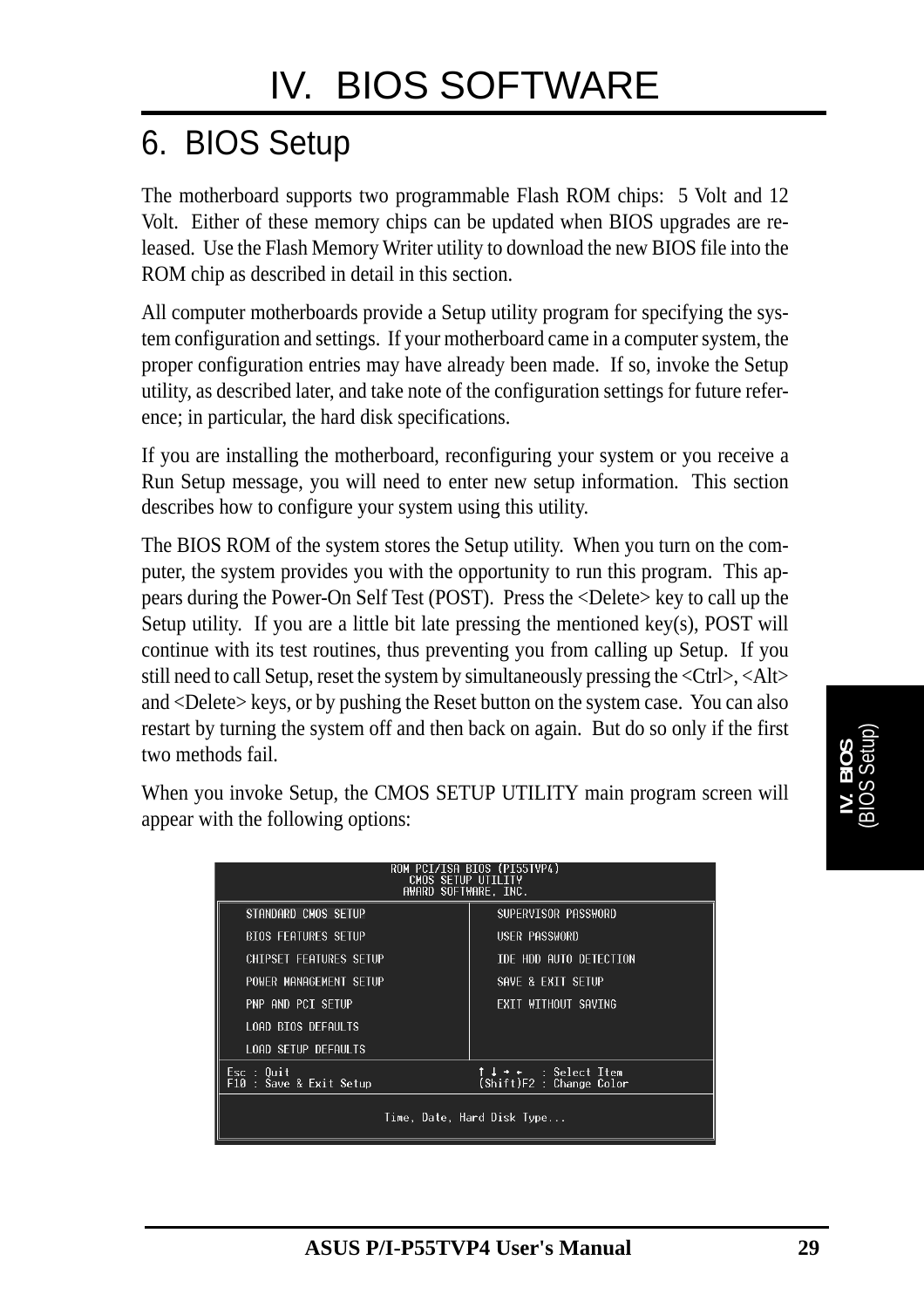### Load Defaults

The "Load BIOS Defaults" option loads the minimized settings for troubleshooting. "**Load Setup Defaults**", on the other hand, is for loading optimized defaults for regular use. Choosing defaults at this level, will modify all applicable settings.

A section at the bottom of the above screen displays the control keys for this screen. Take note of these keys and their respective uses. Another section just below the control keys section displays information on the currently highlighted item in the list.

# Standard CMOS Setup

This "Standard CMOS Setup" option allows you to record some basic system hardware configuration and set the system clock and error handling. If the motherboard is already installed in a working system, you will not need to select this option anymore. However, if the configuration stored in the CMOS memory on the board gets lost or damaged, or if you change your system hardware configuration, you will need to respecify the configuration values. The configuration values usually get lost or corrupted when the power of the onboard CMOS battery weakens.

|                                                                                                                  |             | ROM PCI/ISA BIOS (PI55TVP4)<br>STANDARD CMOS SETUP<br>AWARD SOFTWARE, INC. |   |                                                                                  |                                   |              |                                            |                  |
|------------------------------------------------------------------------------------------------------------------|-------------|----------------------------------------------------------------------------|---|----------------------------------------------------------------------------------|-----------------------------------|--------------|--------------------------------------------|------------------|
| Date $(\text{mm:dd:yy})$ : Thu, Dec 12 1996<br>Time (hh:mm:ss) : 13 : 15 : 41                                    |             |                                                                            |   |                                                                                  |                                   |              |                                            |                  |
| HARD DISKS                                                                                                       | <b>TYPE</b> | <b>SIZE</b>                                                                |   |                                                                                  | CYLS HEAD PRECOMP LANDZ SECTOR    |              |                                            | <b>MODE</b>      |
| <b>Primary Master :</b> Auto<br><b>Primary Slave : None</b><br>Secondary Master : Auto<br>Secondary Slave : None |             | 0<br>0<br>0<br>0                                                           | ø | $\begin{matrix} 0& &0\\ 0& &0\\ 0& &0 \end{matrix}$<br>$\overline{\mathfrak{g}}$ | 0<br>$\bar{\mathbf{0}}$<br>ō<br>0 | $\mathbf{0}$ | $\mathbf{0}$<br>0<br>$\tilde{0}$<br>Ø<br>Ø | - AUTO<br>- AUTO |
| <b>Drive A</b> : 1.44M, $3.5$ in.<br>Dirive B: None<br>Floppy 3 Mode Support : Disabled                          |             |                                                                            |   |                                                                                  | Extended Memory: 64512K           |              | Base Memory: 640K<br>Other Memory: 384K    |                  |
| Video : EGA/VGA<br>Halt On : All Errors                                                                          |             |                                                                            |   |                                                                                  |                                   |              | Total Memory: 65536K                       |                  |
| $ESC : 0$ uit<br>: Help<br>F1                                                                                    |             | ↑↓ → ← : Select Item<br>$(Shift)F2$ : Change Color                         |   |                                                                                  |                                   |              | $PU/PD/+/ - :$ Modify                      |                  |

The above screen provides you with a list of options. At the bottom of this screen are the control keys for use on this screen. Take note of these keys and their respective uses.

User-configurable fields appear in a different color. If you need information on the selected field, press the <F1> key. The help menu will then appear to provide you with the information you need. The memory display at the lower right-hand side of the screen is read-only and automatically adjusts accordingly.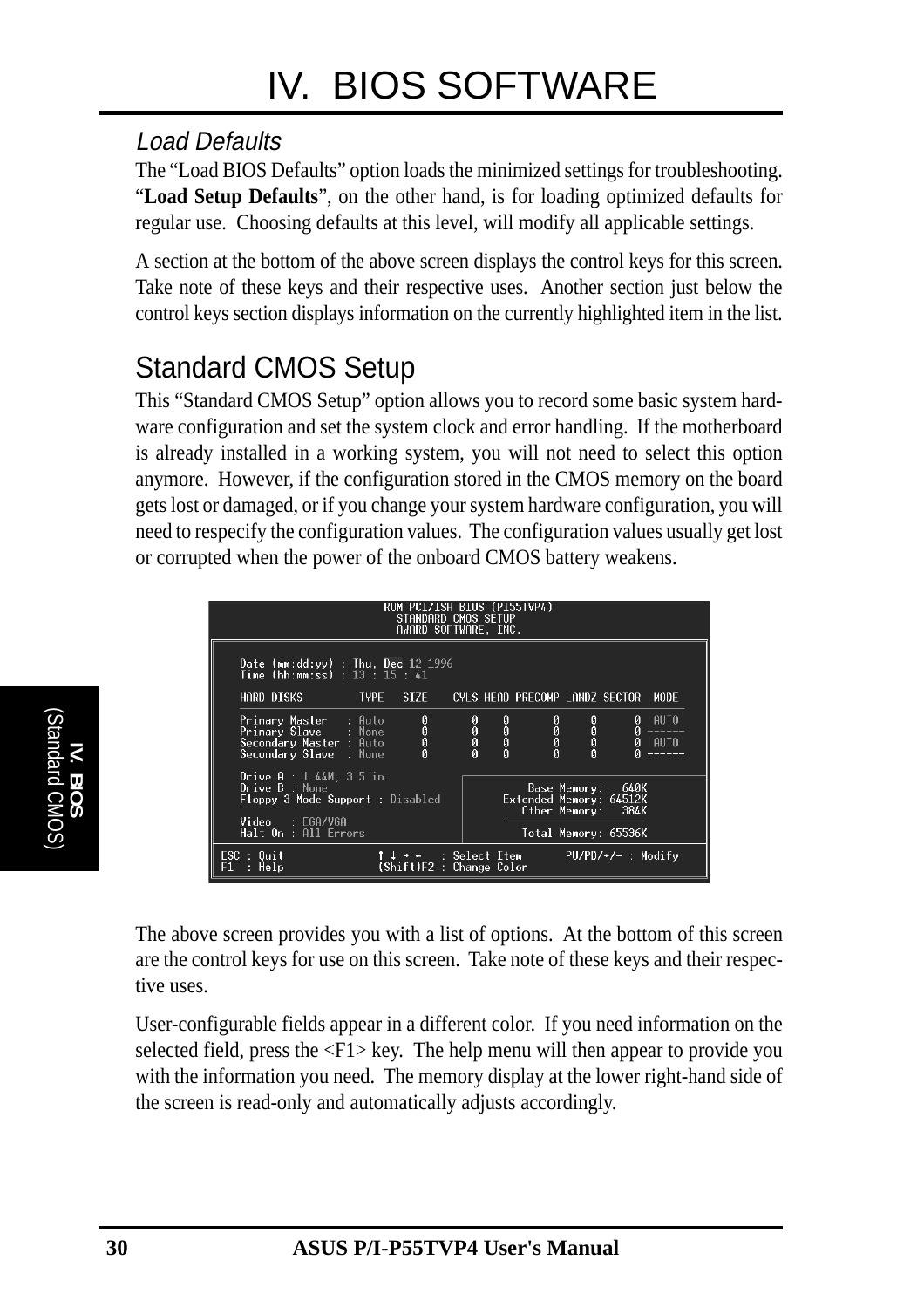### Details of Standard CMOS Setup:

#### **Date**

To set the date, highlight the "Date" field and then press the page up/page down or +/- keys to set the current date. Follow the month, day and year format. Valid values for month, day and year are:

| <b>Month:</b> | 1 to 12    |
|---------------|------------|
| Day:          | 1 to 31    |
| Year:         | up to 2099 |

#### **Time**

To set the time, highlight the "Time" field and then press the page up/page down or +/- keys to set the current time. Follow the hour, minute and second format. Valid values for hour, minute and second are:

| Hour:   | $00$ to 23 |
|---------|------------|
| Minute: | 00 to 59   |
| Second: | 00 to 59   |

You can bypass the date and time prompts by creating an AUTOEXEC.BAT file. For information on how to create this file, please refer to the MS-DOS manual.

#### **Hard Disk Drives**

This field records the specifications for all non-SCSI hard disk drives installed in your system. The onboard PCI IDE connectors provide Primary and Secondary channels for connecting up to four IDE hard disks or other IDE devices. Each channel can support up to two hard disks; the first of which is the "master" and the second is the "slave".

Specifications for SCSI hard disks need not to be entered here since they operate using device drivers and are not supported by any the BIOS. If you install the optional PCI-SC200 SCSI controller card into the motherboard (see section VI for instructions). If you install other vendor's SCSI controller card, please refer to their respective documentations on how to install the required SCSI drivers.

To enter specifications for a hard disk drive, you must select first a "type". You can select "User" and specify the specifications yourself manually, or you can select from the provided predefined drive specifications. To select, simply press the <Page Up is or <Page Down listed after the drive letter.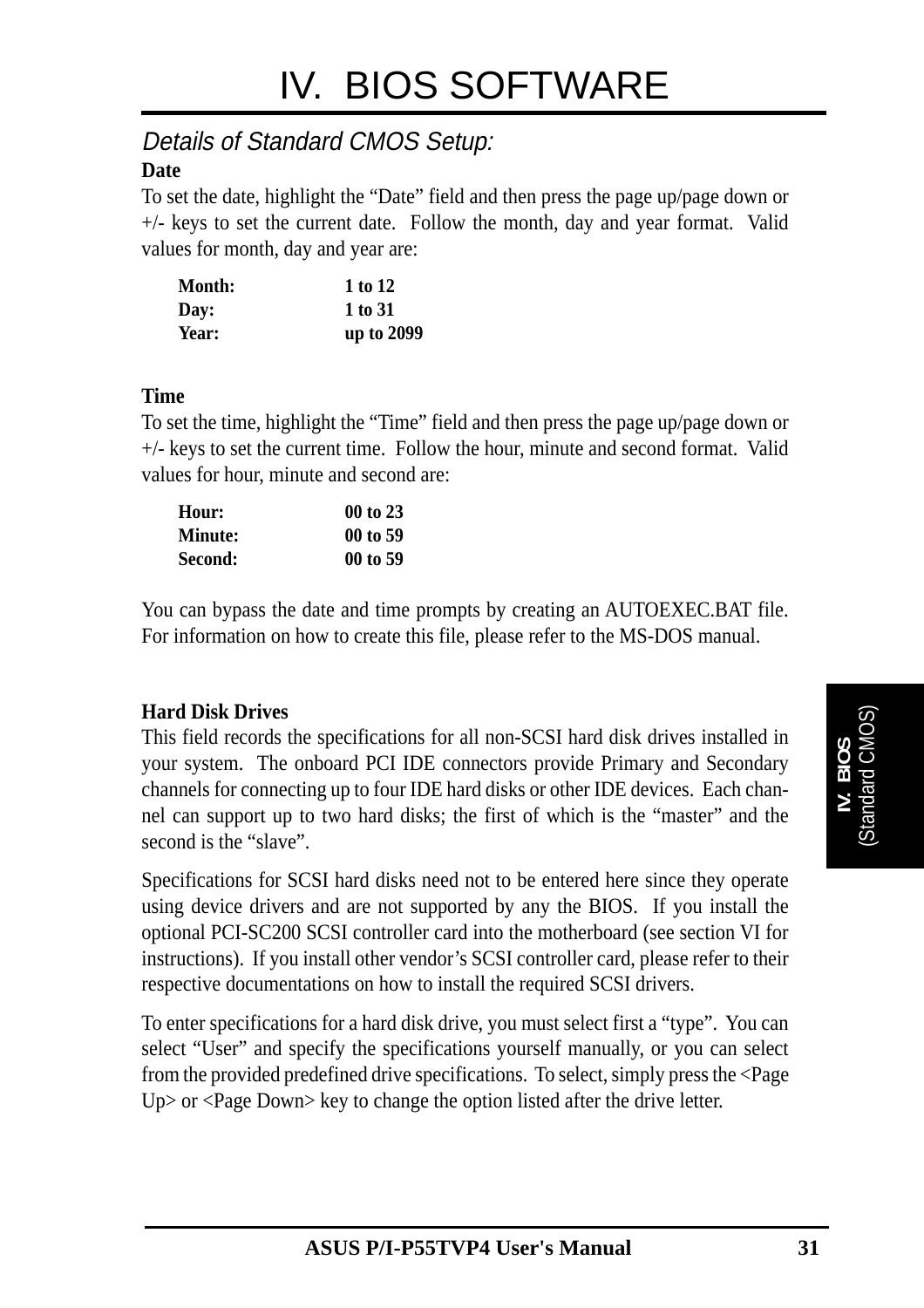#### **For IDE hard disk drive setup, you can:**

- Use the *Auto* setting for detection during bootup.
- Use the IDE HDD AUTO DETECTION in the main menu to automatically enter the drive specifications.
- Enter the specifications yourself manually by using the "User" option.

The entries for specifying the hard disk type include **CYLS** (number of cylinders), **HEAD** (number of read/write heads), **PRECOMP** (write precompensation), **LANDZ** (landing zone), **SECTOR** (number of sectors) and **MODE**. The **SIZE** field automatically adjusts according to the configuration you specify. The documentation that comes with your hard disk should provide you with the information regarding the drive specifications.

The **MODE** entry is for IDE hard disks only, and can be ignored for MFM and ESDI drives. This entry provides three options: *Normal, Large, LBA*, or *Auto* (see below). Set **MODE** to the *Normal* for IDE hard disk drives smaller than 528MB; set it to *LBA* for drives over 528MB that support Logical Block Addressing (LBA) to allow larger IDE hard disks; set it to *Large* for drives over 528MB that do not support LBA. *Large* type of drive can only be used with MS-DOS and is very uncommon. Most IDE drives over 528MB support the *LBA* mode.

#### **Auto detection of hard disks on bootup**

For each field: Primary Master, Primary Slave, Secondary Master, and Secondary Slave, you can select *Auto* under the TYPE and MODE fields. This will enable auto detection of your IDE drives during bootup. This will allow you to change your hard drives (with the power off) and then power on without having to reconfigure your hard drive type. If you use older hard drives which do not support this feature, then you must configure the hard drive in the standard method as described above by the "User" option.

**NOTE:** After the IDE hard disk drive information has been entered into BIOS, new IDE hard disk drives must be partitioned (such as with FDISK) and then formatted before data can be read from and write on. Primary IDE hard disk drives must have its partition set to *active* (also possible with FDISK).

**NOTE:** SETUP Defaults are noted in parenthesis next to each function heading.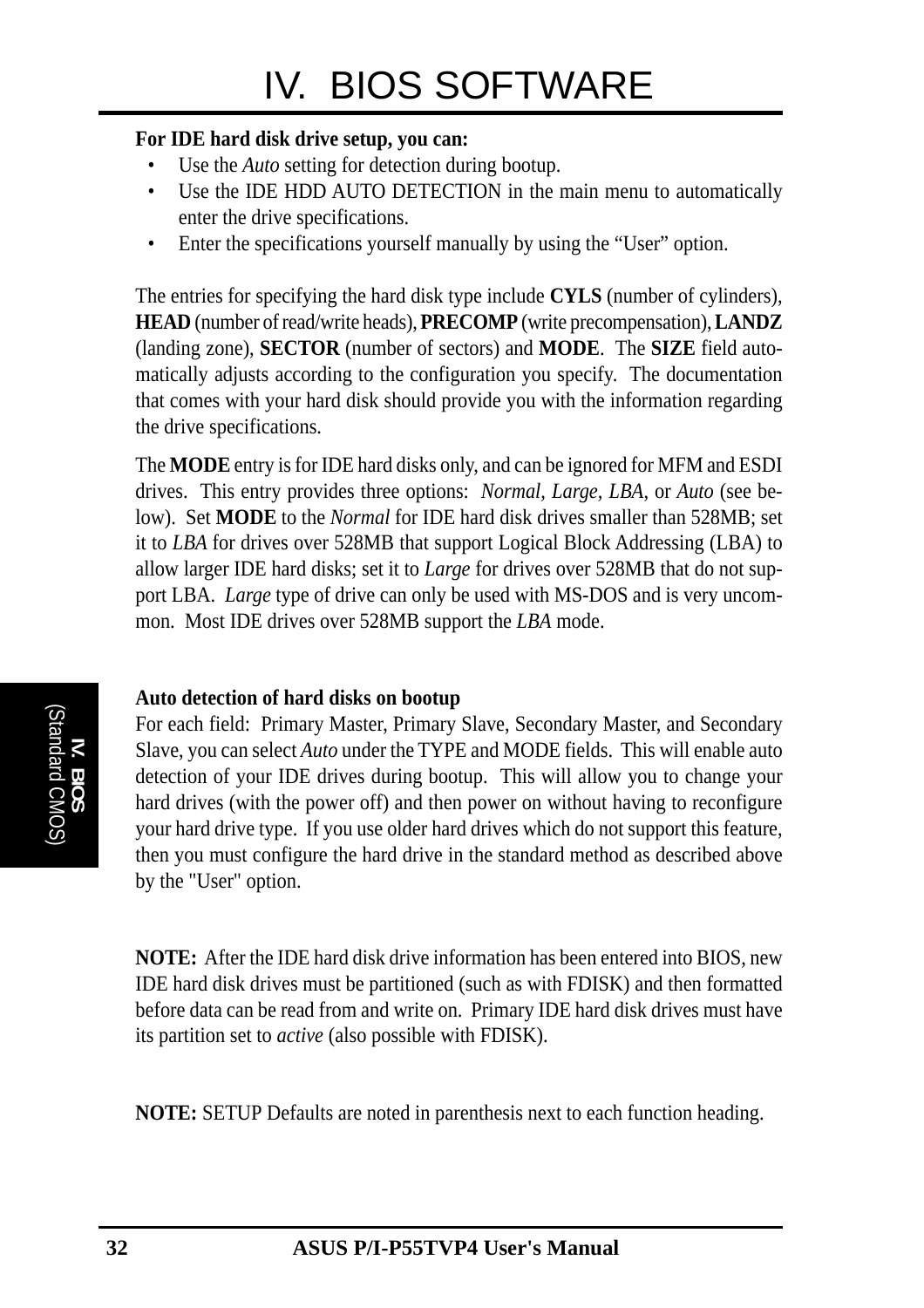# IV. BIOS SOFTWARE

#### **Drive A / Drive B (None)**

These fields record the types of floppy disk drives installed in your system. The available options for drives A and B are: *360KB, 5.25 in.; 1.2MB, 5.25 in.; 720KB, 3.5 in.; 1.44MB, 3.5 in.; 2.88MB, 3.5 in.; None*

To enter the configuration value for a particular drive, highlight its corresponding field and then select the drive type using the left- or right-arrow key.

#### **Floppy 3 Mode Support (Disabled)**

This is the Japanese standard floppy drive. The standard stores 1.2MB in a 3.5" diskette. This is normally disabled but you may choose from either: *Drive A, Drive B, Both, and Disabled*

#### **Video (EGA/VGA)**

Set this field to the type of video display card installed in your system. The options are: *EGA/VGA, Mono (for Hercules or MDA), CGA 40, and CGA 80*

If you are using a VGA or any higher resolution card, choose the "EGA/VGA" option.

#### **Halt On (All Errors)**

This field determines which types of errors will cause the system to halt. Choose from : *All Errors, No Errors, All, But Keyboard, All, But Diskette, and All, But Disk/ Key*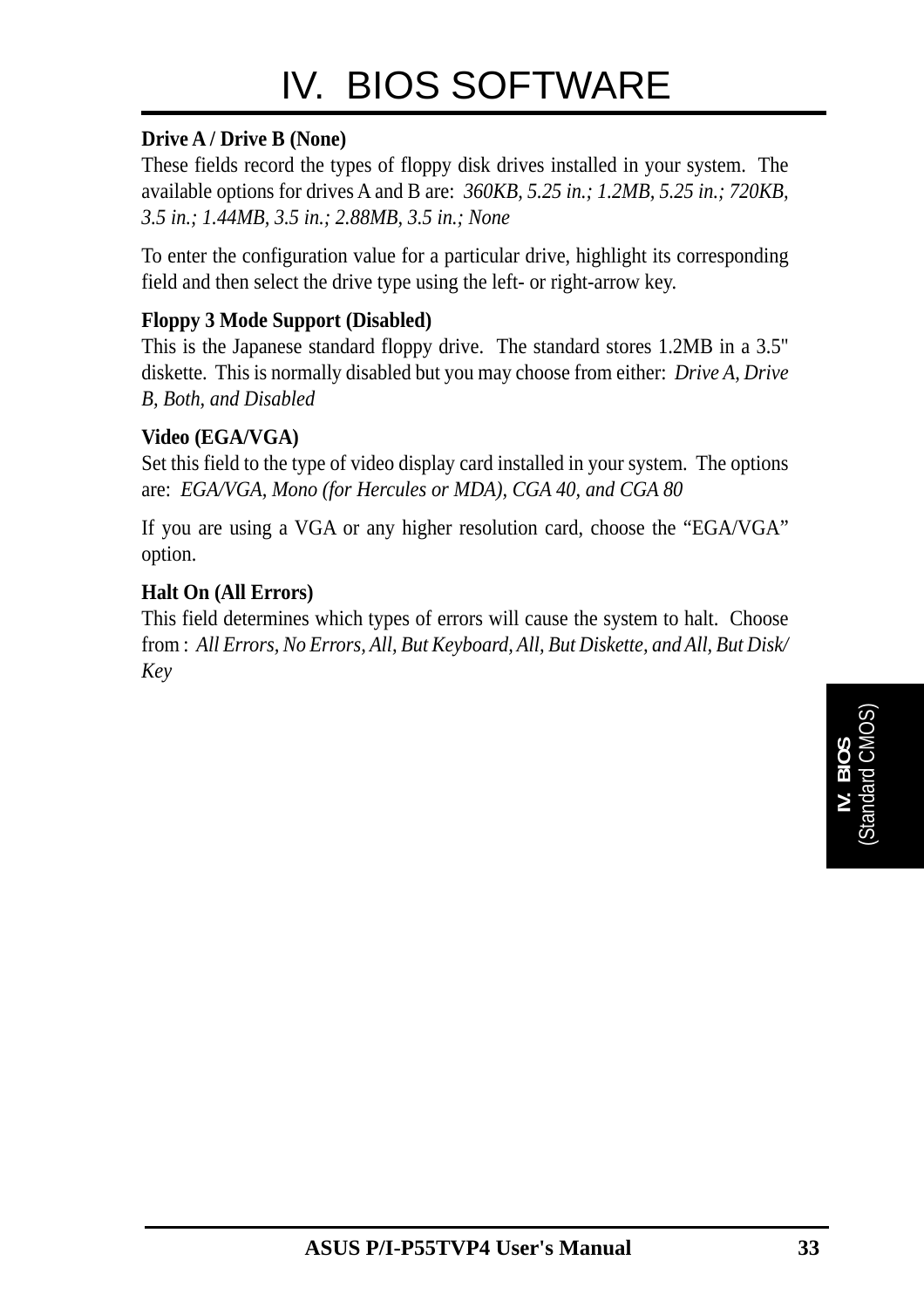### BIOS Features Setup

This "BIOS Features Setup" option consists of configuration entries that allow you to improve your system performance, or let you set up some system features according to your preference. Some entries here are required by the motherboard's design to remain in their default settings.

| ROM PCI/ISA BIOS (PI55TVP4)<br><b>BIOS FEATURES SETUP</b><br>AWARD SOFTWARE. INC.                                                                                                                                                                                                                                                                                                                                                                                                                                                                                                                                                |                                                                                                                                                                                                                                                     |  |
|----------------------------------------------------------------------------------------------------------------------------------------------------------------------------------------------------------------------------------------------------------------------------------------------------------------------------------------------------------------------------------------------------------------------------------------------------------------------------------------------------------------------------------------------------------------------------------------------------------------------------------|-----------------------------------------------------------------------------------------------------------------------------------------------------------------------------------------------------------------------------------------------------|--|
| Virus Warning The Second School School School School School School School School School School School School S<br>CPU Internal Cache : Enabled<br>External Cache in the chabled<br>Quick Power On Self Test : Enabled<br>HDD Sequence SCSI/IDE First: IDE<br>$\therefore$ C, A $\Box$<br>Boot Sequence<br>Swap Floppy Drive<br>(1990) - Swap Floppy Drive<br><b>Boot Up Floppy Seek</b> : Disabled<br>Floppy Disk Access Control: R/W<br><b>Boot Up NumLock Status :</b> On<br><b>Boot Up System Speed : High</b><br>IDE HDD Block Mode Sectors : HDD MAX<br>Typematic Rate Setting : Disabled<br>Tupematic Rate (Chars/Sec) : 6 | Video BIOS Shadow<br>: Enabled<br>C8000-CBFFF Shadow<br>: Disabled<br>CC000-CFFFF Shadow<br>: Disabled<br>D0000-D3FFF Shadow<br>: Disabled<br>D4000-D7FFF Shadow<br>: Disabled<br>D8000-DBFFF Shadow : Disabled<br>DC000-DFFFF Shadow<br>: Disabled |  |
| Typematic Delay (Msec) : 250<br>Security Option : System<br><b>PS/2 Mouse Function Control:</b> Auto<br><b>PCI/VGA Palette Snoop :</b> Disabled<br>$0S/2$ Onboard Memory > 64M : Disabled                                                                                                                                                                                                                                                                                                                                                                                                                                        | ESC : Quit 11++ : Select Item<br>F1<br>: Help $PU/PD/+/-$ : Modify<br>F5<br>: Old Values (Shift)F2 : Color<br>F6<br>: Load BIOS Defaults<br>F7.<br>: Load Setup Defaults                                                                            |  |

A section at the lower right of the screen displays the control keys you can use. Take note of these keys and their respective uses. If you need information on a particular entry, highlight it and then press the  $\langle F1 \rangle$  key. A pop-up help menu will appear to provide you with the information you need. To load the last set values, press the <F5> key. <F6> and <F7> load the BIOS default values and Setup default values, respectively.

**NOTE:** SETUP Defaults are noted in parenthesis next to each function heading.

### Details of BIOS Features Setup

#### **Virus Warning (Disabled)**

This field protects the boot sector and partition table of your hard disk against accidental modifications. Any attempt to write to them will cause the system to halt and display a warning message. If this occurs, you can either allow the operation to continue or use a bootable virus-free floppy disk to reboot and investigate your system. This setting is recommended because conflicts with new operating systems. Installation of new operating systems require that you disable this to prevent write errors.

#### **CPU Internal Cache (Enabled)**

These fields allow you to *Enable* or *Disable* the CPU's "Level 1" primary cache. Caching allows better performance.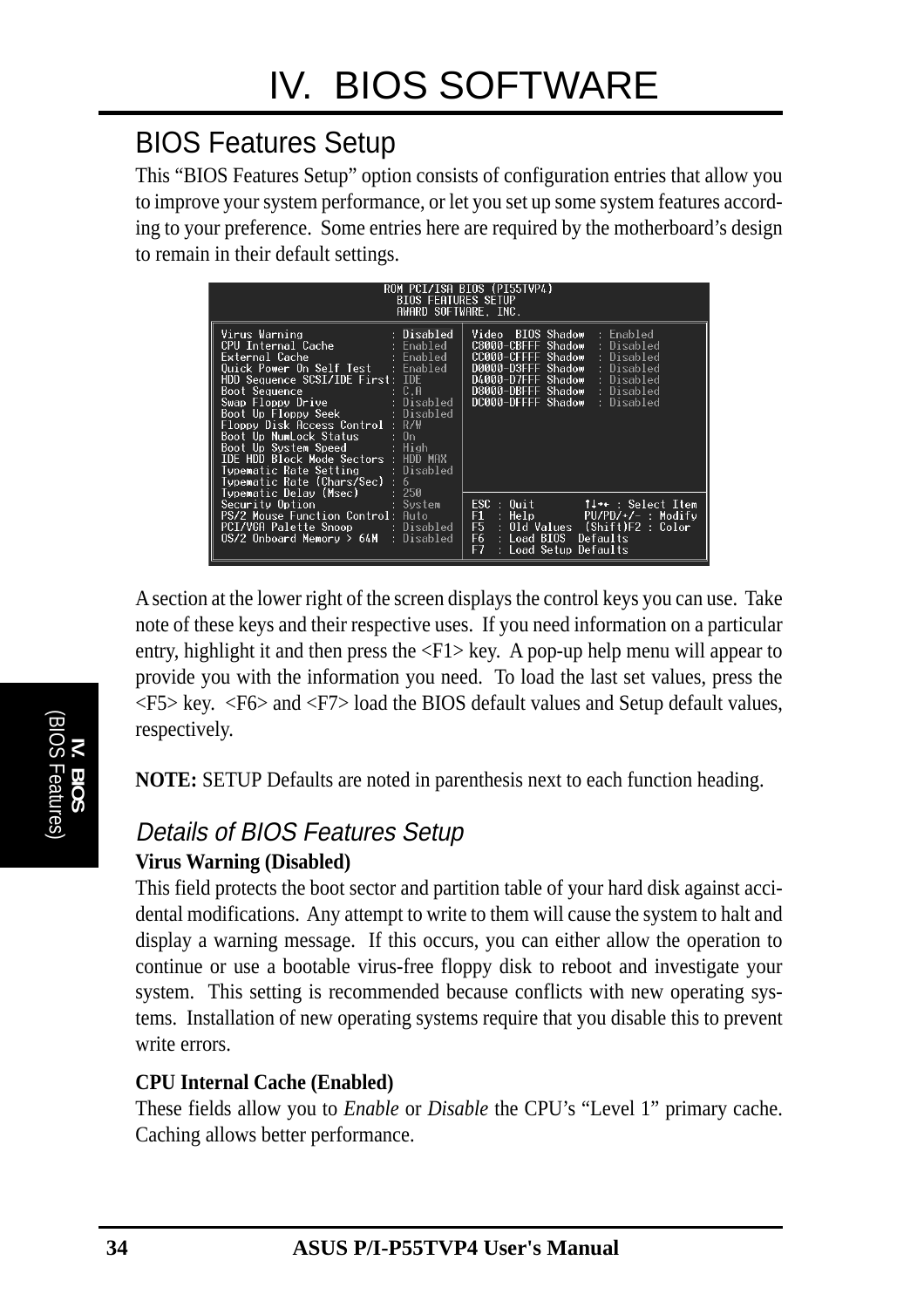#### **External Cache (Enabled)**

These fields allow you to *Enable* or *Disable* the CPU's "Level 2" secondary cache. Caching allows better performance.

#### **Quick Power On Self Test (Enabled)**

This field speeds up the Power-On Self Test (POST) routine by skipping retesting a second, third, and forth time. Setup default setting for this field is *Enabled*. A complete test of the system is done on each test.

#### **HDD Sequence SCSI/IDE First (New Feature!)**

When using both SCSI and IDE hard disk drives, IDE is always the boot disk using drive letter C (default setting of *IDE*). This new feature allows a SCSI hard disk drive to be the boot disk when set to *SCSI*. This allows multiple operating systems to be used on both IDE and SCSI drives or the primary operating system to boot using a SCSI hard disk drive.

#### **Boot Sequence (C,A)**

This field determines where the system looks first for an operating system. Options are *C,CDROM,A*; *CDROM,C,A*; *A,C*; *C,A* The setup default setting is to check first the hard disk and then the floppy drive; that is, *C, A*.

#### **Swap Floppy Drive (Disabled)**

When enabled, the BIOS swaps floppy drive assignments so that Drive A becomes Drive B, and Drive B becomes Drive A under DOS.

#### **Boot Up Floppy Seek (Disabled)**

When enabled, the BIOS will seek the floppy "A" drive one time.

#### **Floppy Disk Access Control (R/W)**

This allows protection of files from the computer system to be copied to floppy drives by allowing the setting of *Read Only* to only allow reads from the floppy but not writes. The setup default *R/W* allows both reads and writes.

#### **Boot Up NumLock Status (On)**

This field enables users to activate the Number Lock function upon system boot.

#### **Boot Up System Speed (High)**

This has no function and should be left on the setup default.

#### **IDE HDD Block Mode Sectors (HDD MAX)**

This field enhances hard disk performance by making multi-sector transfers instead of one sector per transfer. Most IDE drives, except older versions, can utilize this feature. Selections are *HDD MAX, Disabled 2, 4, 8, 16,* and *32*.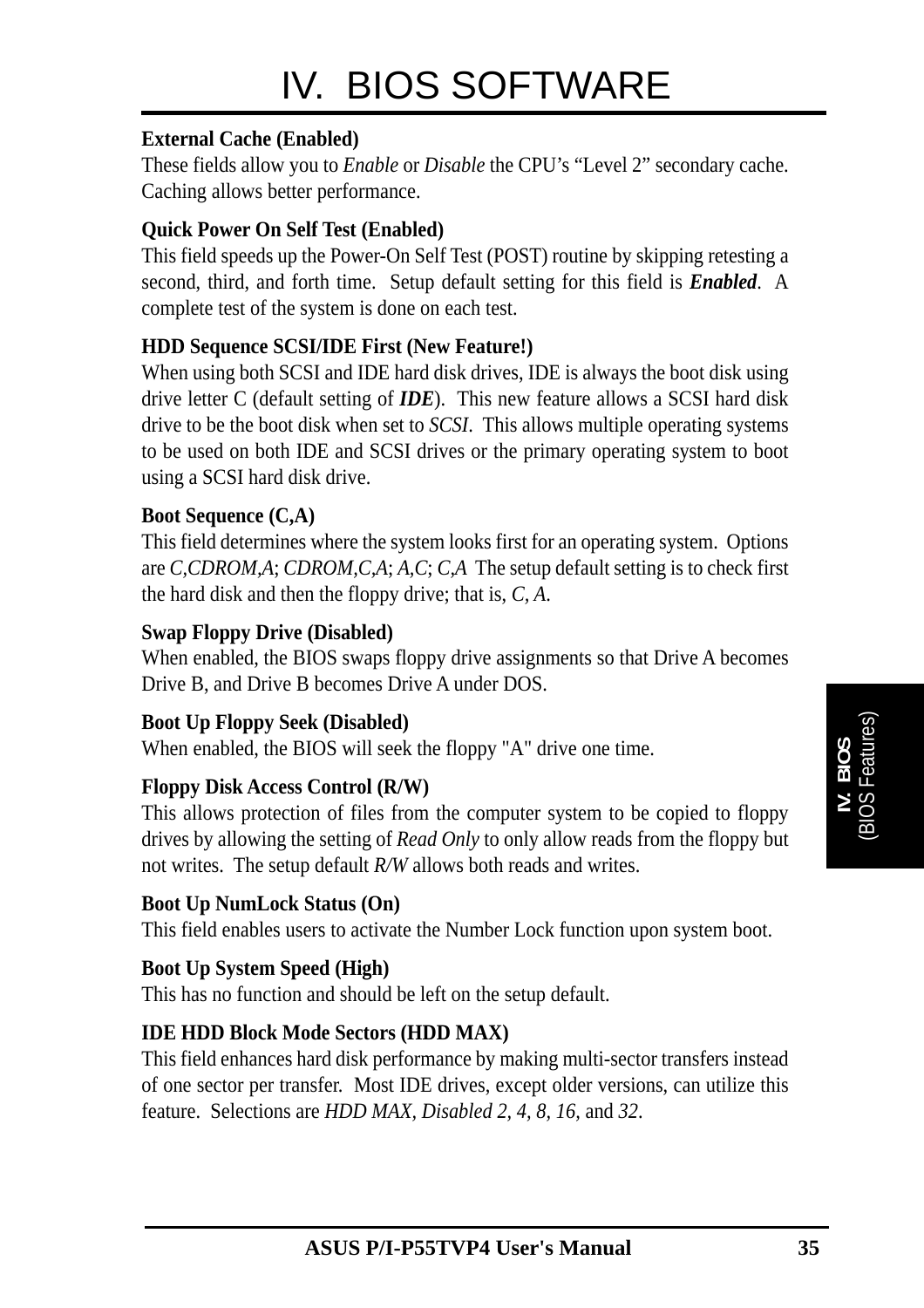#### **Typematic Rate Setting (Disabled)**

When enabled, you can set the two typematic controls listed next. Setup default setting is *Disabled*.

#### **Typematic Rate (Chars/Sec)**

This field controls the speed at which the system registers repeated keystrokes. Options range from 6 to 30 characters per second. Setup default setting is *6;* other settings are *8, 10, 12, 15, 20, 24,* and *30*.

#### **Typematic Delay (Msec) (250ms)**

This field sets the time interval for displaying the first and second characters. Four delay rate options are available: 250ms, 500ms, 750ms and 1000ms.

#### **Security Option (System)**

This field determines when the system prompts for the password. The default setting is *System*, where the system prompts for the User Password every time you boot up. The other option is *Setup*, where the system always boots up, and prompts for the Supervisor Password only when the Setup utility is called up. You can specify a password by using the *Supervisor Password* or *User Password* option from the main screen as explained later in this section.

#### **PS/2 Mouse Function Control (Auto)**

The default of *Auto* allows the system to detect a PS/2 Mouse on bootup. If detected, IRQ12 will be used for the PS/2 Mouse. IRQ12 will be reserved for expansion cards if a PS/2 Mouse is not detected. *Disabled* will reserve IRQ12 for expansion cards and therefore the PS/2 Mouse will not function.

#### **PCI/VGA Palette Snoop (Disabled)**

Some display cards that are nonstandard VGA such as graphics accelerators or MPEG Video Cards may not show colors properly. The setting *Enabled* should correct this problem. Otherwise leave this on the setup default setting of *Disabled*.

#### **OS/2 Onboard Memory > 64M (Disabled)**

When using OS/2 operating systems with installed DRAM of greater than 64MB, you need to *Enable* this option otherwise leave this on the setup default of *Disabled*. ......................................................................................................................................

#### **Video BIOS Shadow (Enabled)**

This field allows you to change the video BIOS location from ROM to RAM. Relocating to RAM enhances system performance, as information access is faster than the ROM.

#### **C8000-CBFFF to DC000-DFFFF (Disabled)**

These fields are used for shadowing other expansion card ROMs. If you install other expansion cards with ROMs on them, you will need to know which addresses the ROMs use to shadow them specifically. Shadowing a ROM reduces the memory available between 640KB and 1024KB by the amount used for this purpose.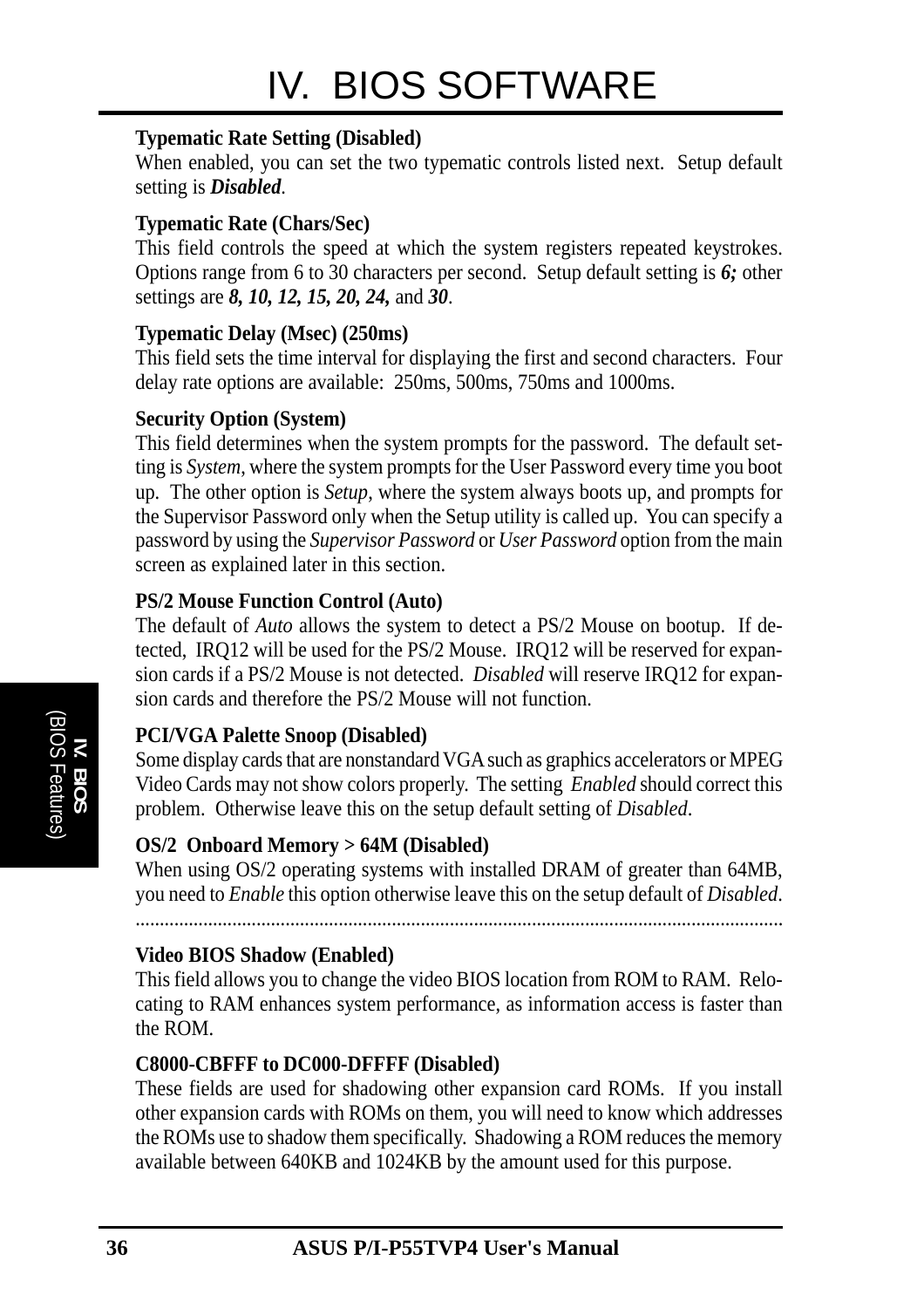## Chipset Features Setup

This "Chipset Features Setup" option controls the configuration of the board's chipset. Control keys for this screen are the same as for the previous screen.

| ROM PCI/ISA BIOS (PI55TVP4)<br>CHIPSET FEATURES SETUP<br>AWARD SOFTWARE, INC.                                                                                                                                                                                                                                                                                                                                                                                                                                                                                                                                                                                                                                                                                                                 |                                                                                                                                                                                                                                                                                                                                                                                                                                                                                                   |  |  |
|-----------------------------------------------------------------------------------------------------------------------------------------------------------------------------------------------------------------------------------------------------------------------------------------------------------------------------------------------------------------------------------------------------------------------------------------------------------------------------------------------------------------------------------------------------------------------------------------------------------------------------------------------------------------------------------------------------------------------------------------------------------------------------------------------|---------------------------------------------------------------------------------------------------------------------------------------------------------------------------------------------------------------------------------------------------------------------------------------------------------------------------------------------------------------------------------------------------------------------------------------------------------------------------------------------------|--|--|
| Auto Configuration : 60ns DRAM<br>DRAM Read Burst Timing : $\times$ 222<br>DRAM Write Burst Timing : x333<br>$\frac{1}{2}$ $\frac{1}{2}$ $\frac{1}{2}$ $\frac{1}{2}$ $\frac{1}{2}$ $\frac{1}{2}$ $\frac{1}{2}$ $\frac{1}{2}$ $\frac{1}{2}$ $\frac{1}{2}$ $\frac{1}{2}$ $\frac{1}{2}$ $\frac{1}{2}$ $\frac{1}{2}$ $\frac{1}{2}$ $\frac{1}{2}$ $\frac{1}{2}$ $\frac{1}{2}$ $\frac{1}{2}$ $\frac{1}{2}$ $\frac{1}{2}$ $\frac{1}{2}$<br>RAS to CAS Delay<br>DRAM R/W Leadoff Timing : 10T/6T<br>$MA to RASH Delay$ : 1T<br>$R$ efresh RAS# Assertion $\frac{1}{4}$<br>Fast EDO Path Select : Disabled<br><b>SDRAM CAS# Latency</b> : 3T<br>SDRAM RAS-to-CAS Override: Disabled<br>PCI 2.1 Passive Release : Disabled<br>16-bit I/O Recovery Time : 1 BUSCLK<br>8-bit I/O Recovery Time : 1 BUSCLK | Onboard FDC Controller<br>: Enabled<br>Onboard FDC Swap A & B<br>: No Swap<br>Onboard Serial Port 1 : 3F8H/IR04<br>Onboard Serial Port 2 : 2F8H/IRQ3<br>Onboard Parallel Port<br>Parallel Port Mode<br>Parallel Port Mode : ECP+EPP<br>ECP DMA Select : 3<br>UART2 Use Infrared : Disabled<br>Onboard PCI IDE Enable<br>: Both<br><b>IDE 0 Master Mode comparent comparent in the 19</b><br><b>IDE 0 Slave Mode           :</b> Auto<br>IDE 1 Master Mode<br>: Auto<br>IDE 1 Slave Mode<br>: Auto |  |  |
| Video BIOS Cacheable : Enabled<br>Memory Hole At Address : None                                                                                                                                                                                                                                                                                                                                                                                                                                                                                                                                                                                                                                                                                                                               | <b>ESC</b><br>: Quit<br>–↑↓→← : Select Item<br>F <sub>1</sub><br>: Help $\qquad \qquad$<br>PU/PD/+/- : Modify<br>F5 : Old Values (Shift)F2 : Color<br>F6 : Load BIOS Defaults<br>F7<br>: Load Setup Defaults                                                                                                                                                                                                                                                                                      |  |  |

**NOTE:** SETUP Defaults are noted in parenthesis next to each function heading.

#### Details of Chipset Features Setup **Auto Configuration (60ns DRAM)**

The default setting of *60ns DRAM* sets the optimal timings for items 2 through 9 for 60ns DRAM modules. If you are using 70ns DRAM modules, you must change this item to *70ns DRAM*. See sectoin III for DRAM installation information.

**SDRAM CAS# Latency (Leave on default setting of 3T)**

**SDRAM RAS-to-CAS Override (Leave on default setting of Disabled)**

**PCI 2.1 Passive Release (Leave on default setting of Disabled)**

**16-bit I/O Recovery Time (1 BUSCLK)** Timing for 16-bit ISA cards

**8-bit I/O Recovery Time (1 BUSCLK)** Timing for 8-bit ISA cards

#### **Video BIOS Cacheable (Enabled)**

Allows the Video BIOS to be cached to allow faster execution. Leave on default setting of *Enabled* for better performance. (Otherwise *Disabled*)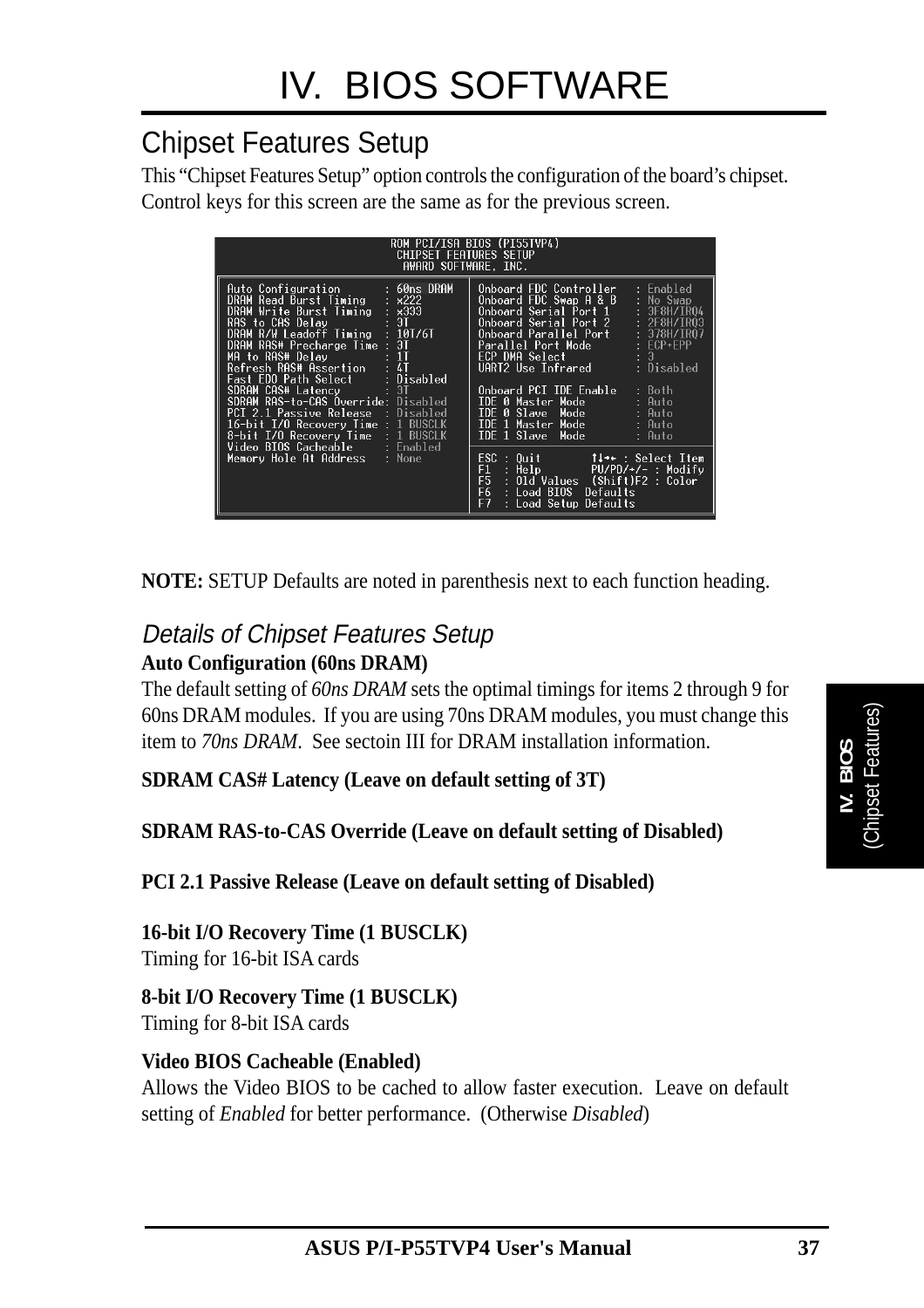# IV. BIOS SOFTWARE

#### **Memory Hole at Address (None)**

This features reserves either *14MB-16MB* or *15MB-16MB* memory address space to ISA expansion cards that specifically require this setting. Memory from 14MB and up or 15MB and up will be unavailable to the system because expansion cards can only access memory up to 16MB.

....................................................................................................................................

#### **Onboard FDC Controller (Enabled)**

When enabled, this field allows you to connect your floppy disk drives to the onboard floppy drive connector instead of a separate controller card. If you want to use a different controller card to connect the floppy drives, set this field to *Disabled*.

#### **Onboard FDC Swap A: B: (No Swap)**

This field reverses the drive letter assignments of your floppy disk drives. Two options are available: *No Swap* and *Swap AB*. If you want to switch drive letter assignments, set this field to *Swap AB*, and the swap will be controlled in hardware. This works separately from the BIOS Features floppy disk swap feature. It is functionally the same as physically interchanging the connectors of the floppy disk drives.

#### **Onboard Serial Port 1 (3F8H/IRQ4)**

Settings are *3F8H/IRQ4*, *2F8H/IRQ3, 3E8H/IRQ4, 2E8H/IRQ10,* and *Disabled* for the onboard serial connector.

#### **Onboard Serial Port 2 (2F8H/IRQ3)**

Settings are *3F8H/IRQ4, 2F8H/IRQ3*, *3E8H/IRQ4, 2E8H/IRQ10,* and *Disabled* for the onboard serial connector.

#### **Onboard Parallel Port (378H/IRQ7)**

This field sets the address of the onboard parallel port connector. You can select either: *3BCH / IRQ 7, 378H / IRQ 7, 278H / IRQ 5, Disabled.* If you install an I/O card with a parallel port, ensure that there is no conflict in the address assignments. The PC can support up to three parallel ports as long as there are no conflicts for each port.

#### **Parallel Port Mode (ECP+EPP)**

This field allows you to set the operation mode of the parallel port. The setting *Normal*, allows normal-speed operation but in one direction only; *EPP* allows bidirectional parallel port operation at maximum speed; *ECP* allows the parallel port to operate in bidirectional mode and at a speed faster than the maximum data transfer rate; *ECP+EPP* allows normal speed operation in a two-way mode.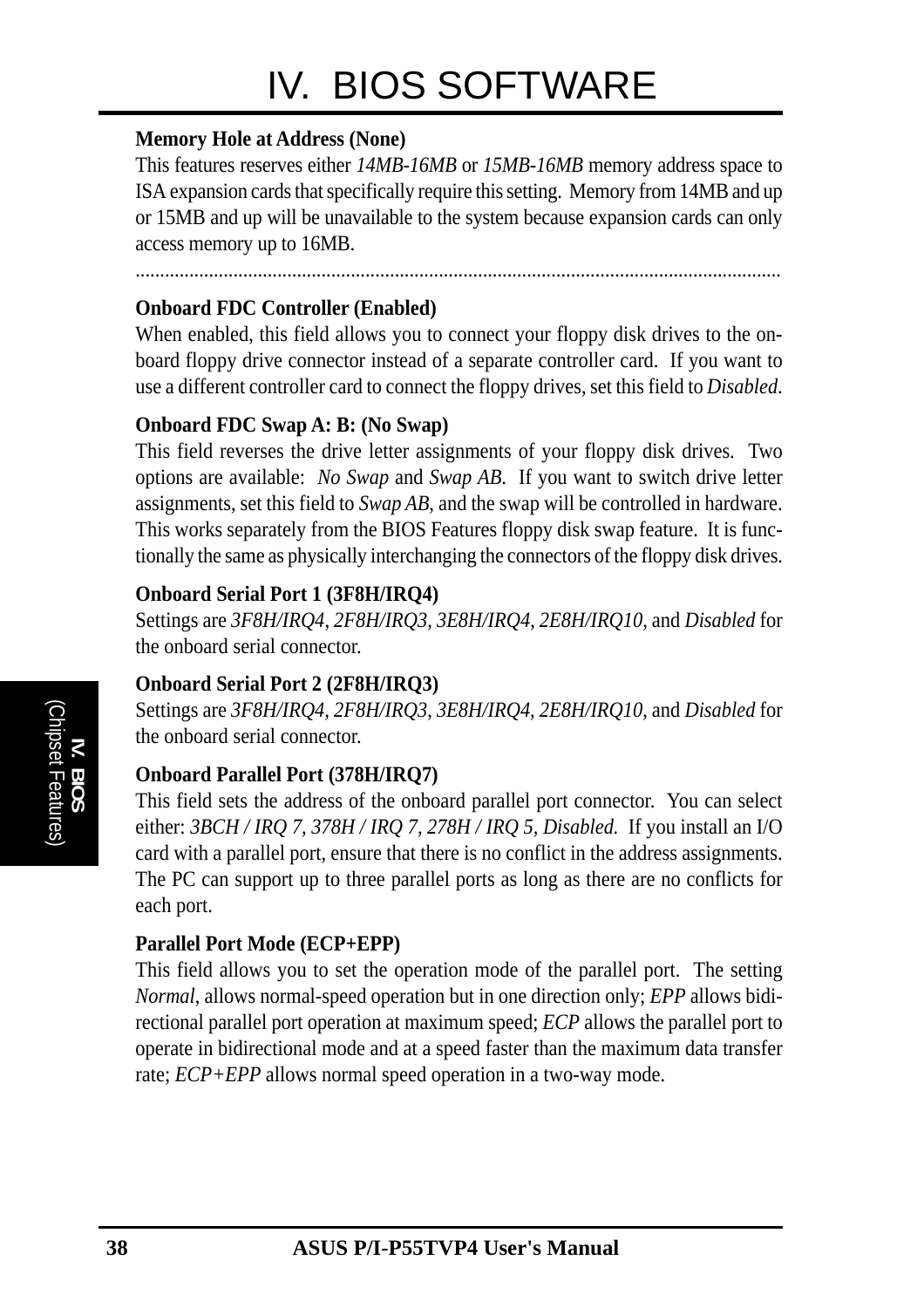#### **ECP DMA Select (3)**

This selection is available only if you select *ECP* or *ECP+EPP* in the **Parallel Port Mode**. Select either DMA Channel *1, 3*, or *Disable*.

#### **UART2 Use Infrared (Disabled)**

When enabled, this field activates the onboard infrared feature and sets the second serial UART to support the infrared module connector on the motherboard. If your system already has a second serial port connected to the onboard COM2 connector, it will no longer work if you enable the infrared feature. By default, this field is set to *Disabled*, which leaves the second serial port UART to support the COM2 serial port connector. See section III of the baseboard manual for the **IrDA-compliant infrared module connector.**

#### **Onboard PCI IDE Enable (Both)**

You can select to enable the *Primary* IDE channel, *Secondary* IDE channel, *Both*, or *Disable* both channels (for systems with only SCSI drives).

#### **IDE 0 Master/Slave Mode, IDE 1 Master/Slave Mode (Auto)**

Each channel (0 and 1) has both a master and a slave making four IDE devices possible. Because each IDE device may have a different Mode timing (*0, 1, 2, 3, 4*), it is necessary for these to be independent. The default setting of *Auto* will allow auto-detection to ensure optimal performance.

> **IV. BIOS** (Chipset Features)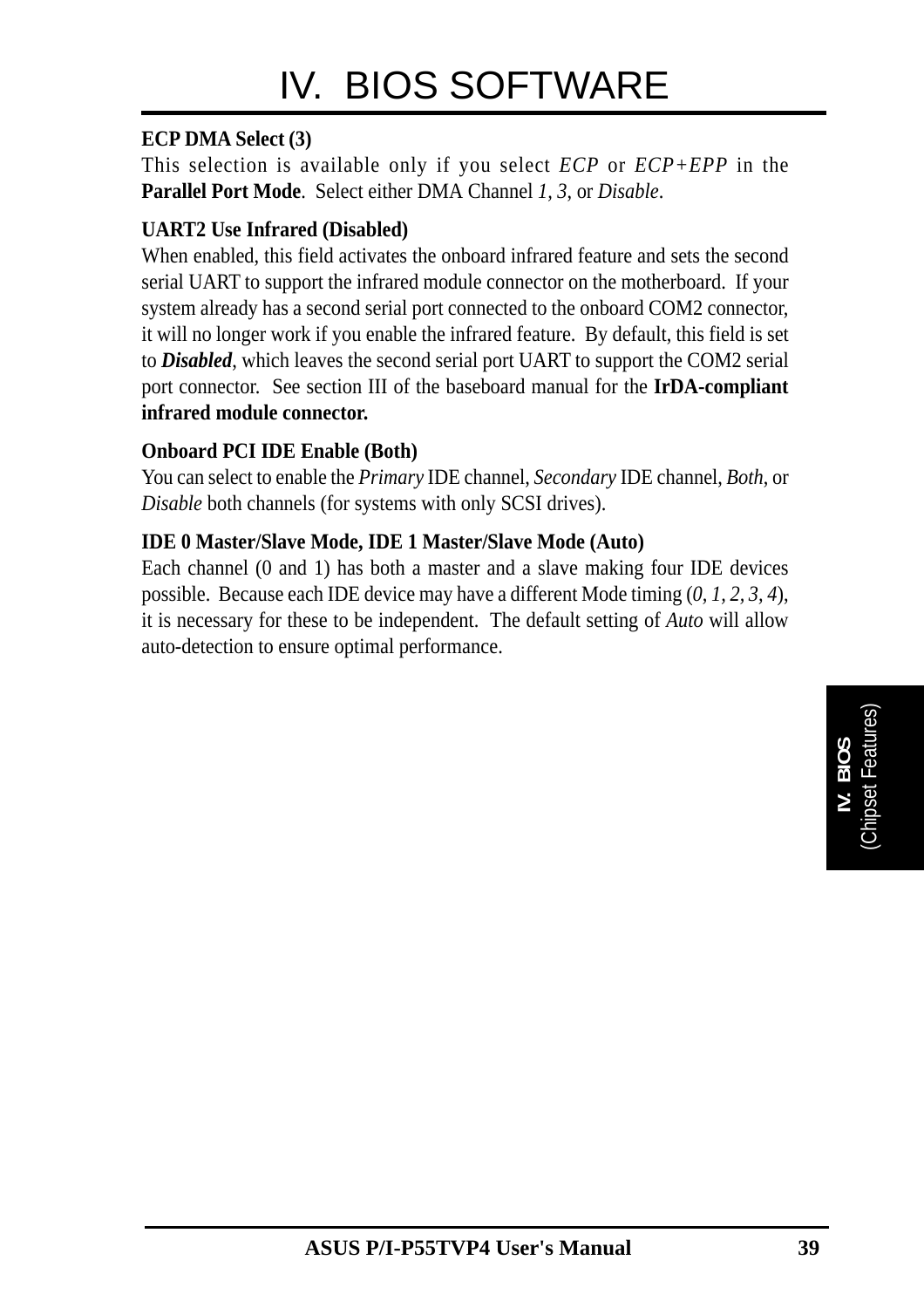## Power Management Setup

This "Power Management Setup" option allows you to reduce power consumption. This feature turns off the video display and shuts down the hard disk after a period of inactivity.

| ROM PCI/ISA BIOS (PI55TVP4)<br>POWER MANAGEMENT SETUP<br>AWARD SOFTWARE. INC.                                                                                                                                                                                              |                                                                                                                                                                                                                                                                                           |  |
|----------------------------------------------------------------------------------------------------------------------------------------------------------------------------------------------------------------------------------------------------------------------------|-------------------------------------------------------------------------------------------------------------------------------------------------------------------------------------------------------------------------------------------------------------------------------------------|--|
| : User Define<br><u>Power</u> Management<br>Video Off Option : $Susp$ Stby $\rightarrow$ Off<br>Video Off Method : V/H SYNC+Blank<br>Suspend Switch : Enable<br>$\mathsf{D}\mathsf{o}\mathsf{z}\mathsf{e}$ Speed (div by): 8<br>Stdby Speed(div by): 32<br>** PM Timers ** | IR <sub>03</sub><br>(COM 2) ___<br>: Disable<br>IR04<br>$(CON_1)$<br>: Enable<br>(LPT <sub>2</sub> )<br>IR05<br>: Enable<br>IR06<br>(Floppy Disk): Enable<br>IR07<br>$(LPT 1)$ : Enable<br>(RTC Alarm) : Disable<br>IR08<br>(IRO2 Redir) : Enable<br>IRO9<br>IR010<br>(Reserved) : Enable |  |
| : Disable<br>HDD Power Down<br>Suspend Mode<br>: Disable                                                                                                                                                                                                                   | <b>IRO11 (Reserved)</b> : Enable<br>IR012 (PS/2 Mouse) : Enable<br>IR013 (Coprocessor): Enable<br>IRO14 (Hard Disk) : Enable<br>IRO15 (Reserved)<br>: Enable                                                                                                                              |  |
| ** PM Events **<br>IRO3<br>(Wake-Up) : Disable<br>IRO4<br>(Wake-Up) : Enable<br>(Wake-Up) : Disable<br><b>IR08</b><br>IRQ12 (Wake-Up) —<br>: Enable                                                                                                                        | ESC.<br>: Ouit<br>- ↑↓→← : Select Item<br>F1<br>F5<br>: Old Values (Shift)F2 : Color<br>F6<br>: Load BIOS Defaults<br>F7.<br>: Load Setup Defaults                                                                                                                                        |  |

**NOTE:** SETUP Defaults are noted in parenthesis next to each function heading.

### Details of Power Management Setup **Power Management (User Defined)**

This field acts as the master control for the power management modes. *Max Saving* puts the system into power saving mode after a brief period of system inactivity; *Min Saving* is almost the same as *Max Saving* except that this time the system inactivity period is longer; *Disabled* disables the power saving features; *User Defined* allows you to set power saving options according to your preference.

**IMPORTANT: Advanced Power Management (APM) should be installed to keep the system time updated when the computer enters suspend mode activated by the BIOS Power Management. For DOS environments, you need to add DEVICE=C:\DOS\POWER.EXE in you CONFIG.SYS. For Windows 3.x and Windows 95, you need to install Windows with the APM feature. A battery and power cord icon labeled "Power" will appear in the "Control Panel." Choose "Advanced" in the Power Management Field.**

#### **Video Off Option (Susp, Stby->Off )**

This field determines when to activate the video off feature for monitor power management. The settings are *Susp, Stby->Off, Suspend->Off, Always on,* and *All modes->off.*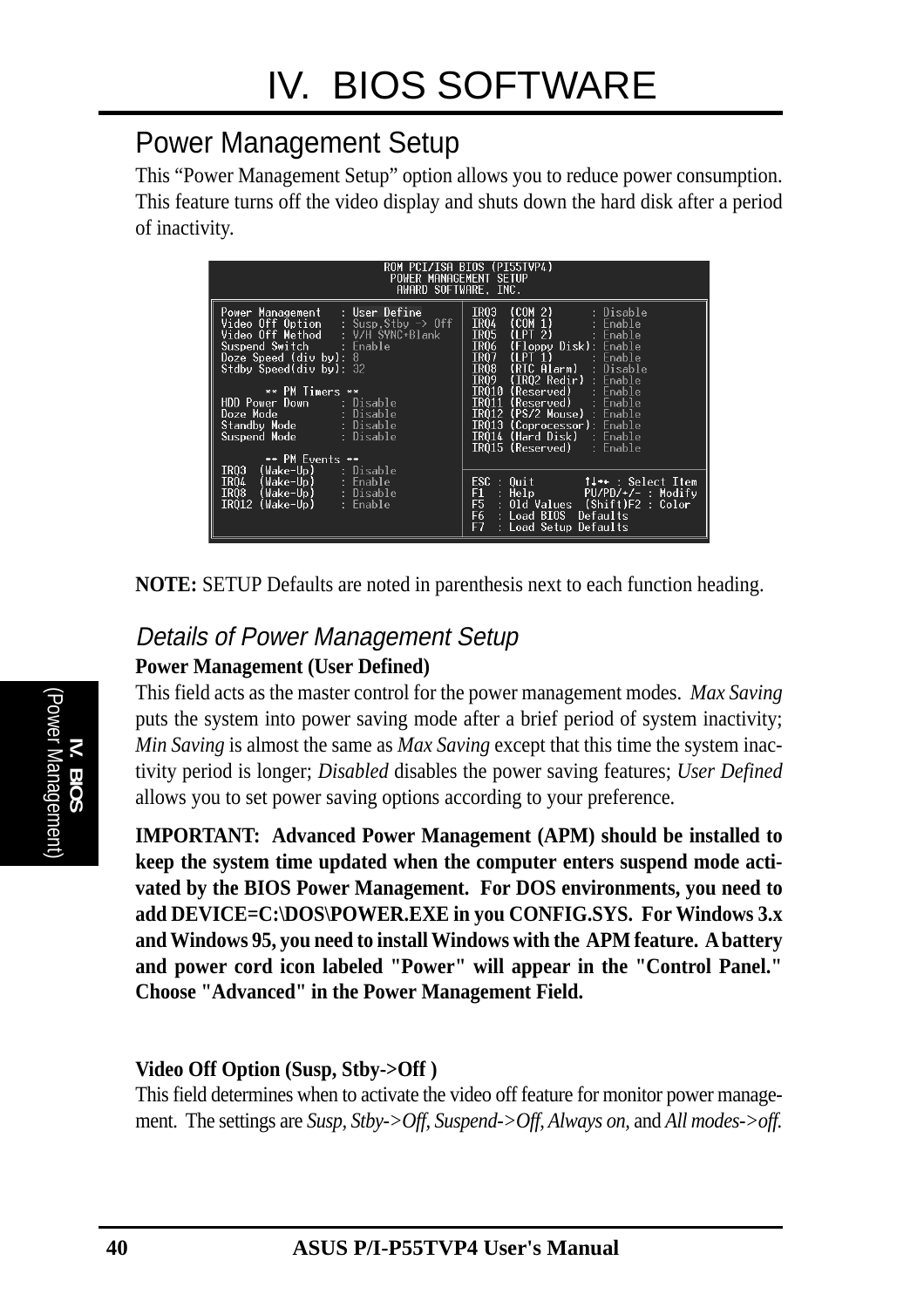#### **Video Off Method (V/H SYNC + Blank)**

This field defines the video off features. Three options are available: *V/H SYNC + Blank, DPMS,* and *Blank Only*. The first option, which is the default setting, blanks the screen and turns off vertical and horizontal scanning; *DPMS* (Display Power Management System) allows the BIOS to control the video display card if it supports the DPMS feature; *Blank Screen* only blanks the screen. Use the latter for monitors that do not support the "Green" (no power management) feature. NOTE: Screen saver software does not work with this feature. While the monitor is shut off, this software cannot display.

#### **Suspend Switch (Enabled)**

This field enables or disables the SMI connector on the motherboard. This connector connects to the lead from the Suspend switch mounted on the system case.

#### **Doze Speed, Stdby Speed**

These two fields set the CPU speed during each mode. The number indicates what the normal CPU speed is divided by.

#### **PM Timers**

This section controls the time-out settings for the Power Management scheme. The fields included in this section are "HDD Power Down", which places the hard disk into its lowest power consumption mode, and the Doze, Standby and Suspend system inactivation modes.

The system automatically "wakes up" from any power saving mode when there is system activity such as when a key is pressed from the keyboard, or when there is activity detected from the enabled IRQ channels.

**HDD Power Down** shuts down any IDE hard disk drives in the system after a period of inactivity. This time period is user-configurable to *1-15 Mins* or *Disable*. This feature does not affect SCSI hard drives.

The **Doze Mode, Standby Mode,** and **Suspend Mode** fields set the period of time after which each of these modes activate. At *Max Saving*, these modes activate sequentially (in the given order) after one minute; at *Min Saving* after one hour.

#### **PM Events**

This section sets the wake-up call of the system. If activity is detected from any enabled IRQ channels in the left-hand group, the system wakes up from suspended mode. You can enable power management for IRQs  $3 \sim 15$  individually in the list at the right of the screen. The power management feature will work on the enabled IRQ channels.

Take note that a Microsoft serial mouse or compatible will use either COM1 (IRQ4) or COM2 (IRQ3), and a PS/2 mouse will use IRQ12. If you know which IRQ your mouse is using, you can enable the Wake-up Event for that IRQ here and the system will wake up when you move the mouse or click its button.

.......................................................................................................................................

#### **Sleep Items (IRQ3-IRQ15)**

You can individually *Enable* or *Disable* each IRQ to include in the sleep function. IRQ8 (Real Time Alarm) is usually set to *Disable* so that any software alarm clock or event calendar can wake up the system.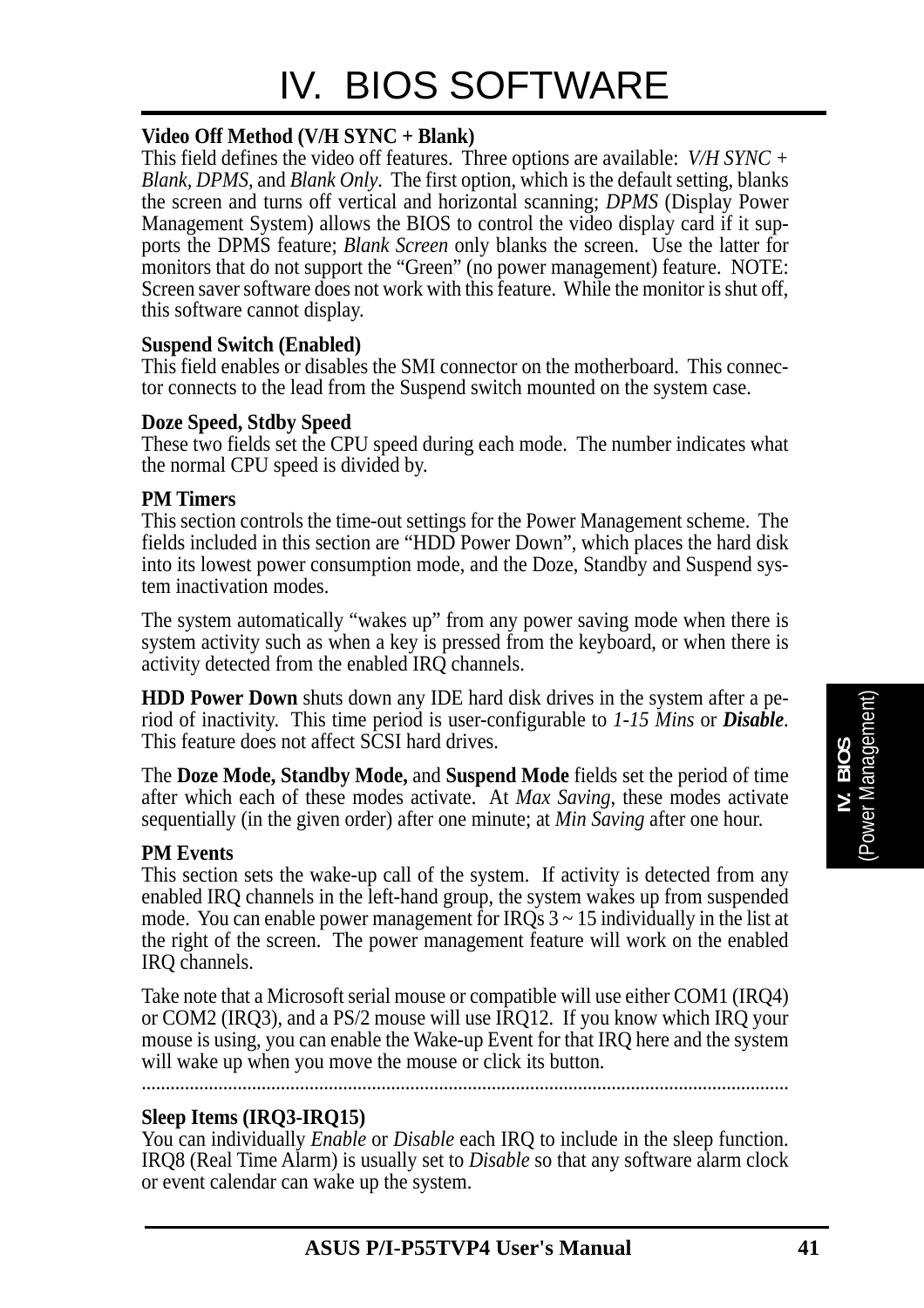### PNP and PCI Setup

This "PNP and PCI Setup" option configures the PCI bus slots. All PCI bus slots on the system use INTA#, thus all installed PCI cards must be set to this value.

| PNP AND PCI SETUP<br>AWARD SOFTWARE, INC.                                                                                                                                                                                        | ROM PCI/ISA BIOS (PI55TVP4)                                                                                                                                                                                         |
|----------------------------------------------------------------------------------------------------------------------------------------------------------------------------------------------------------------------------------|---------------------------------------------------------------------------------------------------------------------------------------------------------------------------------------------------------------------|
| $Slot$ 1 (RIGHT) IRQ : Auto<br>Slot 2 IRQ<br>: Auto<br>Slot 3 IRQ<br>Slot 4 (LEFT) IRQ : Auto                                                                                                                                    | <b>DMA</b><br>1 Used By ISA : No/ICU<br>DMA<br>3 Used By ISA : No/ICU<br>DMA<br>5 Used By ISA : No/ICU                                                                                                              |
| PCI Latency Timer : 32 PCI Clock                                                                                                                                                                                                 | ISA MEM Block BASE : No/ICU                                                                                                                                                                                         |
| IRQ<br>3 Used By ISA : No/ICU<br>IRQ<br>4 Used By ISA : No/ICU<br>5 Used By ISA : No/ICU<br>IRO<br>7 Used By ISA : No/ICU<br>IRQ<br>9 Used By ISA : No/ICU<br>IRO.<br>IRQ 10 Used By ISA : No/ICU<br>IRO 11 Used By ISA : No/ICU | NCR SCSI BIOS<br>: Auto<br>USB Function<br>: Disabled                                                                                                                                                               |
| IRO 12 Used By ISA : No/ICU<br>IRQ 14 Used By ISA : No/ICU<br>IRO 15 Used By ISA : No/ICU                                                                                                                                        | ESC.<br>: Ouit<br>↑↓→← : Select Item<br>$\therefore$ Help $\qquad \qquad \_$<br>F1<br>$PU/PD/+/ - : Modify$<br>F5.<br>: Old Values (Shift)F2 : Color<br>F6 I<br>: Load BIOS Defaults<br>F7<br>: Load Setup Defaults |

**NOTE:** SETUP Defaults are noted in parenthesis next to each function heading.

### Details of PNP and PCI Setup

#### **[Slot Interrupts] (Auto)**

The first four fields on the screen set how IRQ use is determined for each PCI slot. Slot 1 (Right) is nearest the memory sockets. The default setting for each field is *Auto*, which uses auto-routing to determine IRQ use. The other options are manual settings of *NA, 9, 10, 11, 12, 14, or 15* for each slot.

#### **PCI Latency Timer (32 PCI Clock)**

"32 PCI Clock" enables maximum PCI performance for this motherboard.

#### **IRQ xx Used By ISA (No/ICU)**

These fields indicate whether or not the displayed IRQ for each field is being used by a Legacy (non-PnP) ISA card. Two options are available: *No/ICU* and *Yes*. The first option, the default value, indicates either that the displayed IRQ is not used or an ISA Configuration Utility (ICU) is being used to determine if an ISA card is using that IRQ. If you install a Legacy ISA card that requires a unique IRQ, and you are not using an ICU, you must set the field for that IRQ to *Yes*. For example: If you install a Legacy ISA card that requires IRQ 10, then set **IRQ10 Used By ISA** to *Yes*.

(Plug & Play / PCI) **IV. BIOS**<br> **Plug & Play / PCI)**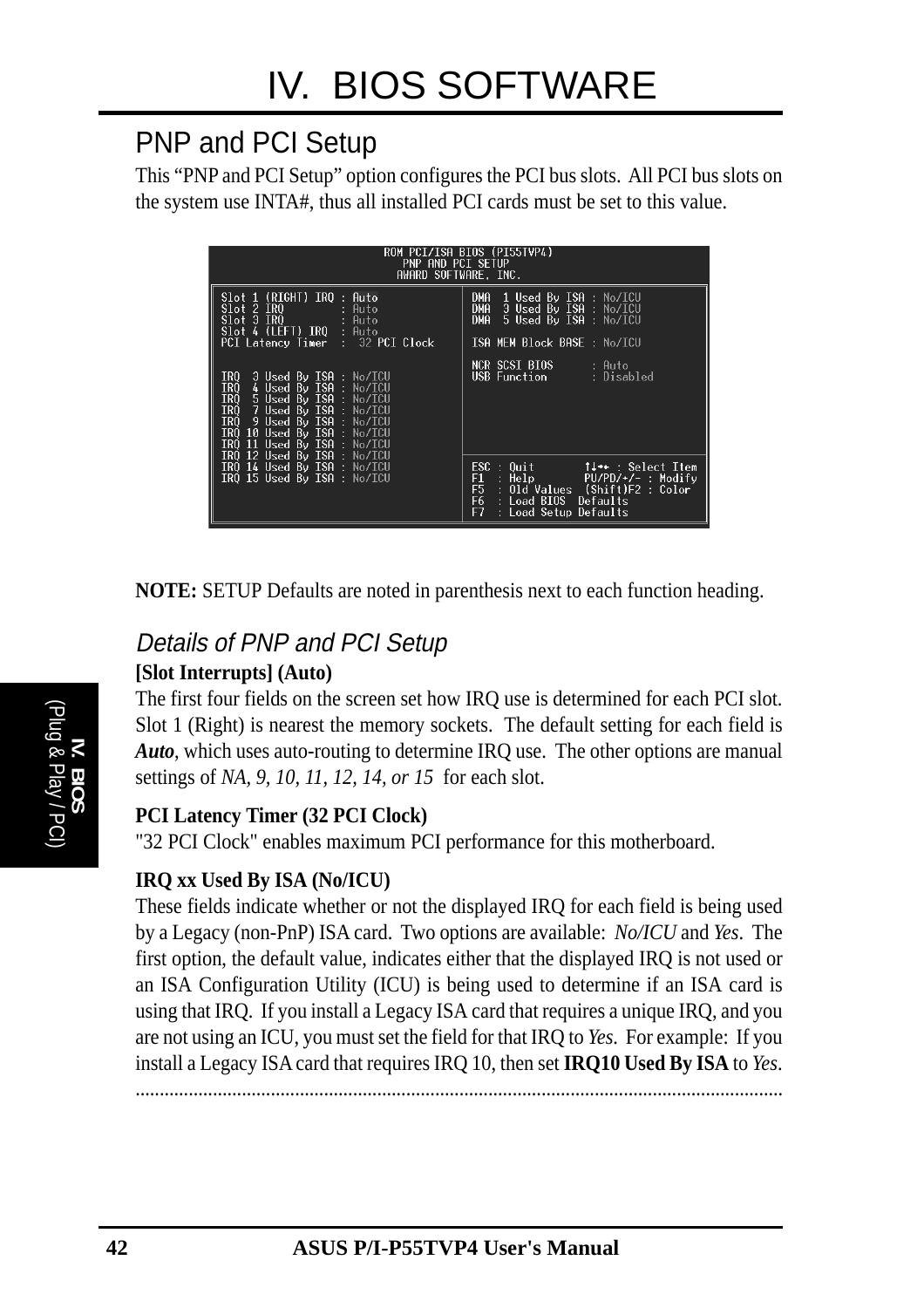#### **DMA x Used By ISA (No/ICU)**

These fields indicate whether or not the displayed DMA channel for each field is being used by a Legacy (non-PnP) ISA card. Available options include: *No/ICU* and *Yes*. The first option, the default setting, indicates either that the displayed DMA channel is not used or an ICU is being used to determine if an ISA card is using that channel. If you install a Legacy ISA card that requires a unique DMA channel, and you are not using an ICU, you must set the field for that channel to *Yes*.

#### **ISA MEM Block BASE (No/ICU)**

This field allows you to set the base address and block size of a Legacy ISA card that uses any memory segment within the C800H and DFFFH address range. If you have such a card, and you are not using an ICU to specify its address range, select a base address from the six available options; the **ISA MEM Block SIZE** field will then appear for selecting the block size. If you have more than one Legacy ISA card in your system that requires to use this address range, you can increase the block size to either 8K, 16K, 36K, or 64K. If you are using an ICU to accomplish this task, leave **ISA MEM Block BASE** to its default setting of *No/ICU*.

#### **NCR SCSI BIOS (Auto)**

The default uses *Auto* settings for the onboard NCR SCSI BIOS (see section VI). If you wish not to use the onboard NCR SCSI BIOS, choose *Disabled*

#### **USB Function (Disabled)**

This motherboard supports Universal Serial Bus (USB) devices but current operating systems do not. The default is set to *Disabled* until support disks and USB devices are available in which time you can set this function to *Enabled*.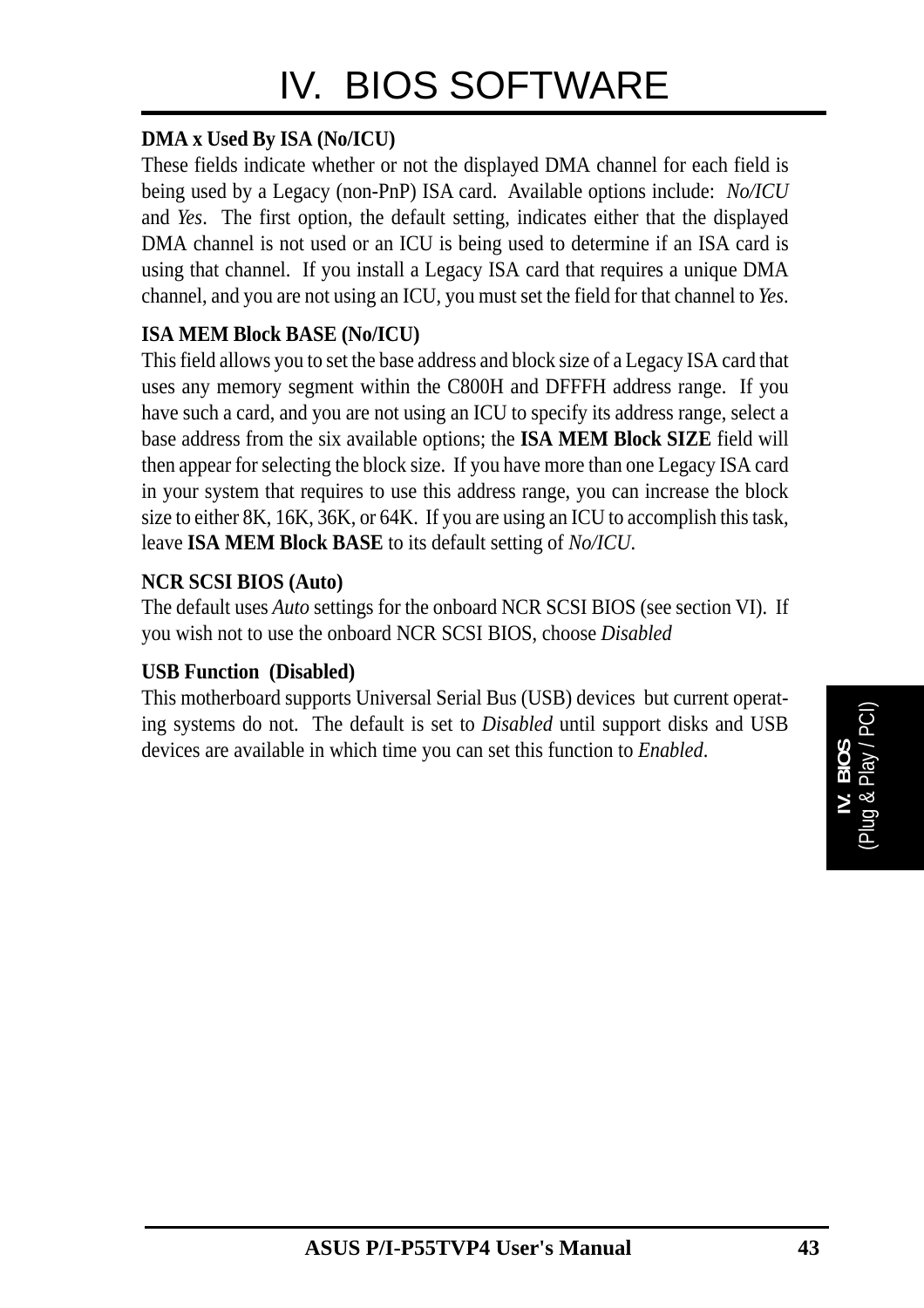## Load BIOS Defaults

This "Load BIOS Defaults" option allows you to load the troubleshooting default values permanently stored in the BIOS ROM. These default settings are non-optimal and disable all high performance features. To load these default settings, highlight "Load BIOS Defaults" on the main screen and then press the <Enter> key. The system displays a confirmation message on the screen. Press the  $\langle Y \rangle$  key and then the  $\leq$ Enter $\geq$  key to confirm. Press the  $\leq$ N $\geq$  key and then the  $\leq$ Enter $\geq$  key to abort. This feature does not affect the fields on the Standard CMOS Setup screen.

## Load Setup Defaults

This "Load Setup Defaults" option allows you to load the default values to the system configuration fields. These default values are the optimized configuration settings for the system. To load these default values, highlight "Load Setup Defaults" on the main screen and then press the <Enter> key. The system displays a confirmation message on the screen. Press the  $\langle Y \rangle$  key and then the  $\langle$ Enter $\rangle$  key to confirm. Press the  $\langle N \rangle$  key and then the  $\langle$ Enter $\rangle$  key to abort. This feature does not affect the fields on the Standard CMOS Setup screen.

| PCI/ISA BIOS (PI55IVP4)<br>кпи.<br>CMOS SETUP UTILITY<br>AWARD SOFTWARE, INC.             |                        |  |
|-------------------------------------------------------------------------------------------|------------------------|--|
| STANDARD CMOS SETUP                                                                       | SUPERVISOR PASSWORD    |  |
| <b>BIOS FEATURES SETUP</b>                                                                | USER PASSWORD          |  |
| CHIPSET FEATURES SETUP                                                                    | IDE HDD AUTO DETECTION |  |
| POWER MANAGEMENT SETUP                                                                    | SAVE & EXIT SETUP      |  |
| PNP AND PCT SFTUP<br>SAVTNG<br>Load SETUP Defaults (Y/N)? W<br>LOAD BIOS DEFAULT          |                        |  |
| LOAD SETUP DEFAULTS                                                                       |                        |  |
| ↑↓ → ← : Select Item<br>Esc : Ouit<br>(Shift)F2 : Change Color<br>F10 : Save & Exit Setup |                        |  |
| Load Setup Defaults except Standard CMOS SETUP                                            |                        |  |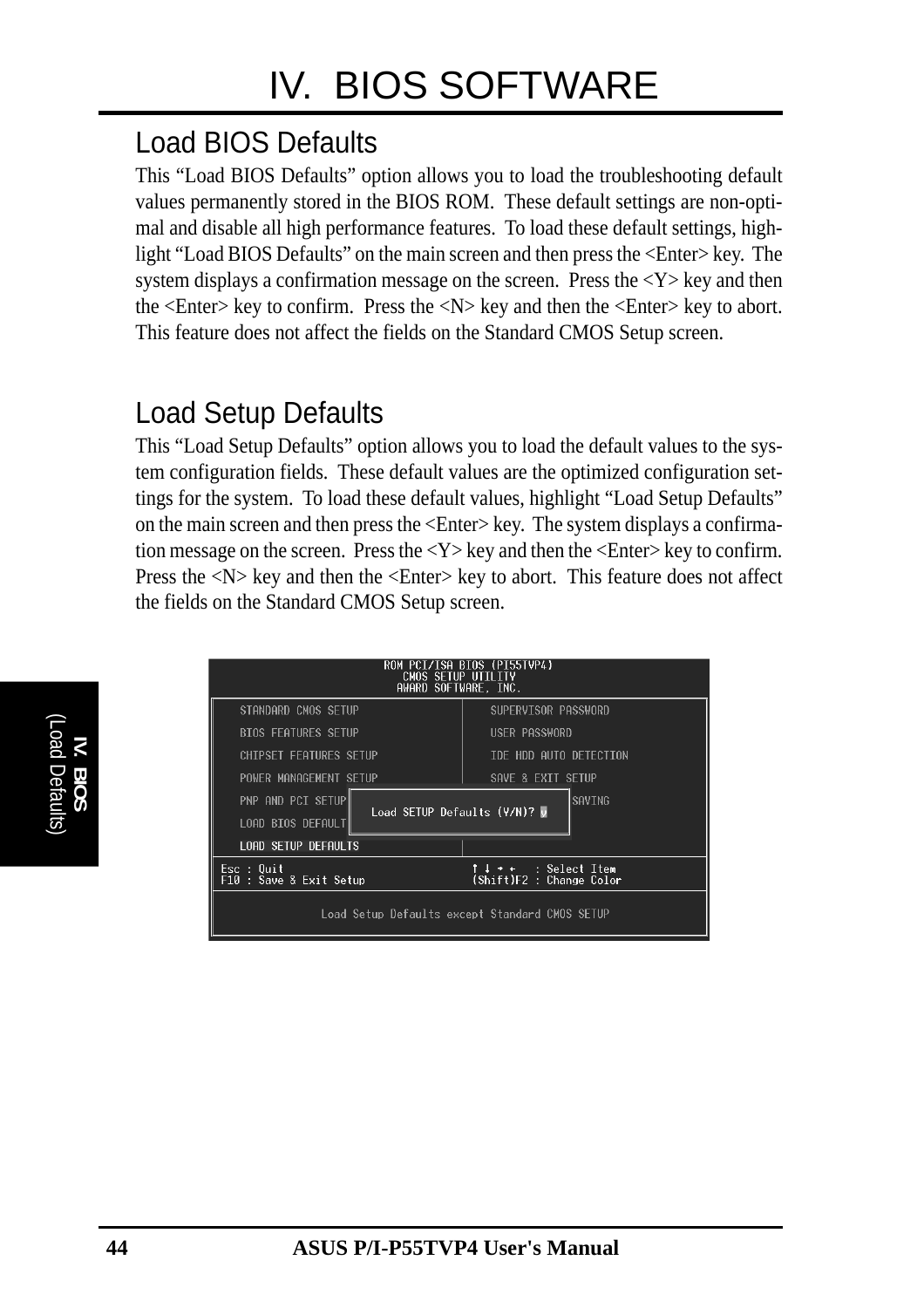## Supervisor Password and User Password

These two options set the system passwords. "Supervisor Password" sets a password that will be used to protect the system and the Setup utility; "User Password" sets a password that will be used exclusively on the system. By default, the system comes without any passwords. To specify a password, highlight the type you want and then press the <Enter> key. A password prompt appears on the screen. Taking note that the password is case sensitive, and can be up to 8 alphanumeric characters long, type in your password and then press the  $\leq$  Enter $\geq$  key. The system confirms your password by asking you to type it again. After setting a password, the screen automatically reverts to the main screen.

| ROM PCI/ISA BIOS (PI55TVP4)<br>CMOS SETUP UTTLITY<br>AWARD SOFTWARE, INC.             |                        |  |
|---------------------------------------------------------------------------------------|------------------------|--|
| STANDARD CMOS SETUP                                                                   | SUPERVISOR PASSWORD    |  |
| <b>BIOS FEATURES SETUP</b>                                                            | USER PASSWORD          |  |
| CHIPSET FEATURES SETUP                                                                | TDE HDD AUTO DETECTION |  |
| POWER MANAGEMENT SETUP                                                                | SAVE & EXIT SETUP      |  |
| PNP AND PCI SETUP                                                                     | EXIT WITHOUT SAVING    |  |
| LOAD BIOS DEFAULTS<br>Enter Password:                                                 |                        |  |
| LOAD SETUP DEFAULTS                                                                   |                        |  |
| Esc: 0uit<br>→ ← : Select Item<br>(Shift)F2 : Change Color<br>F10 : Save & Exit Setup |                        |  |
| Change/Set/Disable Password                                                           |                        |  |

To implement the password protection, specify in the "Security Option" field of the BIOS Features Setup screen when the system will prompt for the password. If you want to disable either password, press the <Enter> key instead of entering a new password when the "Enter Password" prompt appears. A message confirms the password has been disabled.

**NOTE:** If you forget the password, see CMOS RAM in section III for procedures on clearing the CMOS.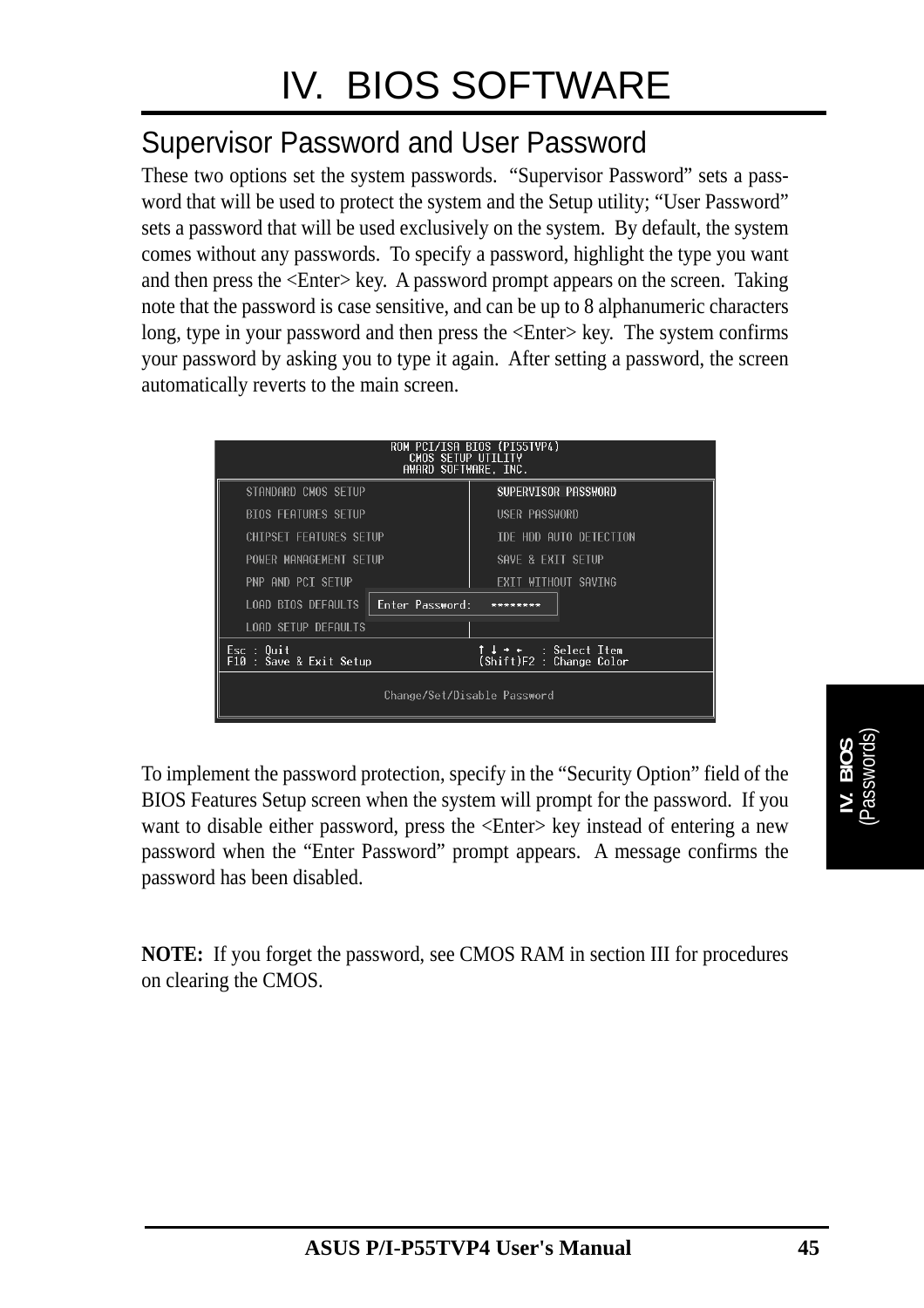### IDE HDD Auto Detection

This "IDE HDD Auto Detection" option detects the parameters of an IDE hard disk drive, and automatically enters them into the Standard CMOS Setup screen.



(This screen could not be run from inside active programs and therefore could not be captured.)

Up to four IDE drives can be detected, with parameters for each listed inside the box. To accept the optimal entries, press the  $\langle Y \rangle$  key or else select from the numbers displayed under the OPTIONS field (2, 1, 3 in this case); to skip to the next drive, press the  $\langle N \rangle$  key. If you accept the values, the parameters will appear listed beside the drive letter on the screen. The process then proceeds to the next drive letter. Pressing the  $\langle N \rangle$  key to skip rather than to accept a set of parameters causes the program to enter zeros after that drive letter.

Remember that if you are using another IDE controller that does not feature Enhanced IDE support for four devices, you can only install two IDE hard disk drives. Your IDE controller must support the Enhanced IDE features in order to use Drive E and Drive F. The onboard PCI IDE controller supports Enhanced IDE, with two connectors for connecting up to four IDE devices. If you want to use another controller that supports four drives, you must disable the onboard IDE controller in the Chipset Features Setup screen.

When auto-detection is completed, the program automatically enters all entries you accepted on the field for that drive in the Standard CMOS Setup screen. Skipped entries are ignored and are not entered in the screen.

If you are auto-detecting a hard disk that supports the LBA mode, three lines will appear in the parameter box. Choose the line that lists LBA for an LBA drive. Do not select Large or Normal.

The auto-detection feature can only detect one set of parameters for a particular IDE hard drive. Some IDE drives can use more than one set. This is not a problem if the drive is new and there is nothing on it.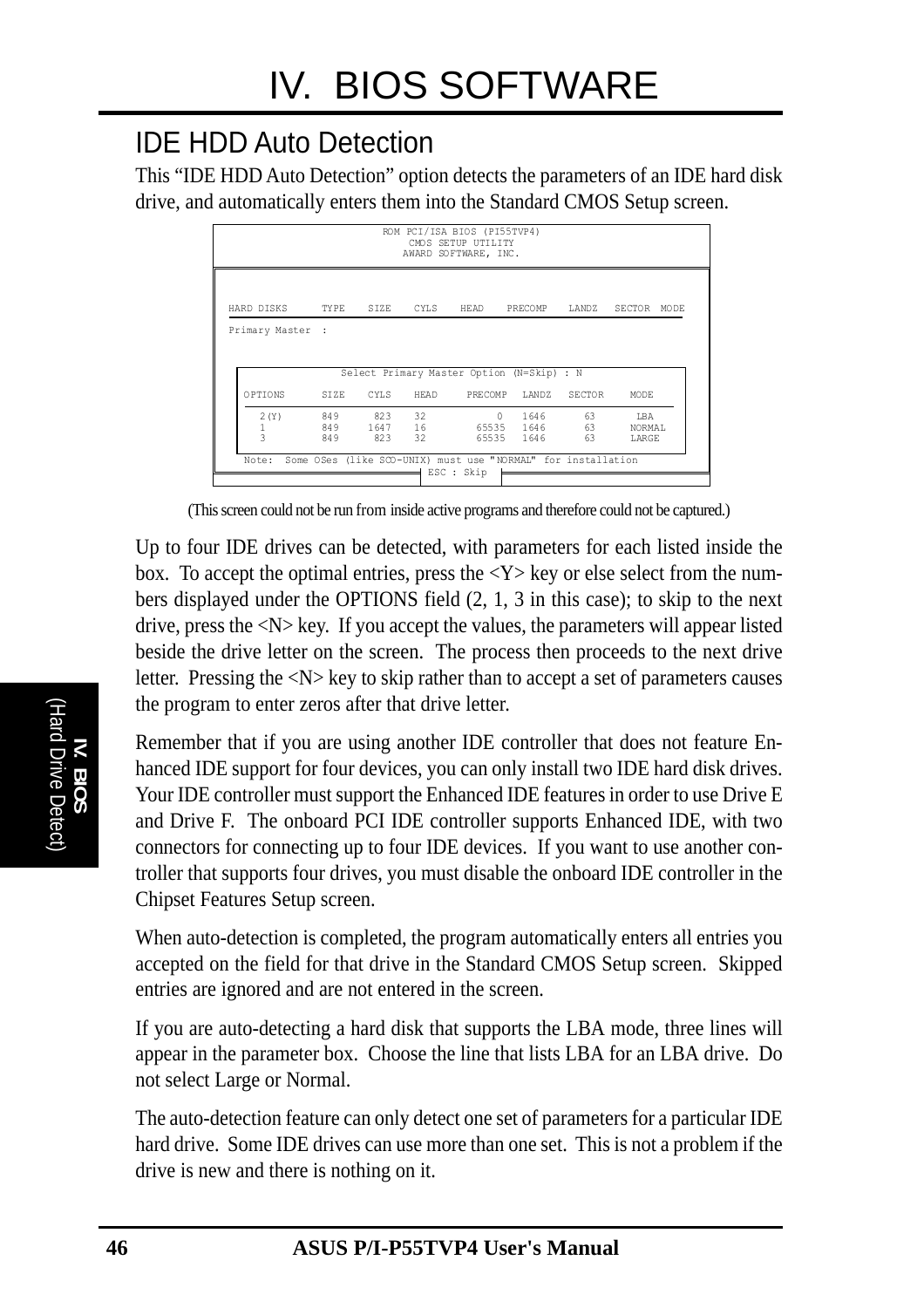**IMPORTANT: If your hard drive was already formatted on an older previous system, incorrect parameters may be detected. You will need to enter the correct parameters manually or use low-level format if you do not need the data stored on the hard drive.**

If the parameters listed differ from the ones used when the drive was formatted, the drive will not be readable. If the auto-detected parameters do not match the ones that should be used for your drive, do not accept them. Press the  $\langle N \rangle$  key to reject the presented settings and enter the correct ones manually from the Standard CMOS Setup screen.

### Save and Exit Setup

Select this option to save into the CMOS memory all modifications you specify during the current session. To save the configuration changes, highlight the "Save  $&Exit Setup"$  option on the main screen and then press the  $key$ .

| PCI/ISA BIOS (PI55TVP4)<br>ROM<br>CMOS SETUP UTILITY<br>AWARD SOFTWARE, INC.                                      |                        |  |
|-------------------------------------------------------------------------------------------------------------------|------------------------|--|
| STANDARD CMOS SETUP                                                                                               | SUPERVISOR PASSWORD    |  |
| <b>BIOS FEATURES SETUP</b>                                                                                        | USER PASSWORD          |  |
| CHIPSET FEATURES SETUP                                                                                            | IDE HDD AUTO DETECTION |  |
| POWER MANAGEMENT SETUP                                                                                            | SAVE & EXIT SETUP      |  |
| PNP AND PCI SETUP<br>SAVING<br>SAVE to CMOS and EXIT (Y/N)? U<br>LOAD BIOS DEFAULT                                |                        |  |
| LOAD SETUP DEFAULTS                                                                                               |                        |  |
| Ouit<br>↑↓ → ←   : Select Item<br>$Esc$ :<br>$\frac{1}{2}$ (Shift) $F2$ : Change Color<br>F10 : Save & Exit Setup |                        |  |
| Save Data to CMOS & Exit SETUP                                                                                    |                        |  |

# Exit Without Saving

Select this option to exit the Setup utility without saving the modifications you specify during the current session. To exit without saving, highlight the "Exit Without Saving" option on the main screen and then press the <Enter> key.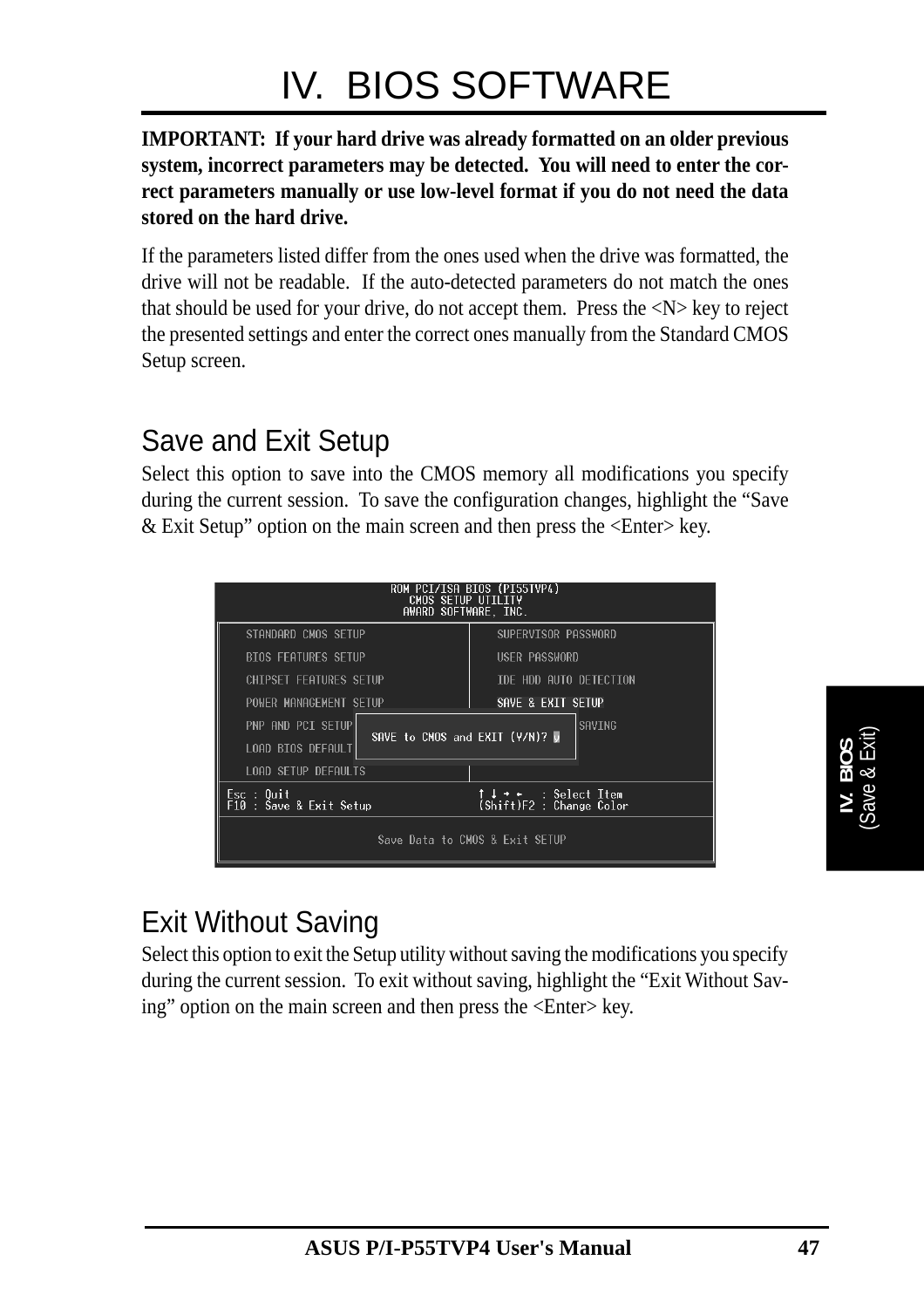(This page was intentionally left blank)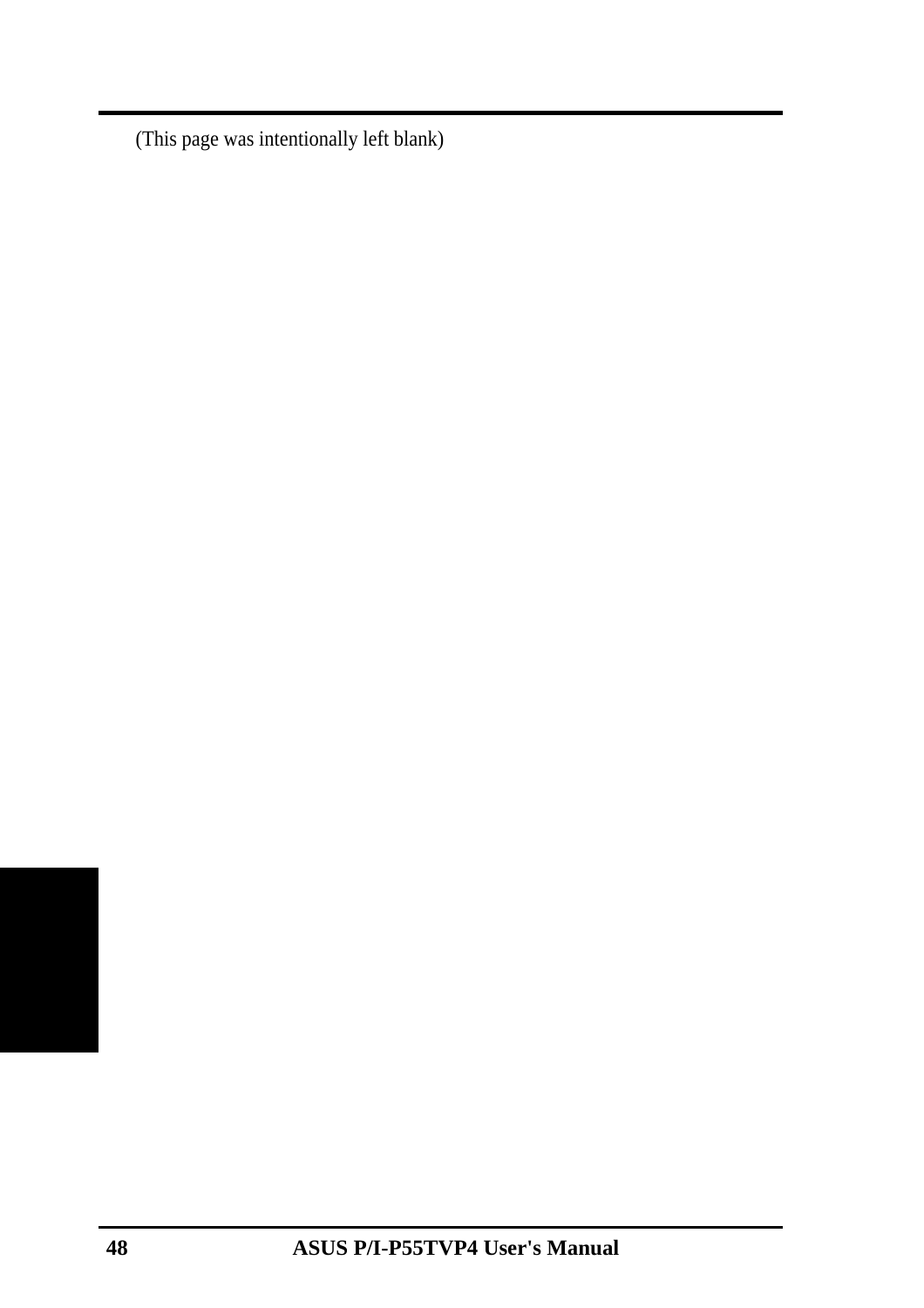# Desktop Management Interface (DMI)

### Introducing the ASUS DMI Configuration Utility

This motherboard supports DMI within the BIOS level and provides a DMI Configuration Utility to maintain the Management Information Format Database (MIFD). DMI is able to auto-detect and record information pertinent to a computer's system such as the CPU type, CPU speed, and internal/external frequencies, and memory size. The onboard BIOS will detect as many system information as possible and store those collected information in a 4KB block in the motherboard's Flash EPROM and allow the DMI to retrieve data from this database. Unlike other BIOS software, the BIOS on this motherboard uses the same technology implemented for Plug and Play to allow dynamic real-time updating of DMI information versus creating a new BIOS image file and requiring the user to update the whole BIOS. This DMI Configuration Utility also allows the system integrator or end user to add additional information into the MIFD such as serial numbers, housing configurations, and vendor information. Those information not detected by the motherboard BIOS and has to be manually entered through the DMI Configuration Utility and updated into the MIFD. This DMI Configuration Utility provides the same reliability as PnP updating and will prevent the refreshing failures associated with updating the entire BIOS.

### System Requirements

The motherboard BIOS must support DMI. The following motherboards do not support DMI:

| • $P/I-P6RP4$          | (not supported) |
|------------------------|-----------------|
| $\bullet$ PCI/E-P54NP4 | (not supported) |
| $\cdot$ PCI/I-P54NP4D  | (not supported) |

The DMI Configuration Utility (DMICFG.EXE) must be ran in real mode in order for the program to run, the base memory must be at least 180K. Memory managers like HIMEM.SYS (required by windows) must not be installed. You can boot up from a system diskette without AUTOEXEC.BAT and CONFIG.SYS files, "REM" HIMEM.SYS in the CONFIG.SYS, or press <F5> during bootup to bypass your AUTOEXEC.BAT and CONFIG.SYS files.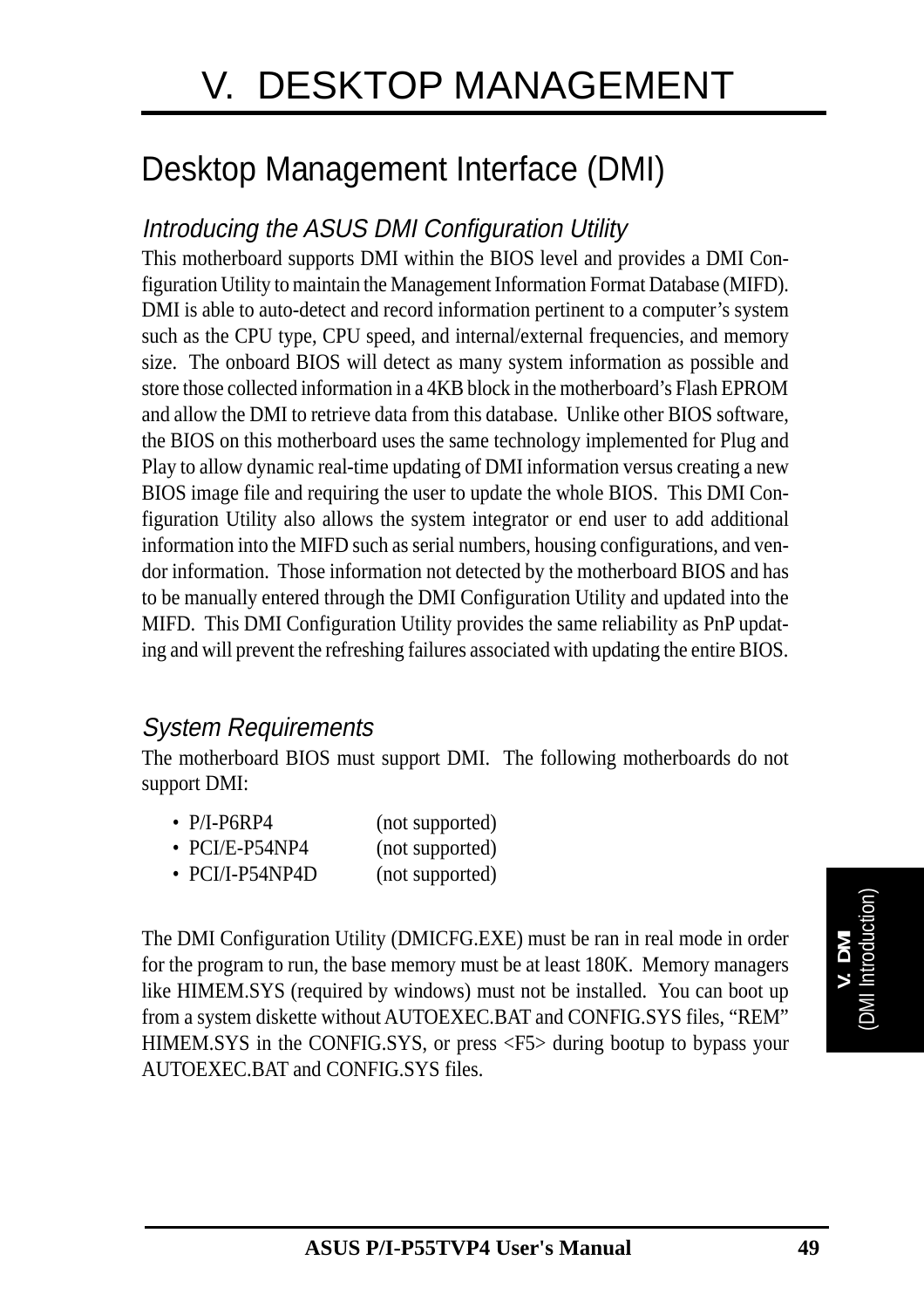### Using the ASUS DMI Configuration Utility **Edit DMI (or delete)**



Use the  $\leftarrow \rightarrow$  (left-right) cursors to move the top menu items and the  $\uparrow \downarrow$  (up-down) cursor to move between the left hand menu items. The bottom of the screen will show the available keys for each screen. Press enter at the menu item to enter the right hand screen for editing. "Edit component" appears on top. The reversed color field is the current cursor position and the blue text are available for editing. The orange text shows auto-detected information and are not available for editing. The blue text "Press [ENTER] for detail" contains a second pop-up menu is available, use the + - (plus-minus) keys to change the settings. Enter to exit *and save*, ESC to exit *and not save*.

If the user has made changes, ESC will prompt you to answer Y or N. Enter Y to go back to the left-hand screen *and save*, enter N to go back to left-hand screen and *not save*. If editing has not been made, ESC will send you back to the left hand menu without any messages.

#### Notes:

A heading, \*\*\* BIOS Auto Detect \*\*\* appears on the right for each menu item on the left side that has been auto detected by the system BIOS.

A heading, \*\*\* User Modified \*\*\* will appear on the right for menu items that has been modified by the user.

\*\*\* Display Component<br>\*\*\* User Modified \*\*\*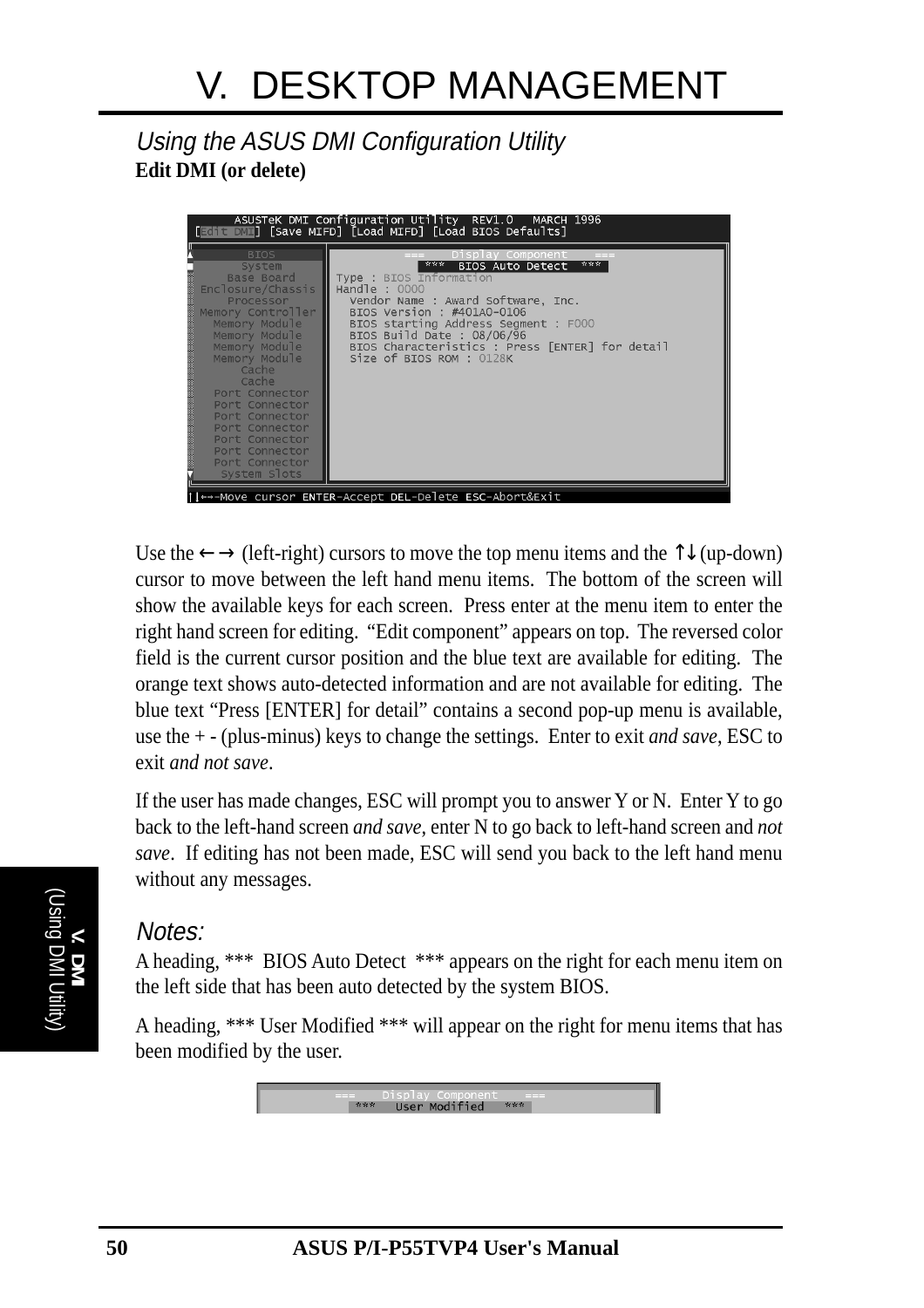# V. DESKTOP MANAGEMENT

**Save MIFD**



You can save the MIFD (normally only saved to flash ROM) to a file by entering the drive and path here. If you want to cancel save, you may press ESC and a message "Bad File Name" appears here to show it was not saved.

#### **Load MIFD**



You can load the disk file to memory by entering a drive and path and file name here.

#### **Load BIOS Defaults**



(Using DMI Utility)Jsing DMI Utili **V. DMI**

You can load the BIOS defaults from a MIFD file and can clear all user modified and added data. You must reboot your computer in order for the defaults to be saved back into the Flash BIOS.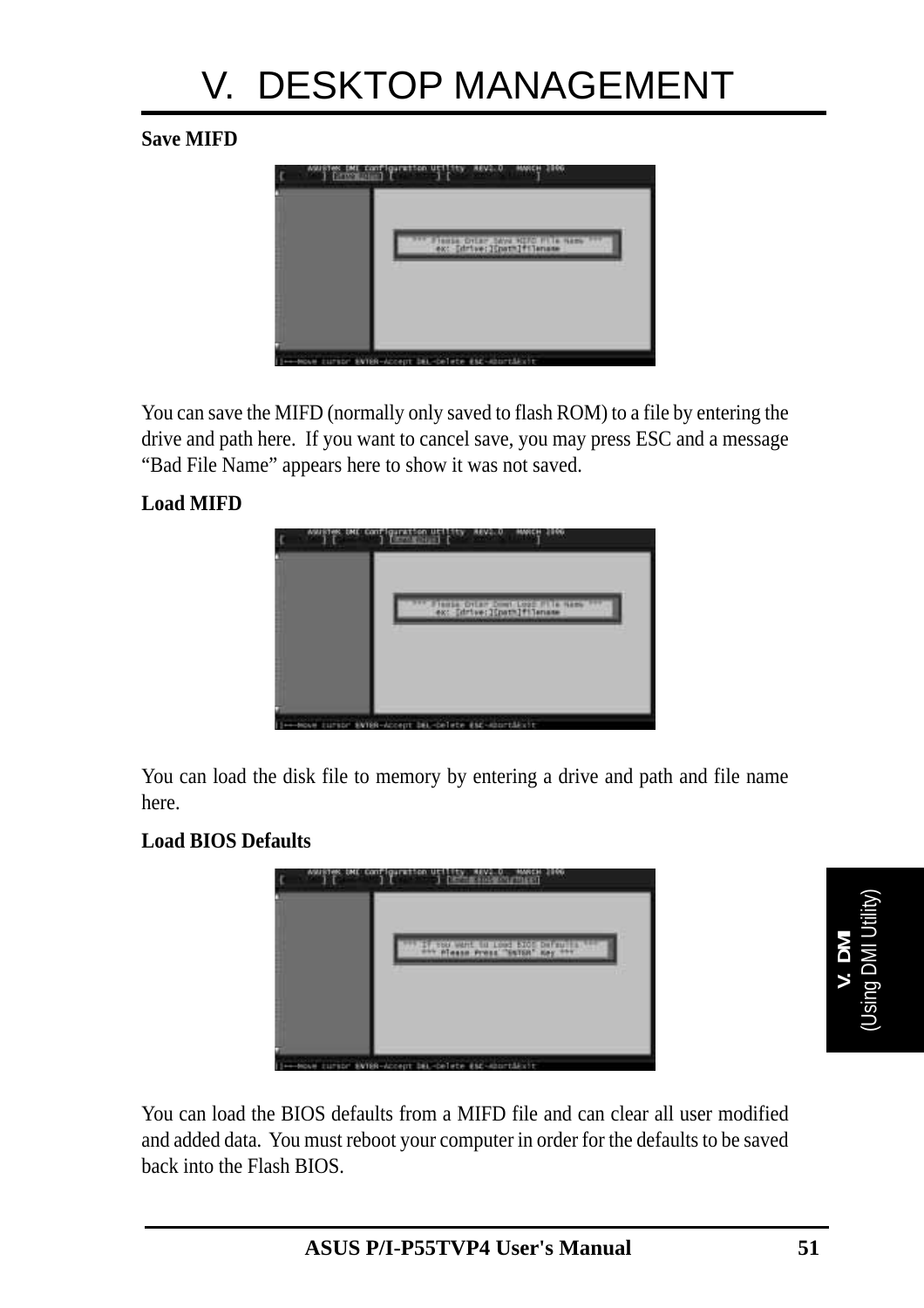(This page was intentionally left blank)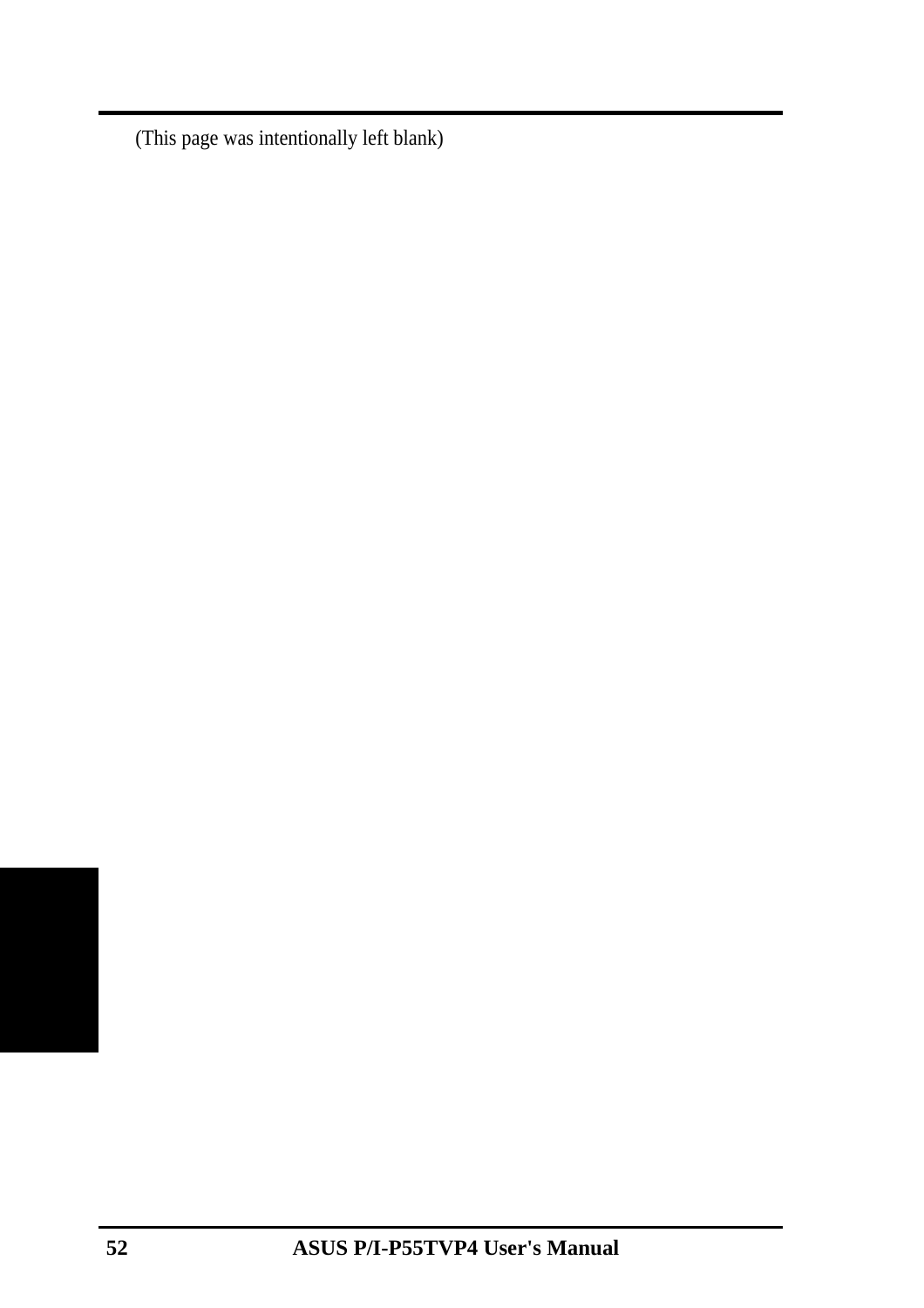# NCR SCSI BIOS and Drivers

Aside from the system BIOS, the Flash memory chip on the motherboard also contains the NCR SCSI BIOS. This SCSI BIOS works in conjunction with the optional ASUS PCI-SC200 SCSI controller card to provide a complete PCI Fast SCSI-2 interface.

All SCSI devices you install to your system require driver software to function. The NCR SCSI BIOS directly supports SCSI hard disks under the DOS, Windows and OS/2 environments. It also uses device drivers from the DOS floppy disk included in the PCI-SC200 controller card package to support hard disks and other SCSI devices working under DOS, Windows, Windows NT, Novell NetWare and OS/2. These drivers provide higher performance than the direct BIOS support. To use these drivers, you must install them into your system and add them to your system configuration files. Driver support for SCSI devices used with SCO UNIX is also provided. These drivers are included in the second SCO UNIX floppy disk. Windows 95 support is also available using the device drivers included within the Windows software. The ASUS PCI-SC200 adapter is auto detected as PCI NCRC810 SCSI HOST ADAPTER and uses the NCRC810.MPD driver.

For information about these drivers and their usage, see the Readme files included in the driver packages. You can print out the contents of these files using any text editor program.

The next few pages will instruct you on the installation of the ASUS PCI-SC200 Fast SCSI Card.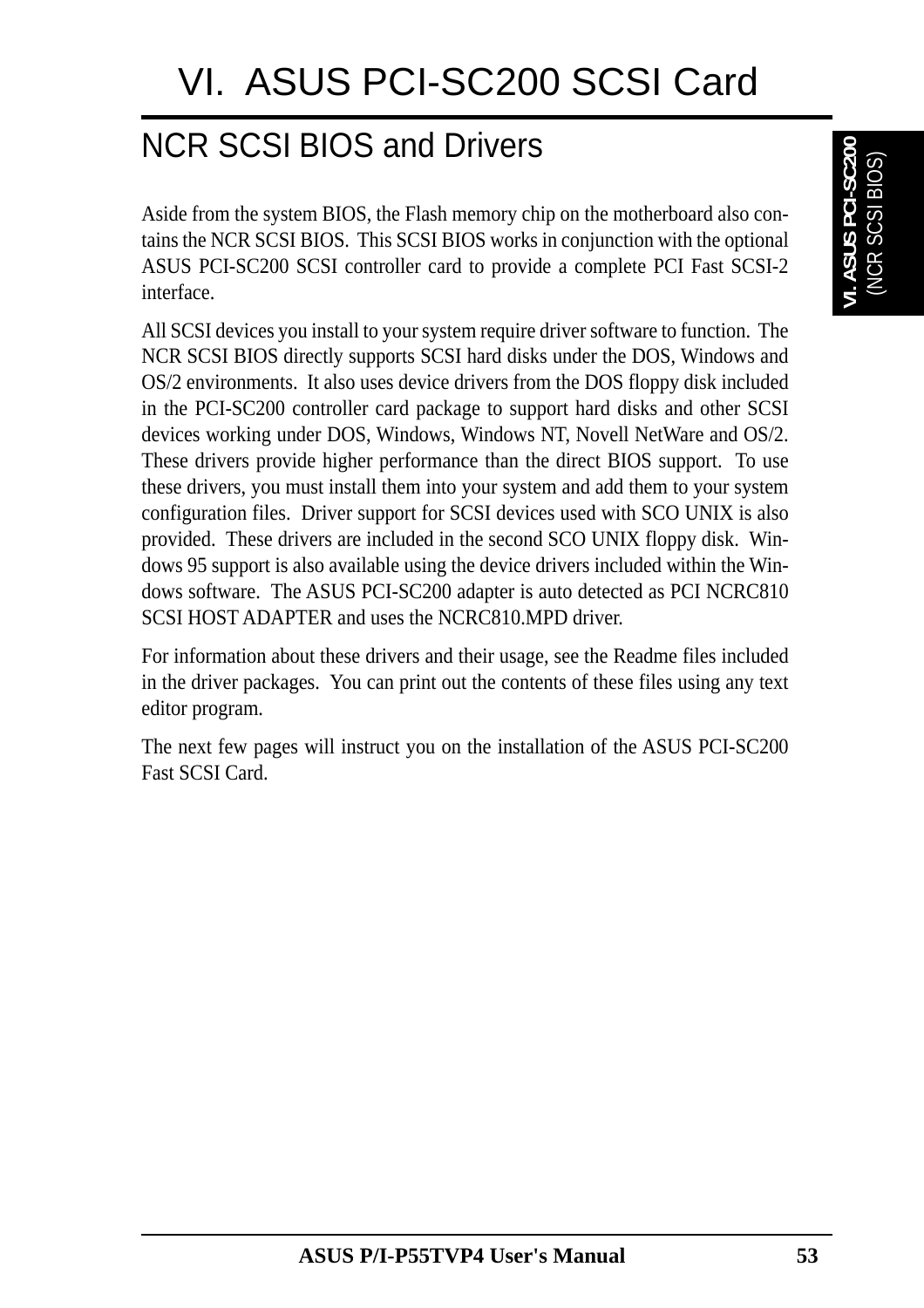# The ASUS PCI-SC200 SCSI Interface Card

Your motherboard may have come with an optional SCSI (Small Computer System Interface) controller card, the PCI-SC200. The card is also available separately. This card works with the SCSI BIOS on the motherboard. Together, they provide a complete PCI Fast SCSI-2 interface. With the card installed in your system you can connect SCSI devices installed in your system case to the internal connector on the card. You also have the additional option of connecting external SCSI devices to the external SCSI-2 connector on the card.

If you get the ASUS PCI-SC200 later on as an option, you will need to install it yourself. The setup procedure is explained here.

# Setting Up the ASUS PCI-SC200

There are two jumper settings you may need to make on the card to set it up. One setting assigns the PCI INT interrupt, the other sets the card's termination.

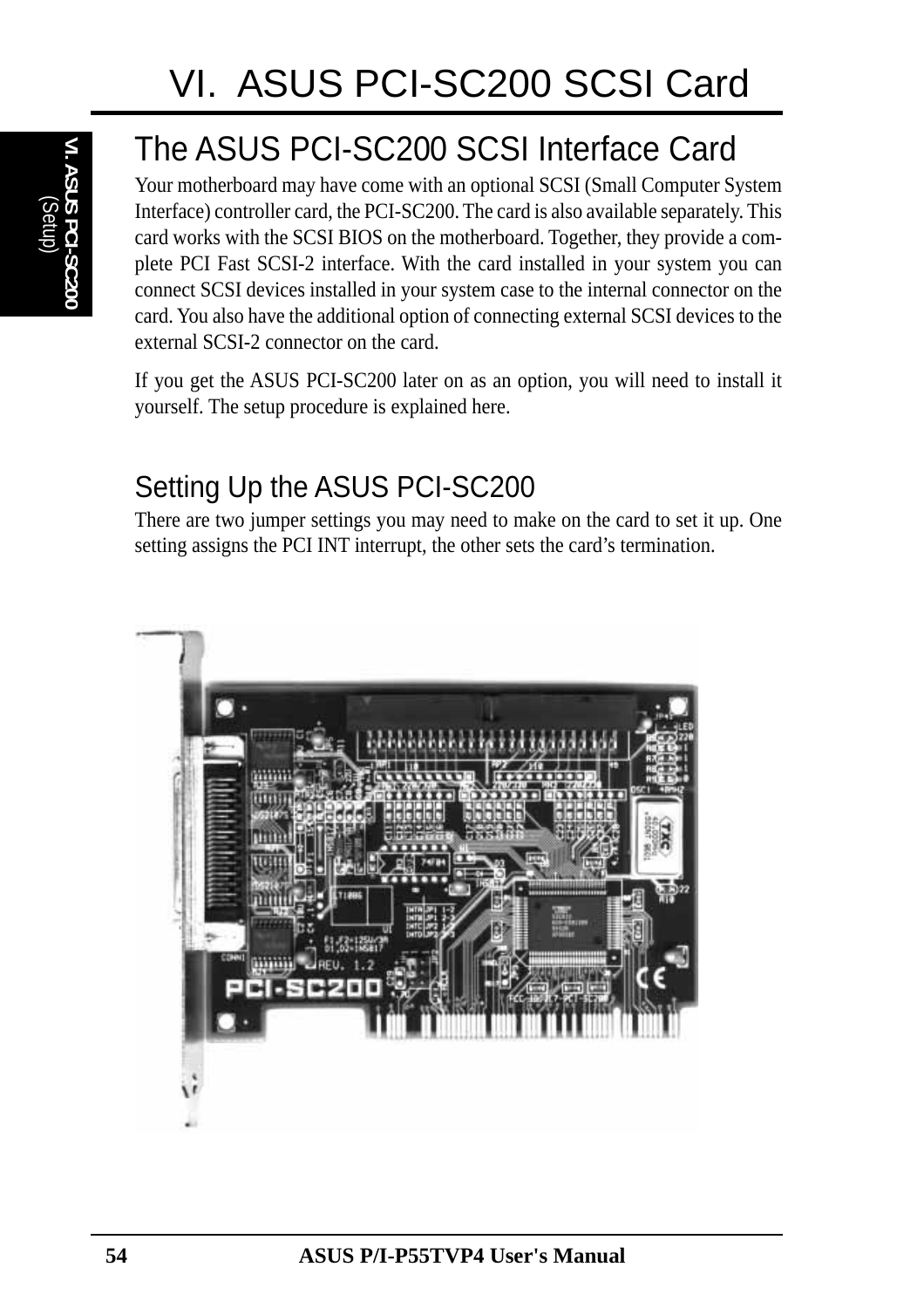# Setting the INT Assignment

You must use PCI INT A setting in order to properly assign the card's interrupt. On the ASUS PCI-SC200, you assign the INT by setting jumper JP1 or JP2. The default setting for the card already is INT A, so you do not need to change the setting to use the ASUS PCI-SC200 with this motherboard.



# Terminator Settings

SCSI devices are connected together in a "chain" by cables. Internal devices connect to the ASUS PCI-SC200 with a fifty-pin flat ribbon cable. External devices connect to the external port with a SCSI-2 cable. If there are more than one internal or external devices, additional devices are connected with cables to form a "daisy chain." The SCSI chain must be "terminated" at both ends, or the devices in the chain will not work properly.

Many SCSI devices use a set of terminating resistors to terminate the device. The ASUS PCI-SC200 has "active" termination that you set using jumper JP5. If you need to terminate the ASUS PCI-SC200, you do it by setting the jumper. The are two settings, "terminated" and "not terminated," as shown below.

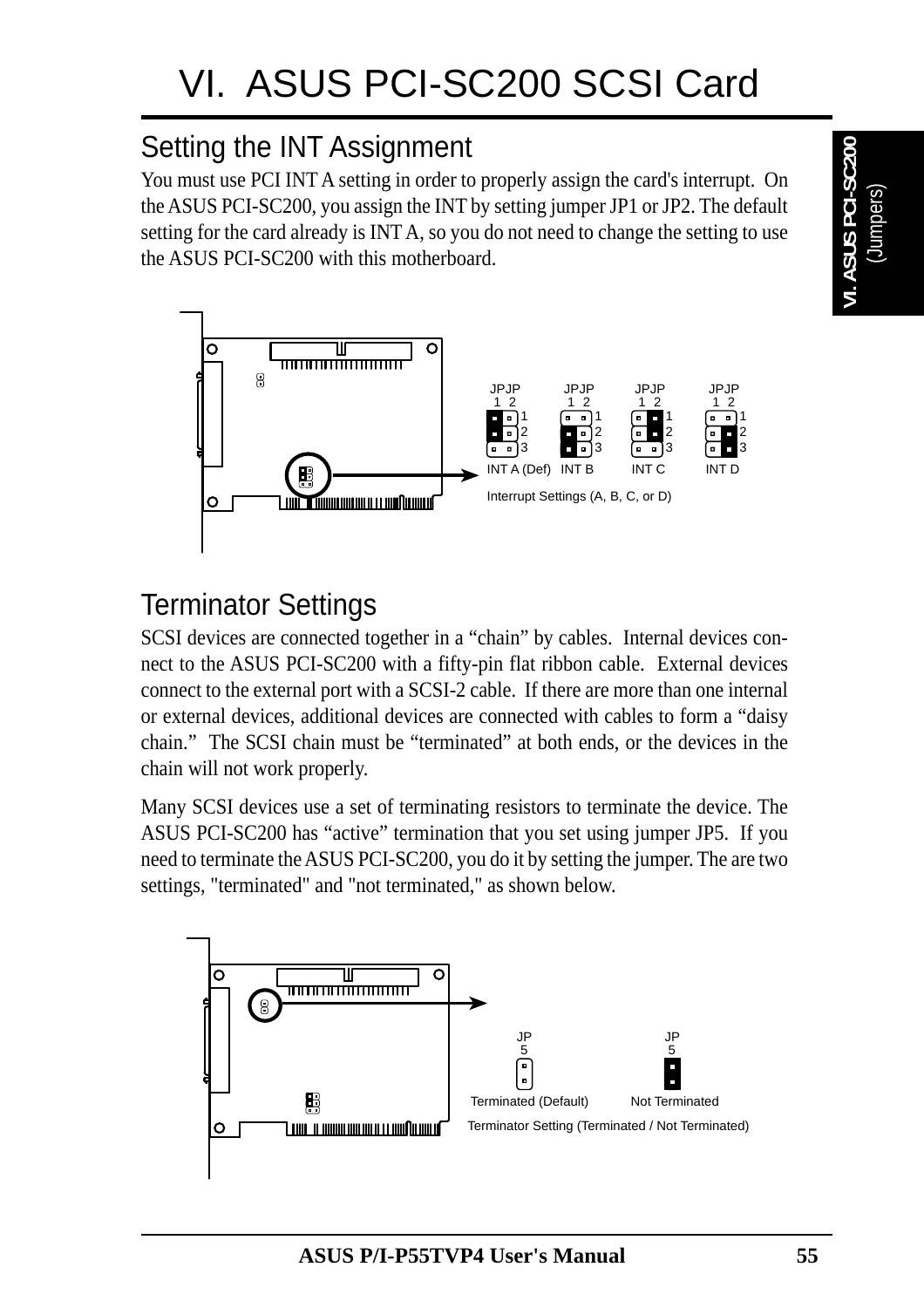# VI. ASUS PCI-SC200 SCSI Card

**VI. ASUS PCI-SC200** (SCSI ID Numbers)

Decide whether or not you need to terminate the ASUS PCI-SC200 based on its position in the SCSI chain. Only the devices at each end of the chain need to be terminated. If you have **only** internal or **only** external devices connected to the ASUS PCI-SC200, then you **must** terminate the ASUS PCI-SC200. If you have **both** internal and external devices connected, you **must not** terminate the card. See the following example which illustrates this concept.



## SCSI ID Numbers

All SCSI devices, including the ASUS PCI-SC200 interface card must have a SCSI identification number that is not in use by any other SCSI device. There are eight possible ID numbers, 0 through 7. The ASUS PCI-SC200 has a fixed SCSI ID of 7.

You can connect up to seven SCSI devices to the interface card. You must set a SCSI ID number for each device. SCSI devices vary in how they set the ID number. Some use jumpers, others have some kind of selector switch. Refer to the manual for any device you install for details on how to set its ID number.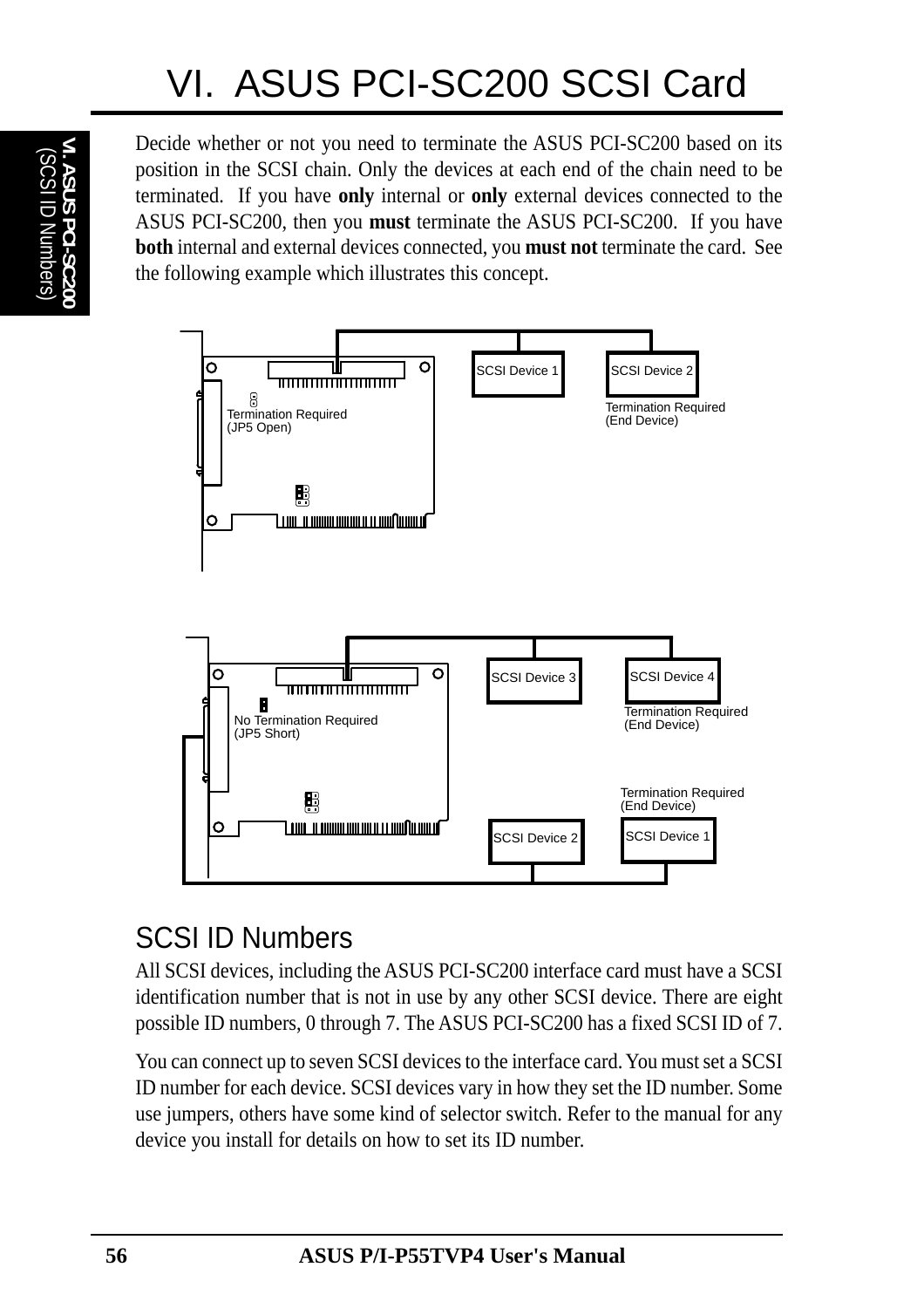# VII. ASUS I-A16C Audio Card

**NOTE:** The ASUS I-A16C 16-bit ISA audio card comes with certain motherboard packages and is not for sale separately.

### ASUS I-A16C Audio Features

- Creative Labs ViBRA 16C PnP Audio Chip
- Full Duplex Supports
- 16/8 bit PCM 5KHz to 44.1KHz
- Wave Table Upgradeable
- Software Includes:

DOS and Window 3.1 Drivers Windows 95 Driver Wave Editor Wave OLE Quick CD Mixer Control Quick Player

## Unpacking and Handling Precautions

*CAUTION*: Keep the ASUS I-A16C stored in its anti-static bag until you are ready to install it in your system. The ASUS I-A16C is easily damaged by static electricity. Observe the following precautions while unpacking and handling the board:

- Before handling the board, discharge static electricity form your body by touching an unpainted area of the system's metal chassis. While installing the board, ground yourself frequently to discharge any static electricity that may accumulate in your body.
- After removing the board form the anti-static bag, place it on a grounded surface with the components facing up.
- Check the board for damage. If any socketed component appears loose, press firmly but carefully to seat the chip in its socket. Otherwise, avoid touching the components on the board. Always handle the board by the edges.